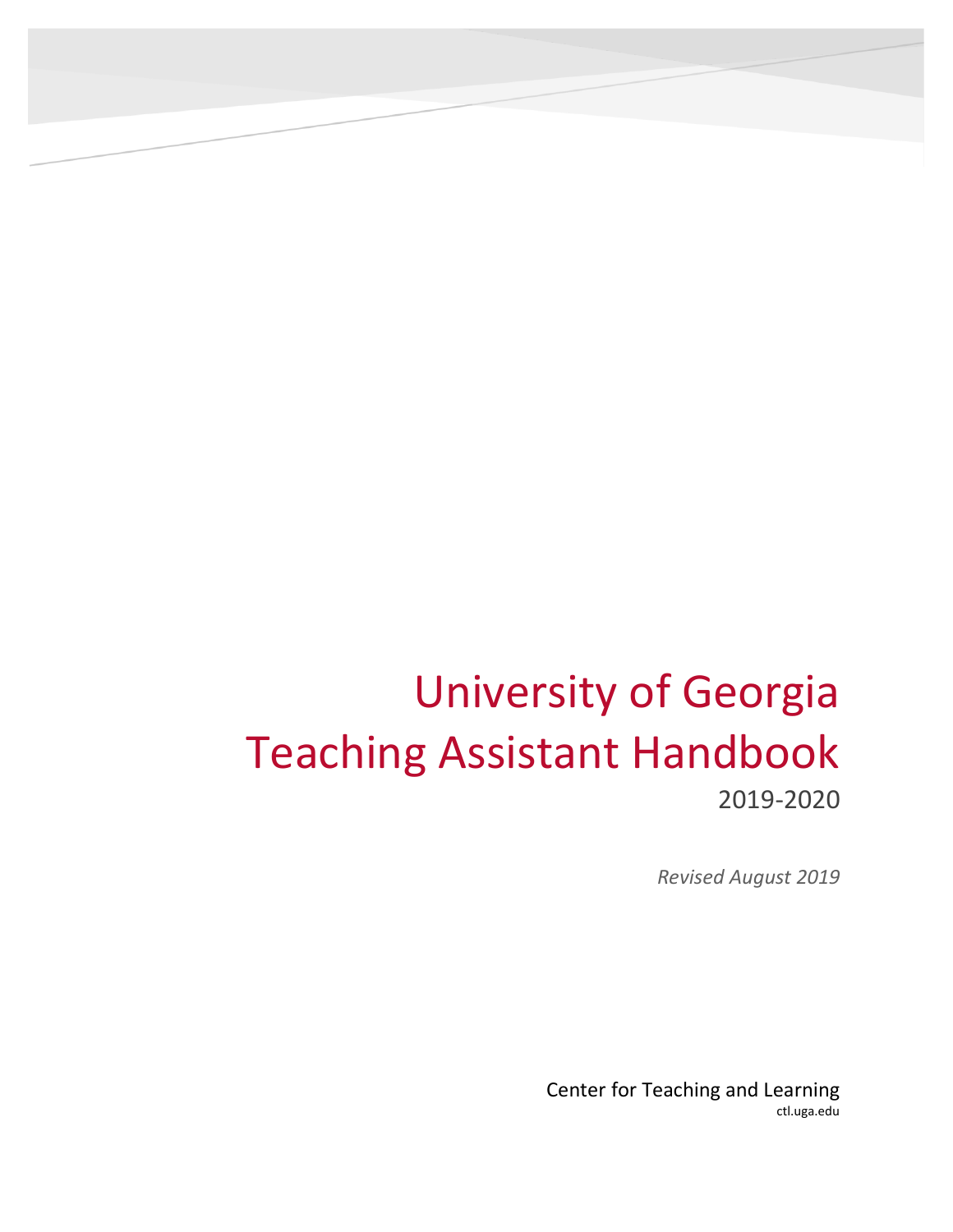## **Introduction**

Welcome to the New Teaching Assistant Handbook. Over the course of the past year and with the support of a committee of graduate students from across the University we have begun to revise this handbook. In undertaking this effort, we sought to re-think from the ground up what kinds of information would be helpful and necessary for TAs at UGA and let the TA experience guide our redevelopment of this document at every turn. As this revision is not a simple update but rather a wholesale reimagining, the revision process is ongoing, with additional sections on "Leading Lab Sections," "Leading Discussion Sections," "Course Design 101," and "Testing and Grading" section all forthcoming.

We thank you for your patience as we continue this revision process and we welcome suggestions and comments on this work in progress.

Sincerely,

**Dr. Zoe Hensley Morris**, Assistant Director for TA Development and Recognition

**Mary Helen Hoque**, Graduate Assistant for TA Development and Recognition

#### **Graduate TA Handbook Revision Committee**

**Mary Helen Hoque** (Chair), Music **Melanie Callihan**, Geology **James Coda**, Language and Literacy Education **Emma Perry**, English **Kimberly Watkins**, Financial Planning, Housing, and Consumer Economics **Kasey Leigh Yearty**, Chemistry **Julie Ziemba**, Ecology

*Many thanks to this diverse committee for their dedication to instructional excellence and improving the graduate teaching assistant experience at the University of Georgia.*

**Comments? Suggestions? Contributions? Send them all to [gradteach@uga.edu](mailto:gradteach@uga.edu)**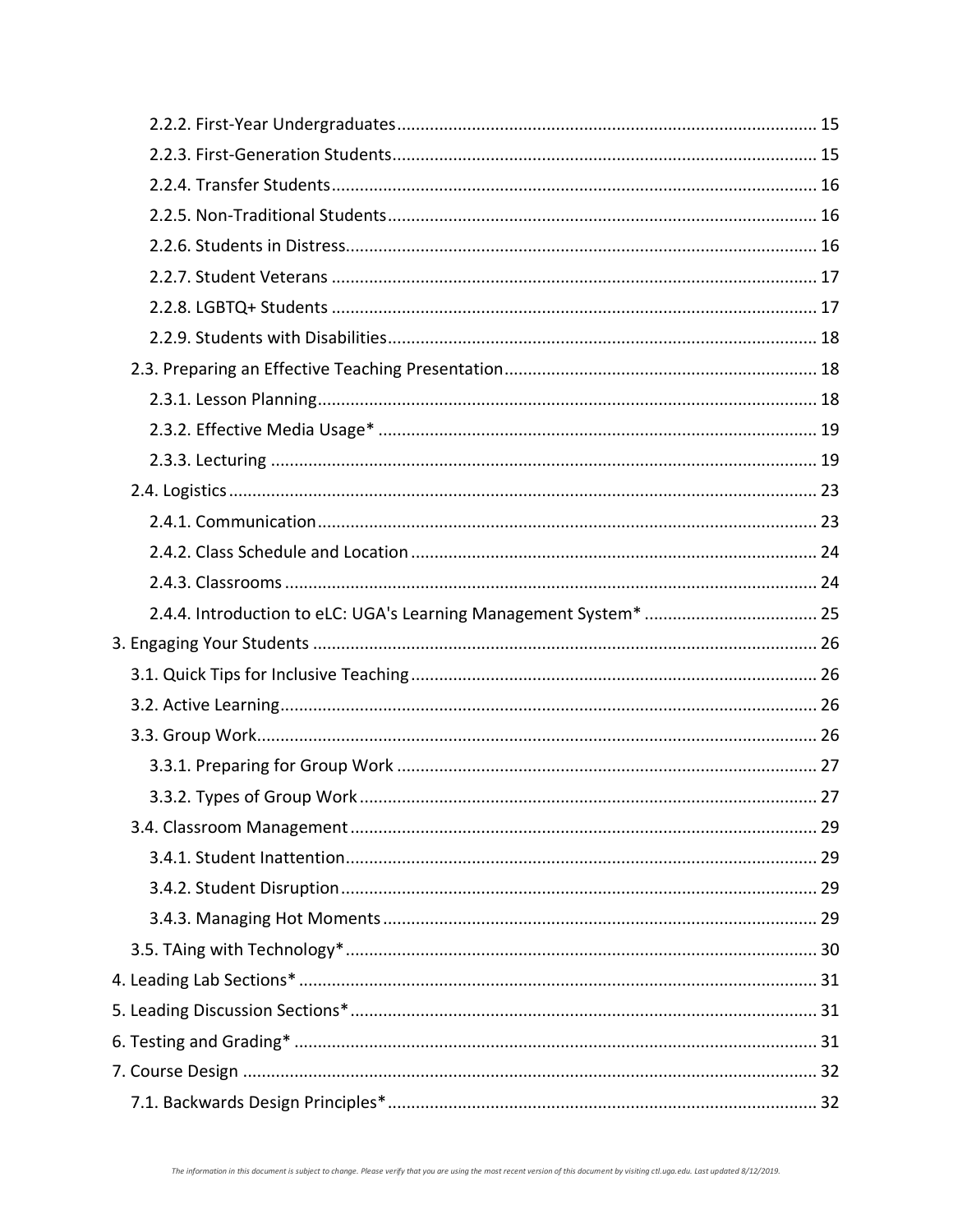\* These sections are currently under revision. Thank you for your patience.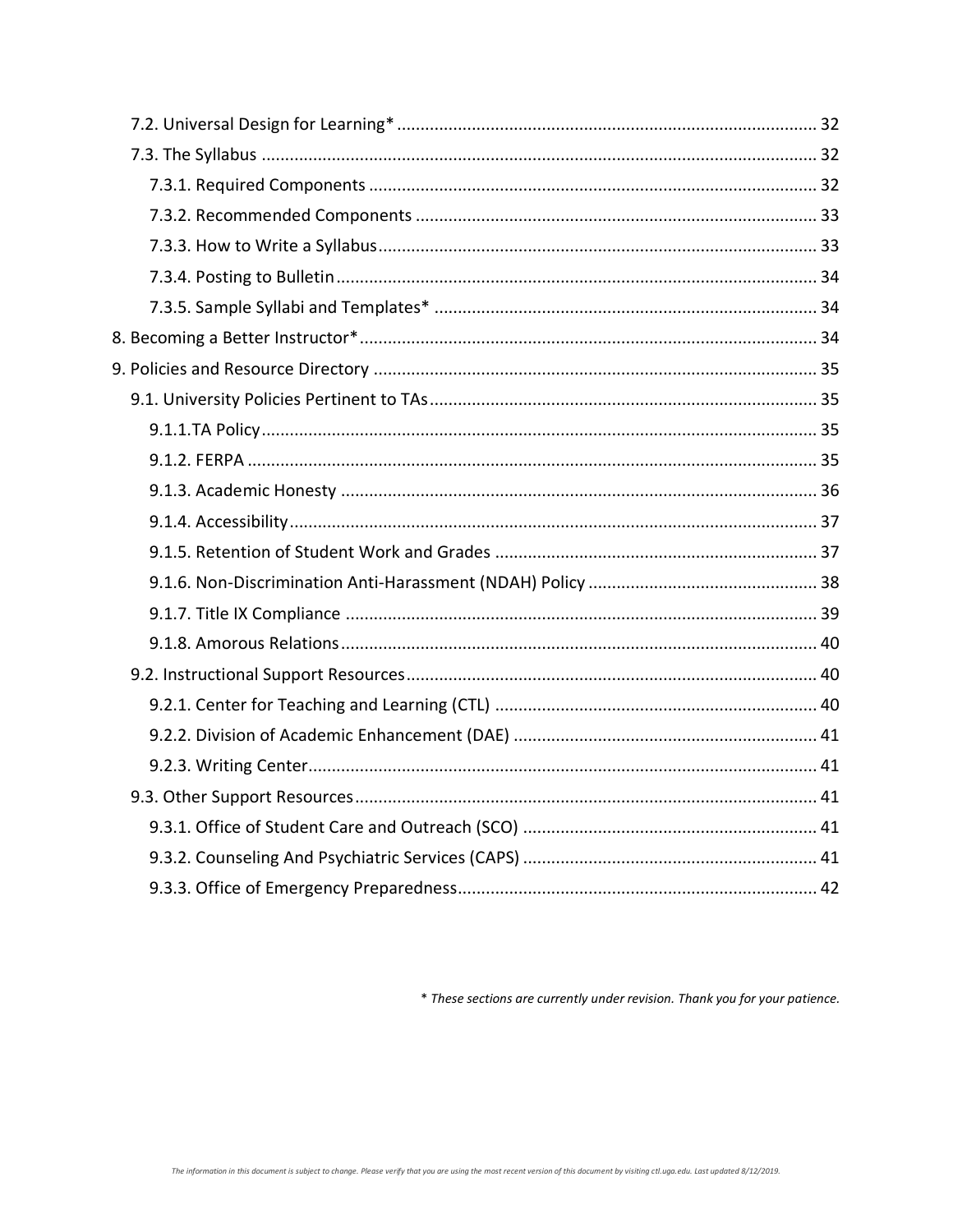## <span id="page-5-0"></span>**1. What is Your Role?**

Whether you are brand new to teaching, new to teaching at UGA, or returning with new responsibilities, this handbook will provide you with guidance around defining and performing your teaching role.

As a graduate student at the University of Georgia, your primary role and responsibility is that of *student*. Your teaching assistantship serves to enable you to fulfill that primary role and to provide you with experiences that will help you further your career. The purpose of this handbook and other support services provided by the Center for Teaching and Learning (CTL) is to help you to navigate your teaching role successfully so that it can support, not burden, your graduate experience at UGA.

## <span id="page-5-1"></span>**1.1. Overview**



#### <span id="page-5-2"></span>**1.1.1. Types of Teaching Assistantships**

*Figure 1: Approximate distribution of TAships by type, average 2017-2019.*

*Laboratory TA*: Most UGA TAs teach in labs, whether that be a "wet" lab (physics, chemistry, biology, other life sciences) or a "dry" lab (computerized, studio, or field-based). Duties vary, but often include in-class teaching responsibilities such as giving pre-lab lectures and facilitating lab experiments or other activities, in addition to grading and holding office hours. Lab TAs usually assist a supervising instructor. See [section 1.2.](#page-6-2) for more information on assisting another instructor.

*Graders/Proctors/Office Hours*: These TAs work directly with a supervising instructor and assist in all kinds of classes. Duties vary greatly, but usually include grading, proctoring exams, and holding office hours. Their duties usually do not include in-class teaching responsibilities. See [section 1.2.](#page-6-2) for more information on assisting another instructor.

*Discussion Leader*: While these TAs assist a supervising instructor, they generally have more in-class teaching responsibilities, their duties including preparing and presenting topics during breakout session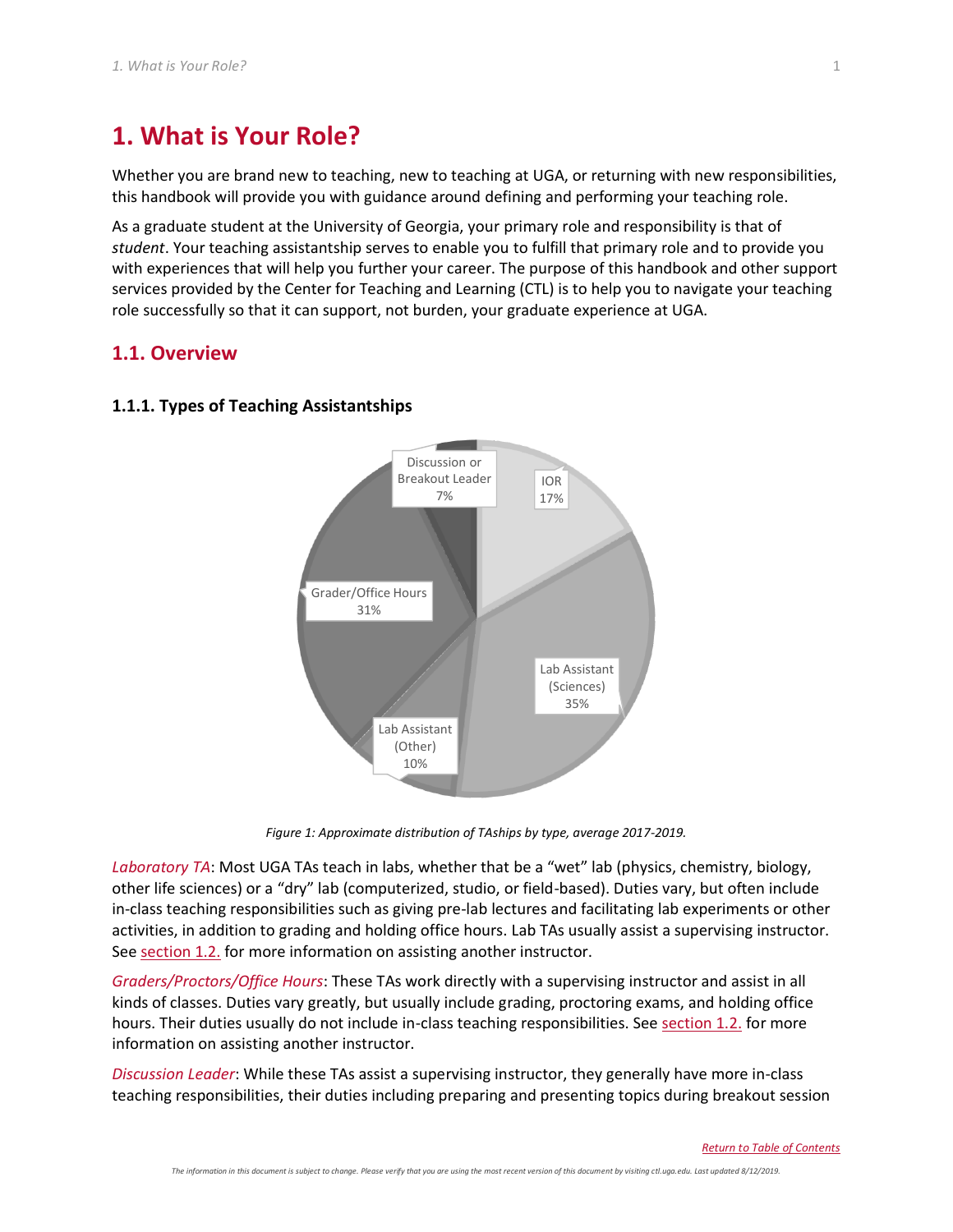in addition to grading and holding office hours. See [section 1.2.](#page-6-2) for more information on assisting another instructor.

*Instructor of Record (IOR)*: These TAs have the most responsibilities and work the most independently. IORs can be assigned to all types of classes and their duties are usually comprehensive. While they are primary instructors (they do not assist another instructor), they are still supervised by a faculty member. See [section 1.3.](#page-10-0) for more information.

#### <span id="page-6-0"></span>**1.1.2. CTL Programming**

The CTL is committed to providing support to graduate students as they prepare for future careers in teaching. The CTL sponsors a range of services and enrichment activities, including TA Orientation, courses, workshops, and an annual symposium. Please visit our website for a full listing of programs, services, and other resources: [ctl.uga.edu/grad-student/](http://www.ctl.uga.edu/grad-student/)

GradTeach is the CTL's community for TAs and includes a monthly listserv newsletter and an annual magazine featuring articles written by and for graduate instructors at UGA. To request access, please visit: [bit.ly/gradteachonline](http://bit.ly/gradteachonline) Incoming TAs are automatically subscribed.

#### <span id="page-6-1"></span>**1.1.3. Finding Mentors\***

*Coming soon!*

## <span id="page-6-2"></span>**1.2. Teaching or Laboratory Assistant (Assisting Another Instructor)**

#### <span id="page-6-3"></span>**1.2.1. Definition**

The responsibilities of a TA that assists another instructor are variable and largely at the discretion of the supervising instructor. Generally, a TA will assist with instruction (occasional lecturing or facilitating learning activities), grading, and student communication. All instructional decisions are at the instructor's discretion and TAs should ensure they understand and execute the instructor's expectations for the class. Pre-term course preparation and the assignment and submission of final grades are the responsibility of the instructor, not the TA. In most circumstances, the instructor is the direct supervisor of the TA.

*Please note: The definition above is non-binding. Responsibilities are at the discretion of and may vary by department. Please contact your Graduate Coordinator for a department specific definition.*

#### <span id="page-6-4"></span>**1.2.2. TA Checklist**

| Have you been to TA<br>Orientation? Have you<br>reviewed UGA's TA Policy? | TA Orientation is required under UGA's TA Policy and provides<br>critical information on policies and procedures at UGA. "I didn't<br>know" is not a valid excuse for violating UGA's teaching policies and<br>procedures. If you have not attended a TA Orientation at UGA,<br>please email gradteach@uga.edu for make-up orientation<br>information. |
|---------------------------------------------------------------------------|--------------------------------------------------------------------------------------------------------------------------------------------------------------------------------------------------------------------------------------------------------------------------------------------------------------------------------------------------------|
|                                                                           | UGA's TA Policy: ctl.uga.edu/grad-student/ta-policy/                                                                                                                                                                                                                                                                                                   |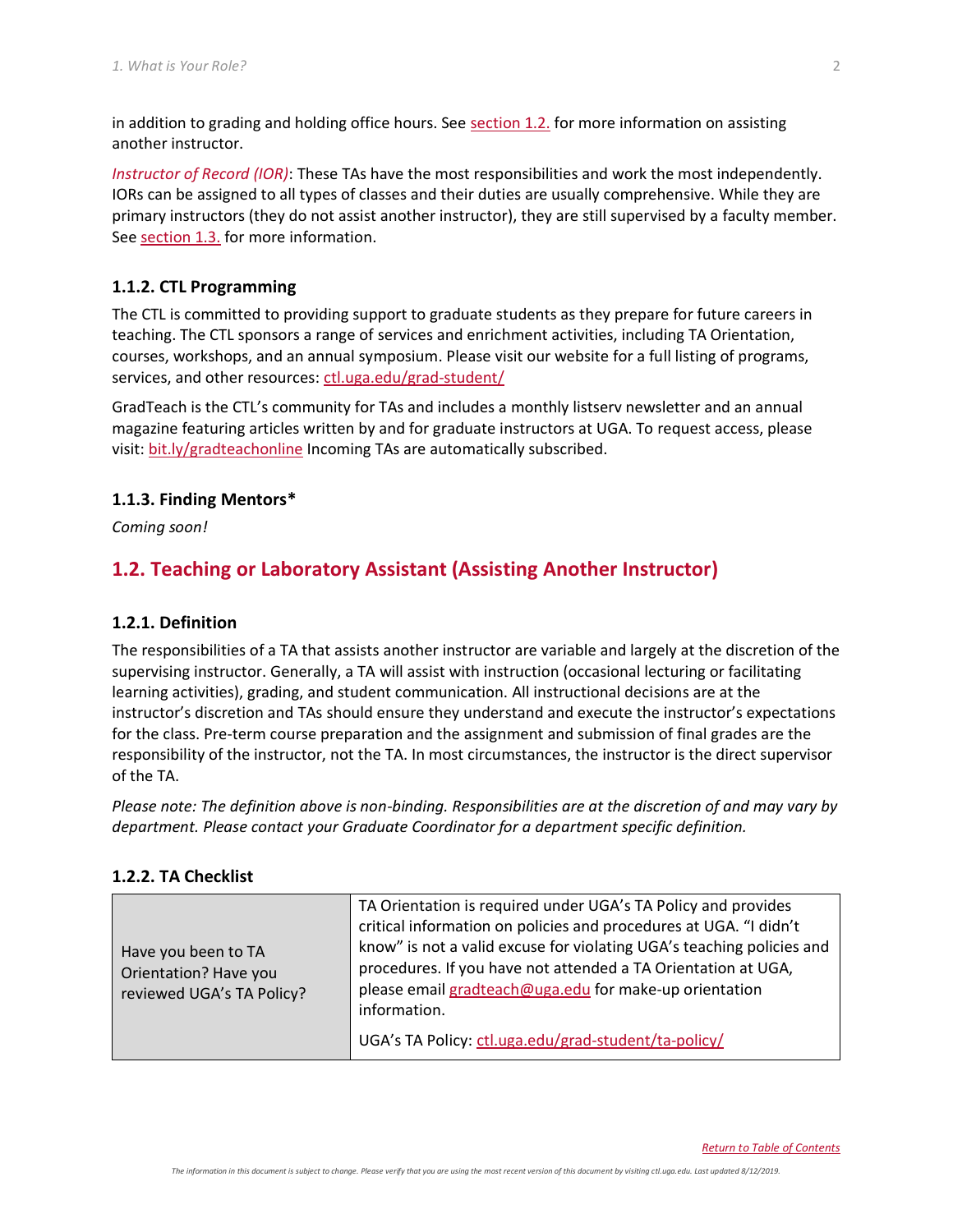| Are you enrolled in or have you<br>previously taken GRSC 7770 (or<br>your department's equivalent<br>course)? | GRSC 7770 is a 1 to 3 credit course which provides TAs with<br>knowledge of pedagogical approaches, relevant UGA policies, and<br>available support systems. All graduate students with instructional<br>duties must complete GRSC 7770 or a departmental equivalent<br>regardless of a student's specific instructional responsibilities in an<br>academic course.                                                                                                                                            |
|---------------------------------------------------------------------------------------------------------------|----------------------------------------------------------------------------------------------------------------------------------------------------------------------------------------------------------------------------------------------------------------------------------------------------------------------------------------------------------------------------------------------------------------------------------------------------------------------------------------------------------------|
| Who is your supervisor? Who<br>are you assisting?                                                             | If you do not know, ask your department's graduate coordinator.                                                                                                                                                                                                                                                                                                                                                                                                                                                |
| How many hours are you<br>expected to work?                                                                   | If you do not know, ask your graduate coordinator. Generally, this<br>number is an average and you can expect to work more some<br>weeks and less other weeks. However, you should always track<br>your hours and if you find yourself working on average significantly<br>more or less than your assignment, you should bring it to your<br>supervisor's attention.                                                                                                                                           |
| Have you scheduled a meeting<br>with the instructor?                                                          | Understanding instructor expectations is essential. See section<br>1.2.3. for a list of questions to ask the instructor.                                                                                                                                                                                                                                                                                                                                                                                       |
| When and where is the class or<br>lab?                                                                        | Your supervisor should provide this information. If they do not, you<br>can look it up online using Athena. You can look up the location of<br>any UGA building by visiting uga.edu/a-z/locations.                                                                                                                                                                                                                                                                                                             |
|                                                                                                               | Parking permit information and bus schedules are available online<br>(tps.uga.edu). You can also access a live bus tracker within the UGA<br>app.                                                                                                                                                                                                                                                                                                                                                              |
| Do you have a transportation<br>plan?                                                                         | If you have another class the period immediately before or after,<br>you might need to leave a class (either the one you are taking or<br>the one you are assisting in) a bit early or arrive a bit late to make<br>your schedule work; make sure your professors and your supervisor<br>know and agree to your plan.                                                                                                                                                                                          |
| Do you understand the course<br>syllabus?                                                                     | Students will come to you with questions about the syllabus; make<br>sure you understand how the instructor expects the syllabus to be<br>interpreted so that you can give students accurate information. See<br>section 2.1.4. for more information on syllabi.                                                                                                                                                                                                                                               |
| Do you have access to course<br>materials?                                                                    | If the instructor is using a textbook or other print materials, they<br>should provide them to you. You should not have to purchase any<br>materials.                                                                                                                                                                                                                                                                                                                                                          |
| Do you have access to the class<br>on eLC?                                                                    | If you do not see the class in your eLC class list, let your instructor<br>know and ask them if they intend to give you access. If the<br>instructor has given you instructor-level access to the class, then it<br>should appear in your eLC class list immediately. If the instructor<br>has given you a lower level of access, it will not appear in your eLC<br>class list until 24 hours before the term begins. To learn more about<br>eLC (UGA's online learning management system), see section 2.4.4. |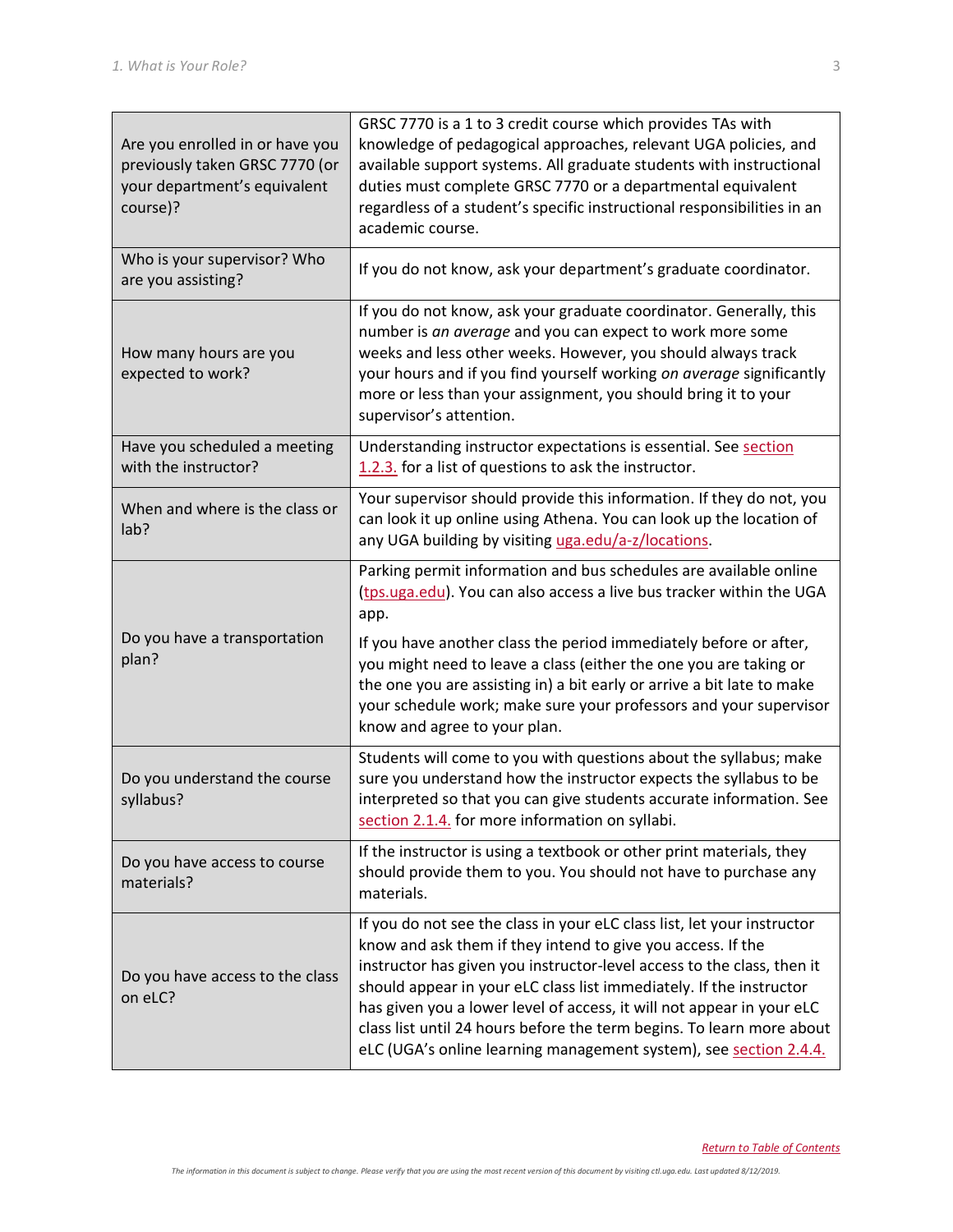| Do you have a master<br>calendar?              | Juggling your duties as a TA and a graduate student requires<br>planning. Create a master calendar with all assignment and<br>assessment dates for all your classes AND the class(es) you TA and<br>identify any potential conflicts or pain points. See section 2.1.2. for<br>more suggestions for managing your time.                                                        |
|------------------------------------------------|--------------------------------------------------------------------------------------------------------------------------------------------------------------------------------------------------------------------------------------------------------------------------------------------------------------------------------------------------------------------------------|
| Do you have a plan for record<br>keeping?      | Part of your duties as a TA is to maintain records of communication<br>and grading. Separate folders, notebooks, and binders (physical or<br>digital) are best for maintaining these records and keeping them<br>separate from your work as a graduate student.                                                                                                                |
| What do you want your<br>students to call you? | What your students call you is usually at your discretion. To help<br>everyone be comfortable, it is best to tell you students how to<br>address you during the first class. Be aware that if you do not tell<br>them what to call you, then they may either feel uncomfortable<br>addressing you or they may address you with a name or title that is<br>not your preference. |

### <span id="page-8-0"></span>**1.2.3. Supervisor Expectations**

When assisting another instructor, you may work on a one-to-one basis or you may be one of several graduate teaching assistants working together in a large survey class. In either case, meet with the supervising instructor before the course begins to help with pre-course preparations and establish the channels of communication that will be needed for the semester.

These initial meetings can also be used to gain insight into the supervising instructor's approach to teaching and clarify any questions about the course, technology and software that will be used, the role of discussion/lab sections in the overall course design, and your responsibilities as a TA.

Use the sections below formulate a list of questions to ask your supervising instructor during these initial meetings. Also check out these additional question checklists.

- "5 Conversations to Have with Your Supervisor," UGA: [ctl.uga.edu/\\_resources/documents/conversatons-to-have-with-your-instructor-of-record.pdf](https://ctl.uga.edu/_resources/documents/conversatons-to-have-with-your-instructor-of-record.pdf)
- "Questions TAs Might Ask Their Supervisors," Vanderbilt: <https://cft.vanderbilt.edu/docs/questions-tas-might-ask-their-supervisors/>

You might also consider asking your supervisor to complete a Duties Specification Agreement (DSA) with you. Download a DSA template: [ctl.uga.edu/\\_resources/documents/dsa-ctl.pdf](https://ctl.uga.edu/_resources/documents/dsa-ctl.pdf)

#### *Course Goals and Learning Outcomes*

Review the course syllabus and texts. If the instructor has taught the course before, ask to see copies of quizzes and exams from previous years.

- Are you clear on the goals of the course?
- Do you understand the content and scope of the course?
- What is the most important information that students should learn and remember from this course?
- What are the most important ideas that students should understand upon course completion?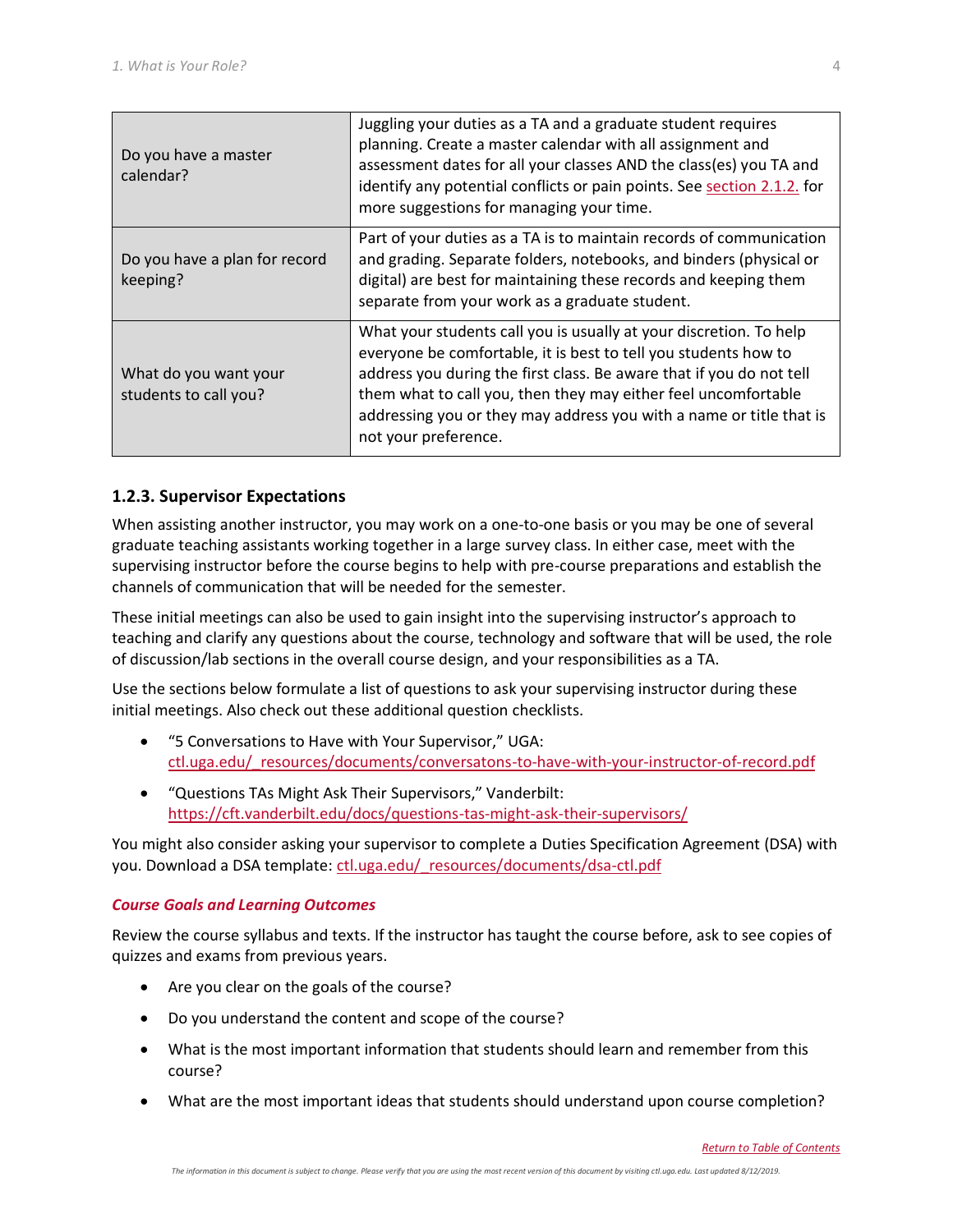• What skills should students develop while taking this course?

#### *Attendance*

Ask the instructor if you are required to attend all class sessions. If you are leading discussion sections, you may need to attend lectures to ensure that you are well-informed on what material is covered.

#### *Classrooms and Technology*

Ask the instructor what technology they will be using and how they expect you to assist with technology or classroom set up. It's a good idea to check out your classroom or lab space before classes begin to familiarize yourself with the room and available technology.

- Will you need to bring chalk or dry erase board markers?
- How will the instructor be utilizing eLC and how do they expect you to assist?
- What is the technology set-up in the classroom?
- If you're using an overhead projector, where can you find extra bulbs?
- Will you need to bring a laptop, projector, laser pointer, or HDMI cable/adapter?
- Do you have the contact information for technology support (EITS: [eits.uga.edu/support\)](https://eits.uga.edu/support/) in case you need it during class?

#### *Student Resources*

Meeting with students during office hours is a great way to help clarify information presented in class. However, some students may need additional help with the material or fundamentals (study habits, writing, math, etc.).

Become familiar with the variety of tutoring options [\(dae.uga.edu/tutoring\)](http://dae.uga.edu/tutoring/) offered by UGA's Division of Academic Enhancement [\(dae.uga.edu\)](http://dae.uga.edu/), so that you can help students take advantage of these free resources.

#### *Grading Responsibilities*

Equitable grading practices are necessary to assure fair treatment of students and adherence to all University policies regarding students' rights to privacy.

Take time to carefully review UGA's policies governing students' rights of access and privacy regarding grades and other student records (FERPA: [apps.reg.uga.edu/FERPA\)](https://apps.reg.uga.edu/FERPA/%5d/). See [section 9.2.](#page-44-1) for more information about your role in protecting student information.

Meet with your supervising instructor in advance of any assessment (exam, quiz, paper, project, etc.) to clarify expectations.

- What is expected of the students?
	- $\circ$  Do you understand the instructions for the assessments (students will likely approach you first with their questions)? Will the instructor provide a rubric (if so, do you know how to interpret it)?
- What is expected of you?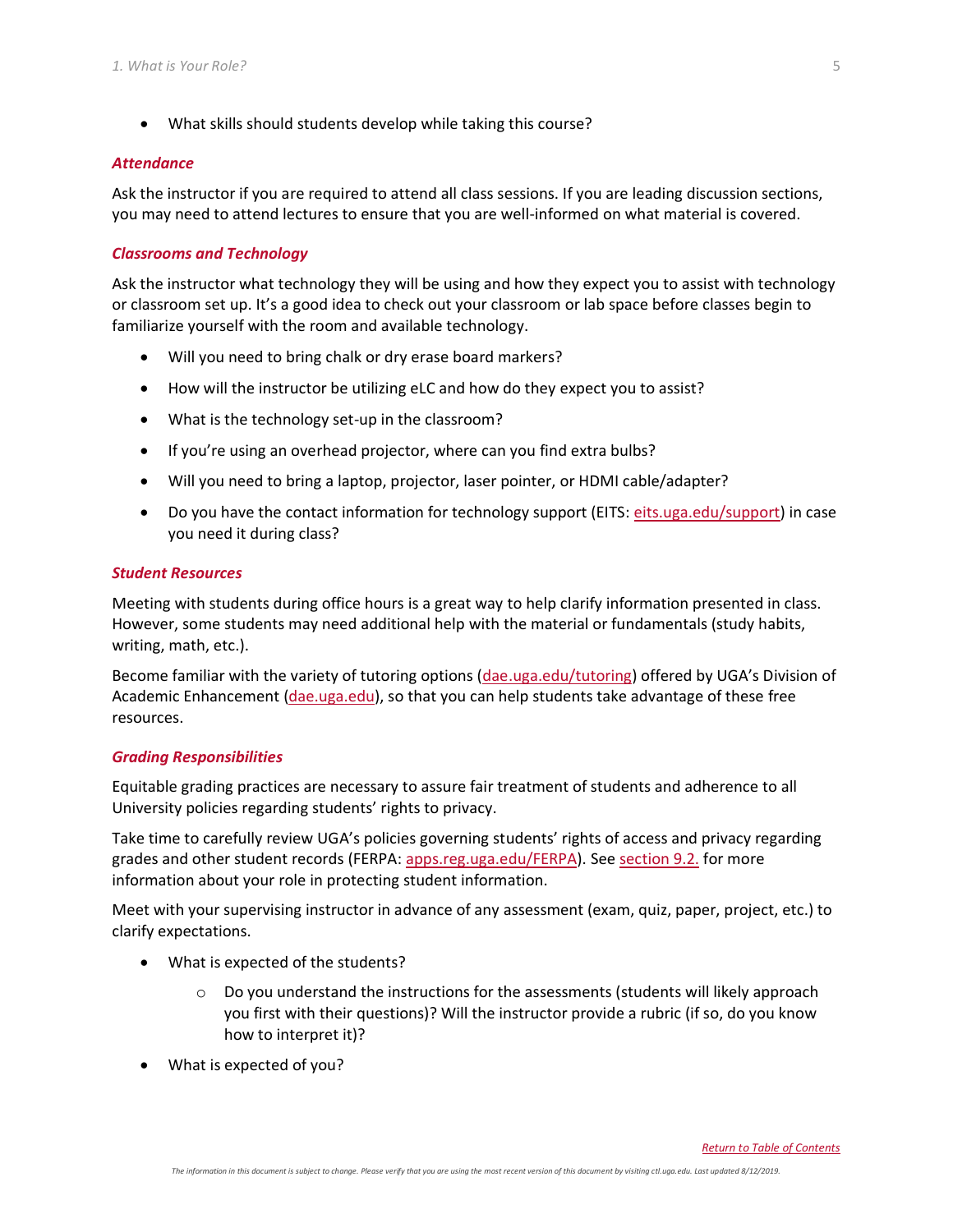- $\circ$  Will the instructor provide a key or rubric, or are you expected to make one? How much time do you have to complete the grading? Who is responsible for retaining student work? Who is responsible for entering grades?
- What can you expect of the instructor?
	- $\circ$  Will the instructor help with the grading? Does the instructor want to review your feedback before you return items to students? Who is responsible for retaining student work? Who is responsible for entering grades?

For an in-depth discussion of evaluating students, see [section 6.](#page-35-3)

## <span id="page-10-0"></span>**1.3. Instructor of Record**

Instructors of record (IORs) are also encouraged to review [section 1.2.](#page-6-2) on assisting another instructor. The information below supplements the information outlined in the previous section.

#### <span id="page-10-1"></span>**1.3.1. Definition**

The responsibilities of an instructor of record (IOR) are usually comprehensive and limited only by the IOR's direct supervisor. Generally, an IOR is solely responsible for all course content, instruction (lecturing or facilitating other learning activities), creation and grading of assessments, and student communication. Pre-term course preparation and the assignment and submission of final grades are also the responsibility of the IOR. The IOR is also responsible for ensuring the class complies with and adheres to all official UGA teaching policies and procedures. In some circumstances, graduate IORs will be given previous course materials to build on, but this is not always the case. The direct supervisor of the IOR varies by department (check with graduate coordinator).

*Please note: The definition above is non-binding. Responsibilities are at the discretion of and may vary by department. Please contact your Graduate Coordinator for a department specific definition.*

#### <span id="page-10-2"></span>**1.3.2. IOR Checklist\***

*Coming soon!*

#### <span id="page-10-3"></span>**1.3.3. eLC: Instructor View\***

*Coming soon!*

#### <span id="page-10-4"></span>**1.3.4. Athena: Instructor View\***

*Coming soon!*

#### <span id="page-10-5"></span>**1.3.5. DRC: Instructor Guide\***

*Coming soon!*

#### <span id="page-10-6"></span>**1.3.6. Protecting Your Instructional Integrity\***

*Coming soon!*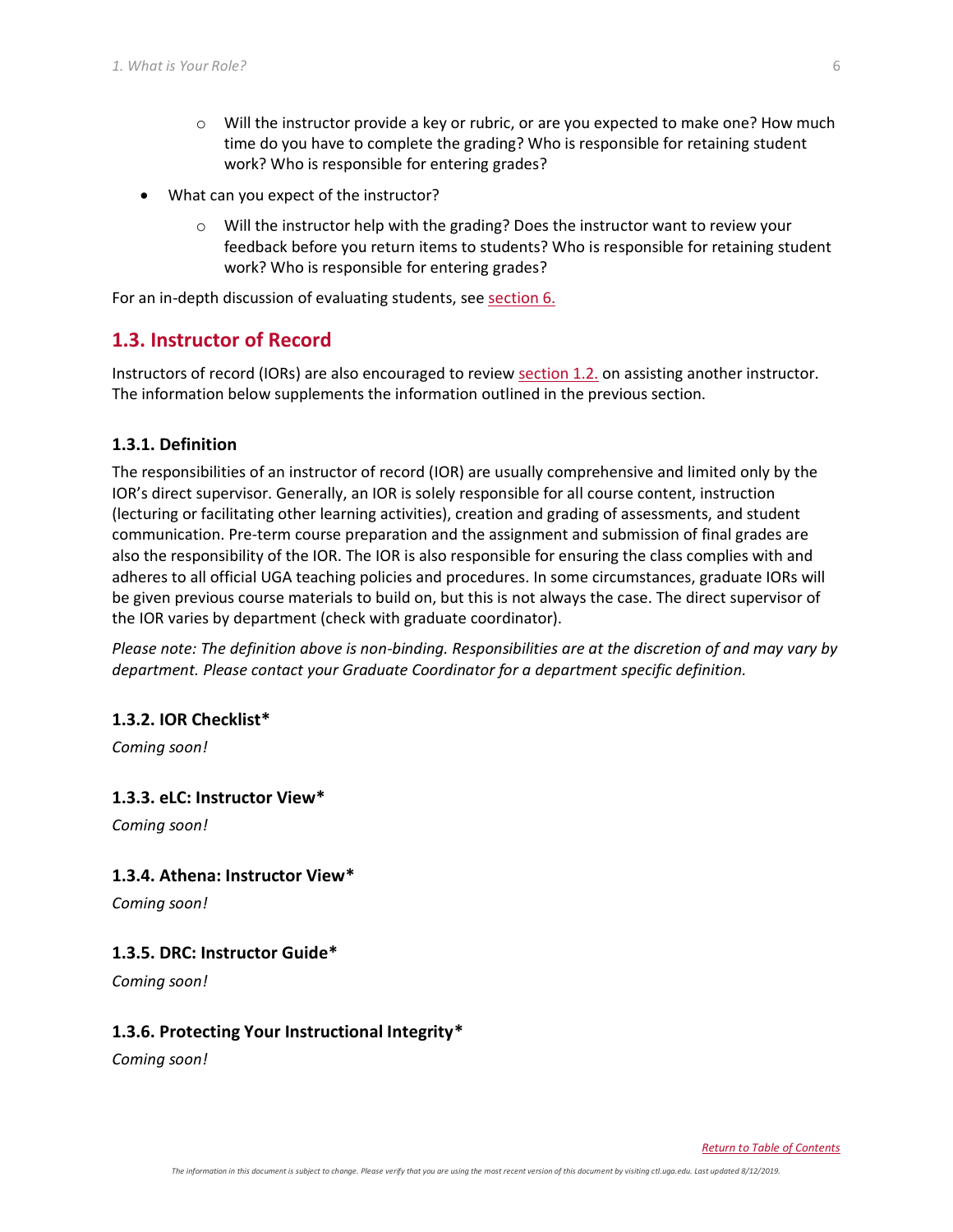## <span id="page-11-0"></span>**1.4. International TAs**

International TAs (ITAs) are also encouraged to revie[w section 1.2.](#page-6-2) on assisting another instructor. The information below supplements the information outlined in the previous section.

#### <span id="page-11-1"></span>**1.4.1. Definition**

In order to teach at UGA, international students must demonstrate English proficiency in addition to other TA Policy requirements. UGA is committed to providing training to international students who do not meet minimum requirements. Please review the Language Requirement section of UGA's TA Policy for more information: [ctl.uga.edu/grad-student/ta-policy/language-requirement/](https://ctl.uga.edu/grad-student/ta-policy/language-requirement/)

#### <span id="page-11-2"></span>**1.4.2. ITA Resources\***

*This section is currently being revised. Stay tuned for additional resources.*

**LLED 7768**: 3-credit hour course, focuses on improving students' pronunciation and speaking skills.

**LLED 7769**: 3-credit hour course, focuses on improving students' presentation and teaching skills and familiarize students with American academic culture.

#### **International Student Life**[: isl.uga.edu](http://www.isl.uga.edu/)

**"Tips for Surviving as an International Teaching Assistant", Duquesne University:** [duq.edu/about/centers-and-institutes/center-for-teaching-excellence/teaching-and-learning/surviving](https://www.duq.edu/about/centers-and-institutes/center-for-teaching-excellence/teaching-and-learning/surviving-as-an-international-ta)[as-an-international-ta](https://www.duq.edu/about/centers-and-institutes/center-for-teaching-excellence/teaching-and-learning/surviving-as-an-international-ta)

## <span id="page-11-3"></span>**1.5. Teaching in Other Situations**

While this handbook attempts to provide resources for the most common teaching assignments, our guidance cannot be comprehensive and some TAs will be asked to teach in other situations. In these instances, the best resources are the department, supervisor, and TAs who have previously held that teaching assignment. The advice and suggestions below were gathered from former TAs of language, studio, and field labs.

#### <span id="page-11-4"></span>**1.5.1. Language Labs\***

*Coming soon!*

#### <span id="page-11-5"></span>**1.5.2. Studio Labs\***

*Coming soon!*

#### <span id="page-11-6"></span>**1.5.3 Field Labs\***

*Coming soon!*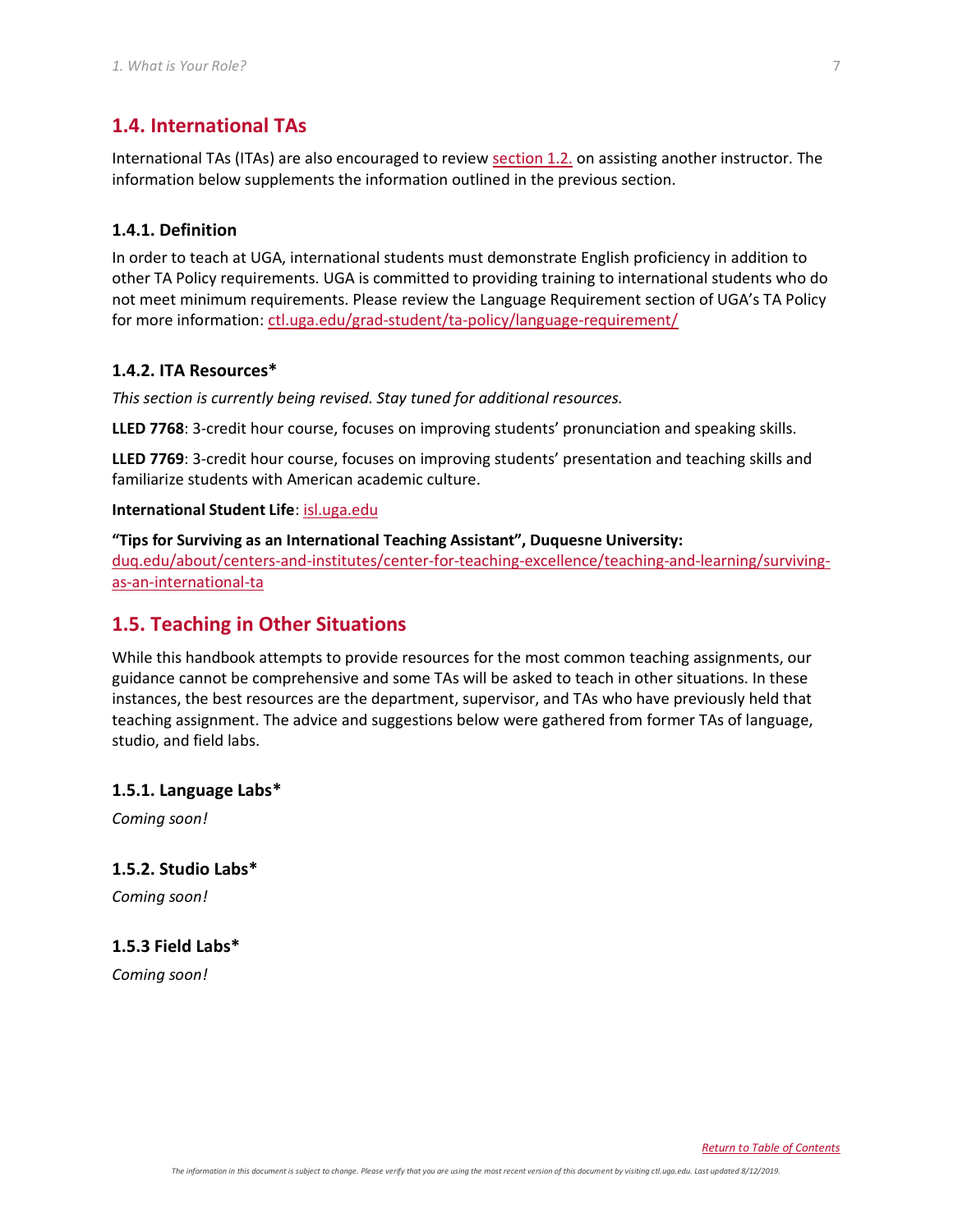## <span id="page-12-0"></span>**2. Welcome to Teaching**

## <span id="page-12-1"></span>**2.1. Starting Strong**

#### <span id="page-12-2"></span>**2.1.1. Role Checklists**

TAs Assisting Another Instructor: see [section 1.2.2.](#page-6-4)

Instructors of Record: see [section 1.3.2.](#page-10-2)

#### <span id="page-12-3"></span>**2.1.2. Managing Your Time**

Managing your time is essential to your success as a TA. While it can be all too easy to get overwhelmed and behind, clear communication, strategic prioritization, and a good calendar can help you stay on track.

#### *Communicate with Your Supervisor*

- **Establish Expectations:** Have a conversation with your supervising instructor about their expectations of your time commitment to the class. Are you expected to attend lectures? How quickly do they expect you to turn around grading exams and assignments?
- **Track Your Time**: Document how much time you actually spend on your TA responsibilities. If on average (give yourself through the first month or until the first exam to get a sense of that average) you find yourself spending more or less time than your contracted time commitment, have a conversation with your supervising instructor.

#### *Get Out Your Calendar*

Write the following in a calendar:

- Exam dates and major assignment due dates for the class in which you are a TA.
- Exam dates and major assignment due dates for the classes in which you are a student.
- Dates of conferences or other important events you plan to attend.

Notice Overlaps:

- If you have conflicts between events or conferences you plan to attend at the class you TA for (including missing regular class days), let your supervising instructor know ASAP.
- If you see overlap between exam dates and major assignment due dates for the class you TA and the classes you are taking, go ahead and plan to do the work for YOUR classes in advance (you can always complete work early!).

#### *Protect Your Time*

Set aside dedicated time in your schedule every week for office hours and grading. If it is a light week for grading, try to work ahead where you can in prepping your classroom responsibilities (leading discussions, giving lectures, facilitating activities or labs). Do not plan to do work for your own classes or research during these times.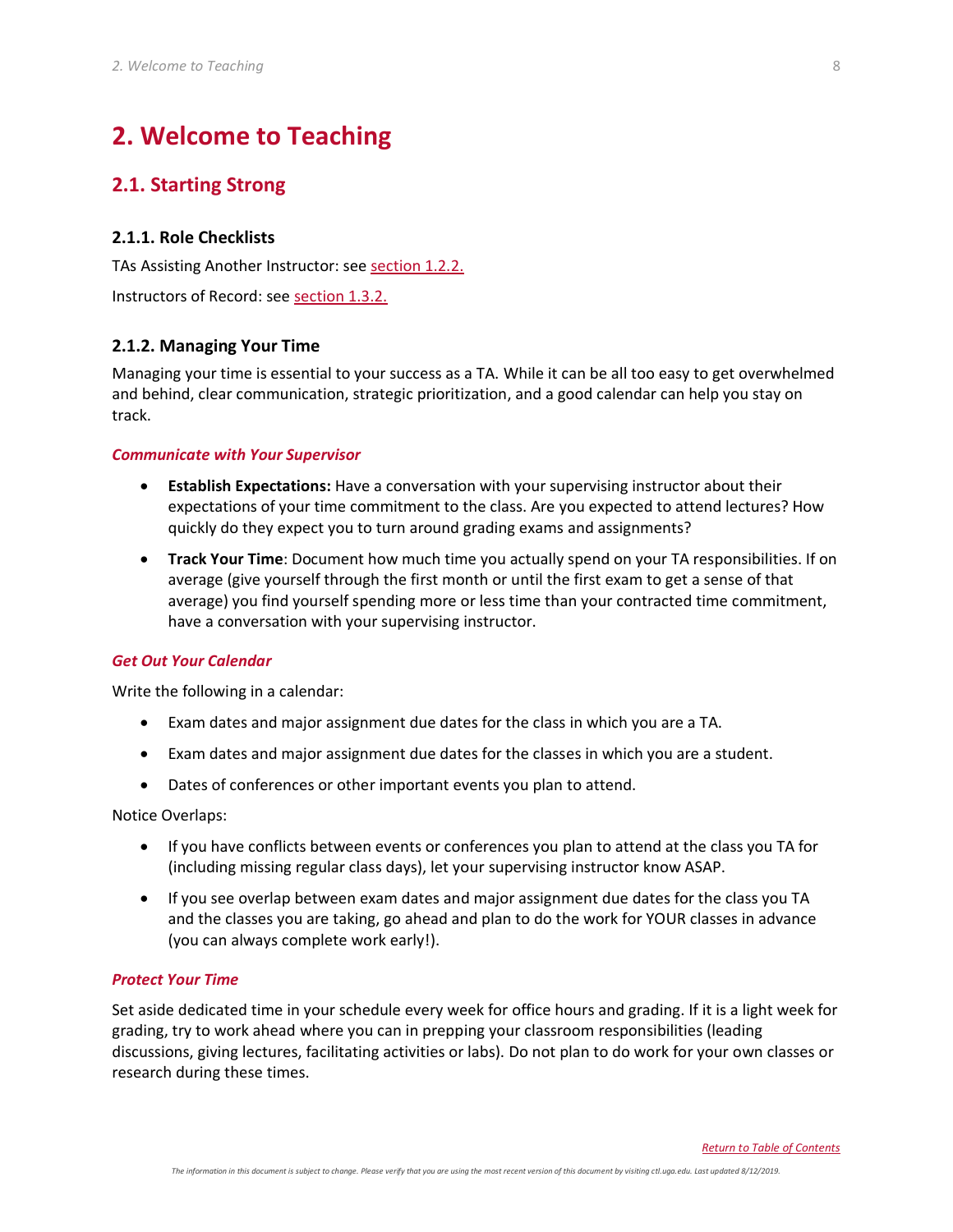## <span id="page-13-0"></span>**2.1.3. Office Hours**

#### *Setting Expectations*

Many departments require that teaching assistants maintain office hours for student consultations. Because expectations vary from department to department, have a conversation early on with your supervisor about norms in your department.

- How many office hours are you expected to hold per week ? (2 hours is common)
- If you do not have an office, where are you expected to meet with students?
- If you have to cancel an office hour, what is the protocol for announcing the cancellation? Are you required to make up the office hour?

Keep in mind that there are multiple ways that office hours can be held, which can afford greater flexibility for you and your students. For example, office hours with your students can occur online if you or your student is not available to meet in person. Adopting multiple communication options with your students can foster a more inclusive and accessible learning environment.

Some other things to consider:

- Are your office hours mandatory (are students required to attend any particular number of office hours)?
- Are your office hours by appointment, during a scheduled time, or online?
- Do you expect students to come with specific questions when they meet with you?
- The above additional considerations may or may not be at your discretion, so it is always good to check with your supervising instructor before putting in place any additional policies about office hours.

#### <span id="page-13-1"></span>*Using the Office Hour Well*

Office hours can be a very useful way for students and their instructors to build rapport, which helps to create a more engaging learning environment. Because of this, it is very important for instructors and teaching assistants to be present and available to assist students during regularly scheduled office hours, office hours should be selected carefully to avoid conflict with your other responsibilities. Be sure to inform your students if ever you need to make changes to your office hours and provide alternative methods for instructional support if possible. See the resources below for suggestions on how to effectively use your office hours.

- University of Washington: [washington.edu/teaching/teaching-resources/engaging-students-in](http://www.washington.edu/teaching/teaching-resources/engaging-students-in-learning/face-to-face-office-hours/)[learning/face-to-face-office-hours/](http://www.washington.edu/teaching/teaching-resources/engaging-students-in-learning/face-to-face-office-hours/)
- Duequesne University: [duq.edu/about/centers-and-institutes/center-for-teaching](https://www.duq.edu/about/centers-and-institutes/center-for-teaching-excellence/teaching-and-learning/tips-for-effective-office-hours)[excellence/teaching-and-learning/tips-for-effective-office-hours](https://www.duq.edu/about/centers-and-institutes/center-for-teaching-excellence/teaching-and-learning/tips-for-effective-office-hours)
- Faculty Focus: [facultyfocus.com/articles/teaching-and-learning/how-to-make-the-most-of-your](https://www.facultyfocus.com/articles/teaching-and-learning/how-to-make-the-most-of-your-office-hours/)[office-hours/](https://www.facultyfocus.com/articles/teaching-and-learning/how-to-make-the-most-of-your-office-hours/)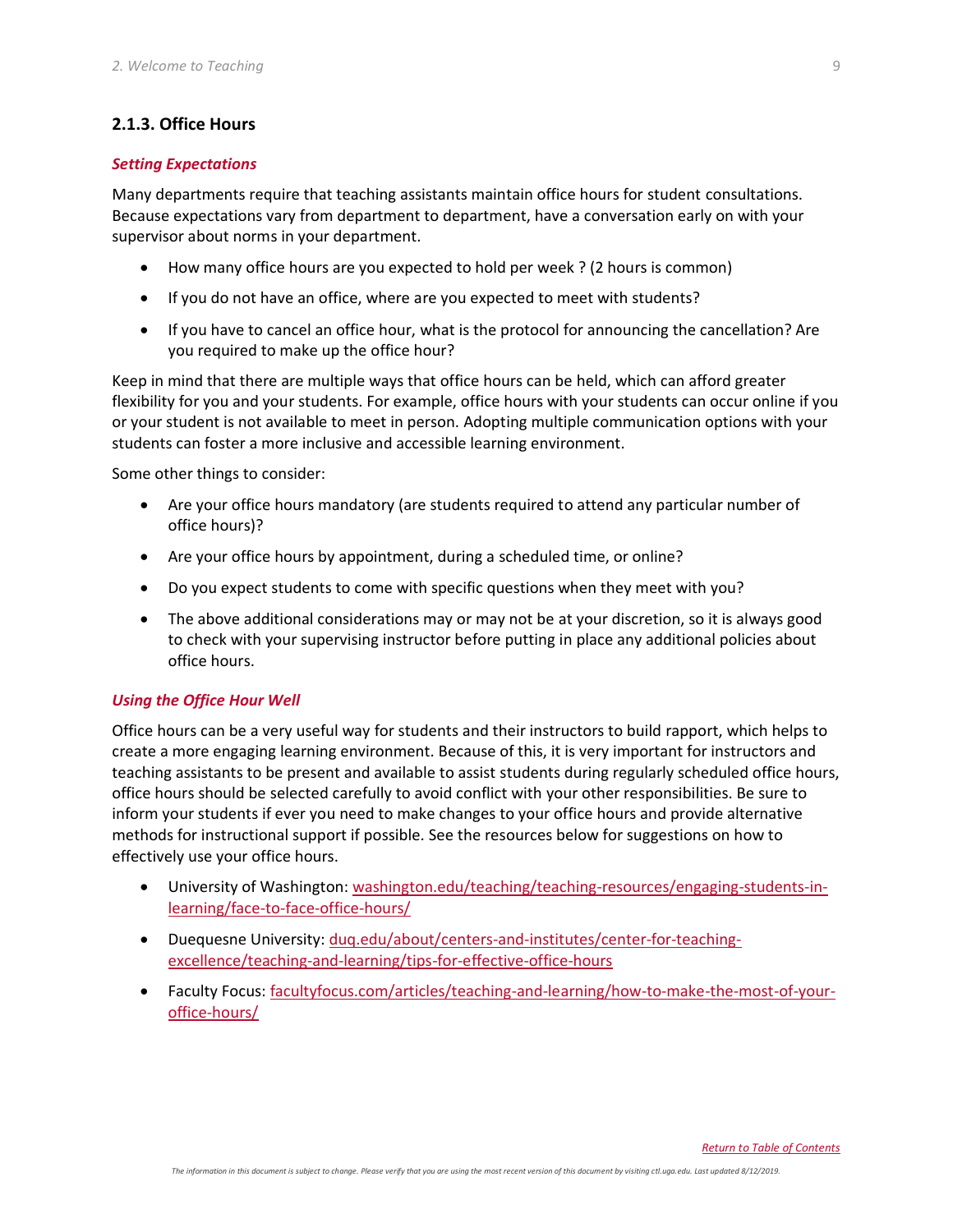### *Office Hour Scenarios*

Due to the less structured and more intimate nature of office hours, you may find yourself having to address complicated situations. Think through the scenarios below and bring them up with your supervising instructor if you are not sure how best to handle them.

- You are meeting with one student when another student drops by with a problem. How do you handle multiple students needing your assistance?
- A student visits your office hours because they don't understand the grade they earned. As you discuss the correct answers, they get frustrated, raise their voice, and their body language becomes more hostile. How do you respond?
	- o See [section 3.4.3.](#page-33-3) "Managing Hot Moments"
- A student is frustrated with the course instructor and is venting to you. How do you respond?
- A student visits your office unexpectedly in tears. They feel very overwhelmed with course work as well as life. How do you respond?
	- o Se[e section 9.3.1.](#page-45-3) "The Office of Student Care and Outreach"
- A student visits your office hours, but when you ask them what their issue is, they respond with a vague answer (ex. "Everything is confusing." or "I don't understand anything."). How do you respond?
- No one ever shows up. What do you do? How do you get students to come to office hours?

Generally, office hours are requested by students to receive feedback or clarity on assignments or other instructional support related to your course. However, situations may arise where students share information that you may not feel adept at handling or you may have an obligation to report. To find out more about your responsibility as a mandatory reporter or finding services to help students, see [section](#page-42-0)  [9.1.6.](#page-42-0) and [section 9.1.7.](#page-43-0)

## <span id="page-14-0"></span>**2.1.4. Navigating the Syllabus**

The syllabus functions as the roadmap for the course for both you and your students. As students will inevitably come to you with questions about the course, it is important that you both know what all is covered in the syllabus and how its policies will be implemented.

If you are an IOR responsible for creating your own syllabus, please se[e section 7.3.](#page-36-3)

If you are assisting another instructor, request a copy of the syllabus from the instructor as early as possible and review it carefully.

- Do you understand the course objectives or learning outcomes? Are you able to rephrase them to further clarify them to a student if necessary?
- Are you able to identify the principle assignments? Is the grade weight of each class component (assignments, assessments, participation, etc.) clear to you?
- Do you understand the attendance and make-up policies? Does the instructor allow any exceptions to the policies? Are you expected to take attendance during drop/add?
- Is there a course schedule? If the schedule listed in the student syllabus is not detailed, does the instructor have a more detailed version to share with you?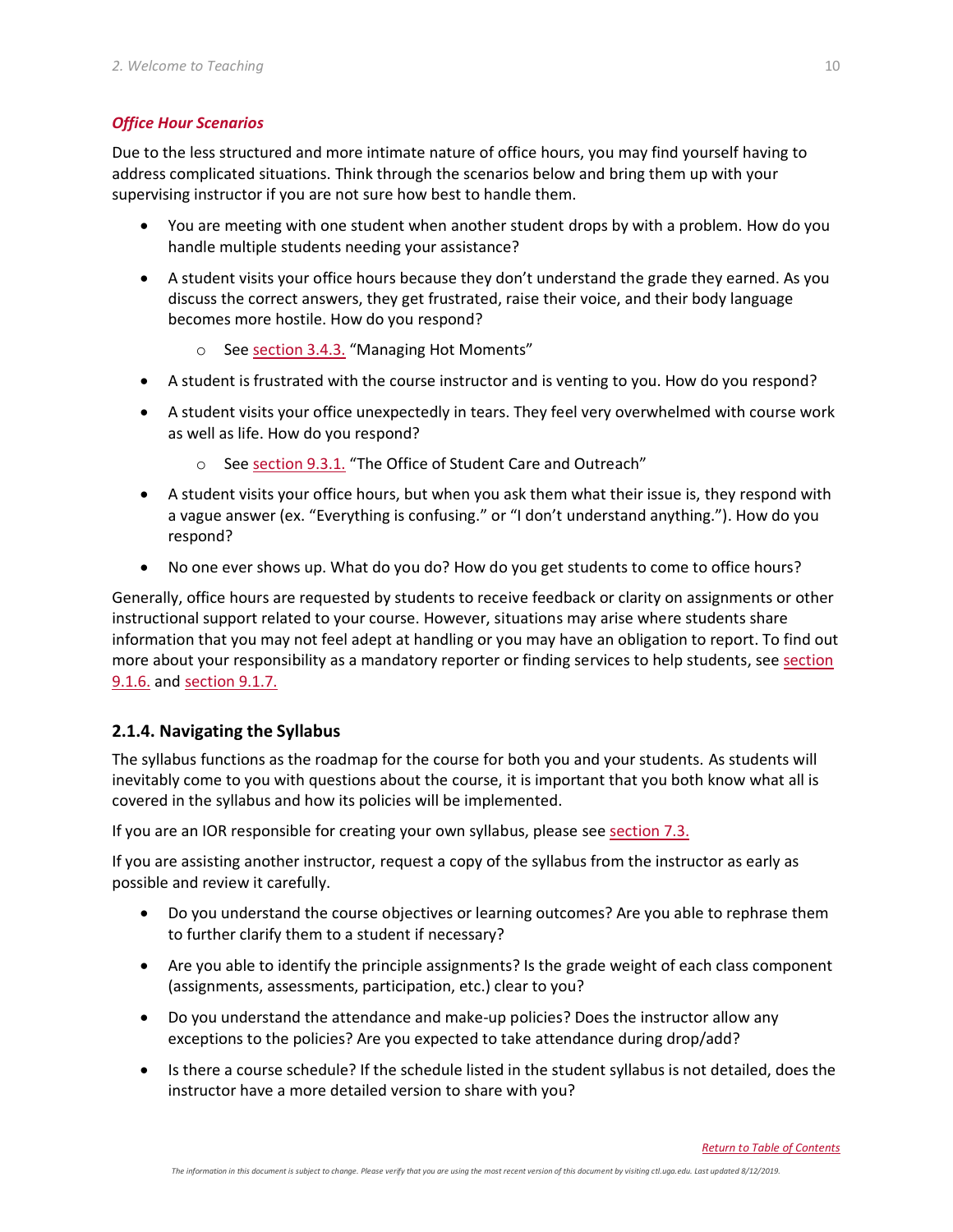• Does the instructor include policies about participation, classroom management, communication, or other course-specific policies? Does the instructor expect you to maintain the same policies?

#### *Section Syllabi*

While you cannot supersede the policies in the course syllabus, as a TA you may find it helpful to supplement them with a Section Syllabus. With your supervising instructor's permission, consider including the following:

- Your preferred name/title
- Your office hours and location
- Your email and communication policy (Do you reply to emails within 24 hours? Do you only reply during business hours? Are there topics you will only discuss in person, e.g. grades? Etc.)
- Your policies about discussing grades (Do you have a "cool off" period before students can dispute grades? Do students have to make an appointment discuss grades? Etc.)
- Known communication "black-out dates" (If you know of any times during the semester where you be gone for a conference or otherwise unavailable, let students know in advance and let them know who to contact instead with any urgent issues.)

### <span id="page-15-0"></span>**2.1.5. First Day of Class**

Preparation is more important than ever for the first day of class. The first day can set the tone for the rest of the course. The following information is intended to help the new TA have some idea what to expect with regard to each activity.

#### *Agenda*

The agenda for the first day usually consists of three activities: taking care of administrative details (e.g. calling roll, handing out syllabi), meeting the students, and introducing the subject. If the teacher appears to be in charge, purposeful, and enthusiastic, the students will be more confident that the course will be a worthwhile investment of their time.

Reminders:

- Be sure the classroom is unlocked, properly lighted, and clean.
- Be sure you have plenty of chalk or board markers, an eraser, and a clean board.
- If you are using technology, be sure to get any keys necessary to unlock classroom cabinets. Test the equipment beforehand, and arrive early to have computers and projectors ready for the start of class.
- Be sure that you have the preliminary class roll, copies of the syllabus, and any notes you will need.
- Be on time. Start on time. If possible, arrive early to prepare for the class and to meet students. If you are prepared and ready to go when class time arrives, you will be off to a good start.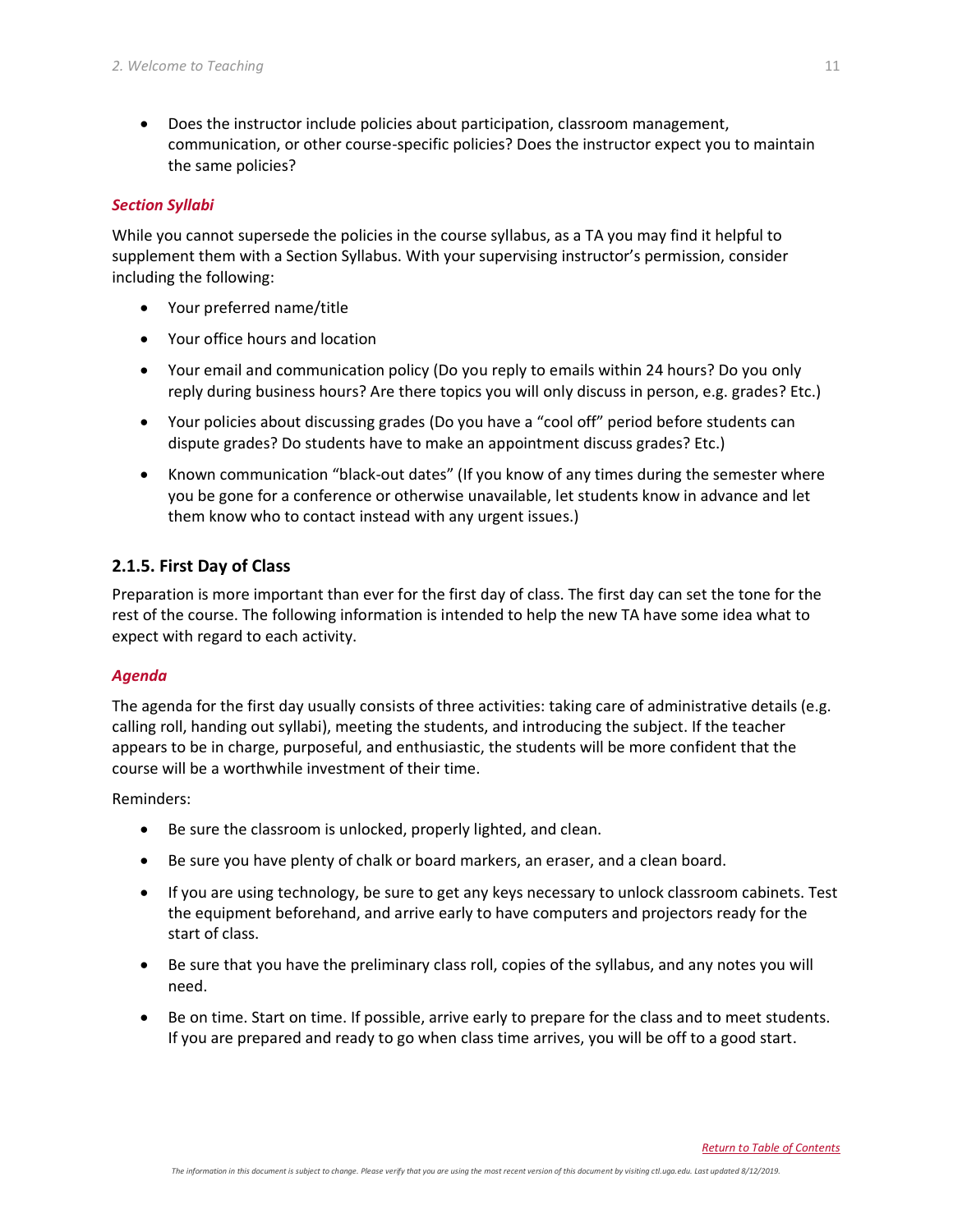#### *Administrative Details*

Many students may still be "shopping around" for a course on the first day of class, so several may show up who have not registered for the course. By contrast, some students who have pre-registered may have changed their minds and will drop the course. Still others may become discouraged by their first day experience in another course and wonder whether or not they are supposed to be in your class in the first place. Regardless, you may expect to have your share of administrative details to handle during the first few days of the semester. Information on University policies and procedures for dropping or adding courses, auditing a course, and other administrative matters is included in the current editions of the University of Georgia's Student Handbook and the Bulletin for undergraduate study. You can also read about [drop/add and withdrawal processes](http://www.reg.uga.edu/registration) online from the UGA Registrar's office.

#### *Meeting the Students*

The instructor may print a current class roster from [Athena.](http://athena.uga.edu/) If you are not IOR, ask your supervising instructor to provide you with a copy of the role. Current enrollments are available on Athena and eLC throughout the semester. If you choose to call roll for the first class meeting, keep in mind that not all students in the class will be on the initial list. Advise students who are not on the preliminary list to register or go through the drop/add process on Athena. These administrative details can take up valuable class time, so it might be helpful to speak with students not officially on the class roll at the end of the course period or during office hours.

Finally, you will get to meet the class, and your students will probably be equally eager to see what you are like. Unless there is good justification for a delay (such as a change in the scheduled meeting place), it is advisable to start the first class on time. You will set a precedent for punctuality from the beginning, and you will establish a tone that will help students realize the importance you attach both to the course and to their time.

Experienced teachers use many different ways to broach the awkwardness of the first few moments of student-teacher interaction, and probably the most common is to hand out the syllabus. This gives that teacher a meaningful first action to perform, places useful information into the students' hands, and gives both teacher and students a common ground for initial communication. Once you have distributed your syllabus, you may introduce yourself and write your name and the course on the board (this will help students who have wandered into the wrong classroom). Next, list your office location, office hours, and mode of preferred communication (email address or telephone number) on the board. This information can also be summarized on a PowerPoint file. Although this information will also be listed in your syllabus, announcing it on the first day of class will give you another chance to make your students aware of your interest and accessibility to them during the course.

Some professors opt for a strong opener for the first class. If you would like to open the class big, here are some questions to keep in mind:

- What do you hope to accomplish in your course?
- What are some of the more interesting questions or problems that your field addresses?
- Can you relate some aspect of your research or your discipline to your students' lives?
- You may also want to tell your students something about yourself on the first day of class. What do you research? How did you first get interested in your field?

Learn your students' names as soon as possible, even in a large class; students will invest more in a class when the professor knows them. If the class is small enough, consider taking digital photos to review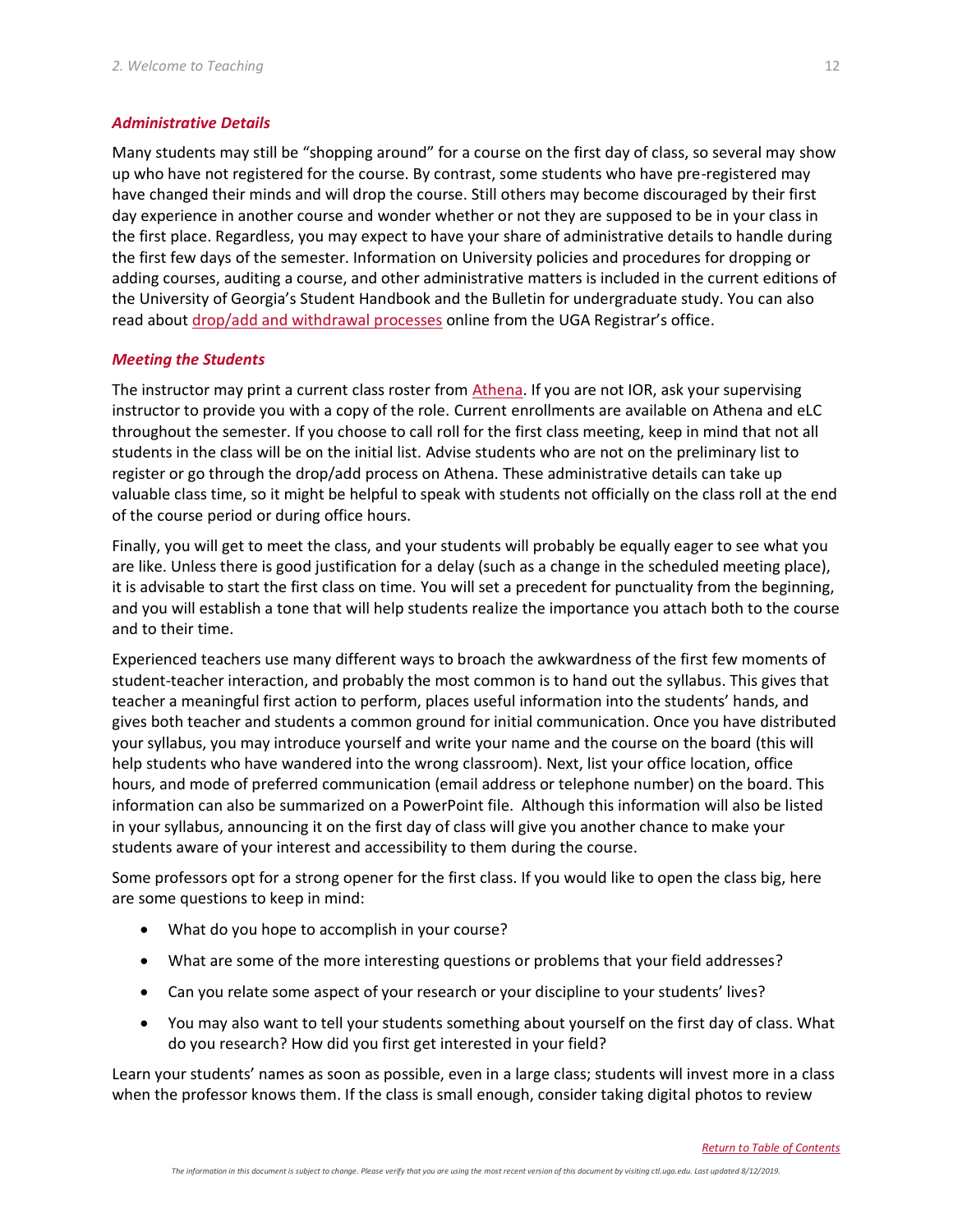later. Perhaps you can have each student to your office or a common area in your building for a fiveminute chat. If the class is large, you might want to consider a seating chart, at least for the first few weeks. This will aid you in taking attendance, and will help you to remember names more quickly. In seminar-style seating classrooms, some instructors create name placards for each student, enabling students to get to know each other as well. Other professors will hand out index cards and ask students to write down their names, email addresses, and why they are interested in taking the class. What courses have they previously taken in the field? What is their major? What has been their favorite course at the University of Georgia and why? This will give you a better understanding of what your students have come to expect and what they appreciate.

#### *Introducing the Subject*

Remember, your first class sets the tone for the rest of the semester. By presenting new material from the first day, this suggests to students that you are serious about making their time with you worthwhile and that you expect progress to be made in every session together. Don't worry about the students who are still in the "shopping" for classes stage. They will have a better sense of how your class will be run if they witness how you teach. Many first-time teachers, as well as many experienced teachers who take on a new course, often find that they have prepared too much material for the first day, but it is always preferable to have too much rather than too little to do. Some start with the most important points to cover, and as time permits, will go into the details of those points. Others will delve into details only after they have allowed for student questions. In general, remember this: you know more than you think, and your excitement will be contagious.

#### <span id="page-17-0"></span>**2.1.6. Handling Nervousness**

*Reprinted with permission of the Center for Teaching and Learning at Stanford University.*

Is this your first time teaching? Or maybe you've taught for years and still have those classroom jitters. The following tips may help you manage and cope with nervous thoughts or feelings.

**Practice**. Practice doesn't make perfect, but doing a presentation out loud several times before the real thing will make you feel more confident, especially if you practice under conditions as close to the actual situation as possible. Do at least one dry run in front of an audience, even if the audience is just a friend.

**Concentrate on the ideas**. Concentrate on the ideas you want to get across, not on your own nervousness. Even shy people speak up when it's something they care about. Think about your audience's needs, not your own.

**Make a strong start**. You'll be nervous at the beginning of the talk, so start with an introduction that will be easy to remember and that will relax you as well as the audience.

**Visualize**. Rehearse for your first presentation by visualizing how it will go. Imagine what you'd like to say, how you'd like to say it, and a positive response from the audience. Many athletes use a similar approach by imagining an entire dive or jump, in detail, before they actually do it.

**Use audiovisual aids or multimedia**. Particularly if you have lots of technical information to cover, it can be reassuring to have much of it already written on PowerPoint slides. Even just an outline on the board can reassure you that you won't forget what you want to say. Be sure to look at your audience as much as possible, however, and not at your outline or slides.

**Assume a confident attitude**. To a large extent, you can control your own reaction to sweaty palms or a beating heart. Tell yourself you're "prepared," not nervous. Remember that to an audience,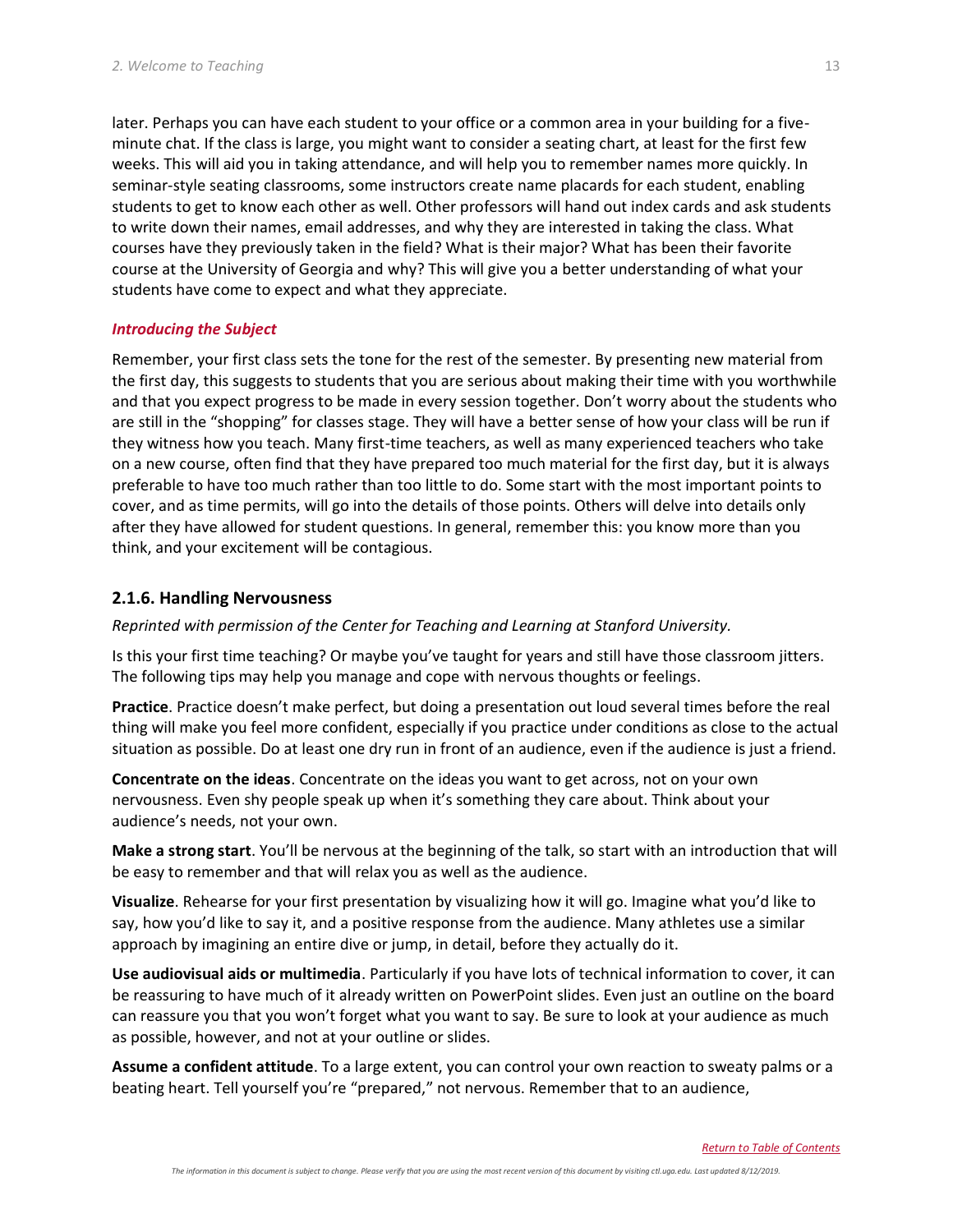nervousness can seem like dynamism or energy. Your attitude will probably determine what the audience thinks.

**Breathe**. Right before the presentation, take a few moments to regulate and deepen your breathing. When it comes to public speaking, your breath is your main support. The moment you start to feel a case of nerves building up, take a deep breath. You will start to feel better immediately and your voice will convey your relaxation and confidence.

## <span id="page-18-0"></span>**2.2. Teaching a Diverse Classroom**

Students from the University of Georgia encompass many backgrounds. The section below is intended to serve as a brief guide for creating an inclusive environment in a diverse classroom.

## <span id="page-18-1"></span>**2.2.1. International Students**

In addition to the typical experiences of all students, international students may have other concerns on their mind including, but not limited to, learning English, adapting to a new culture, or working with immigration services. All of these situations can add an extra burden for international students. The following list, [adapted from University of San Diego, Office of International Students and Scholars,](https://www.sandiego.edu/international/oiss/resources/faculty-tips.php) gives practical tips for teaching undergraduate international students.

- Be proactive in communicating with international students. Even a short conversation after class about the student's home country can help the student feel more comfortable and can build rapport. Do your best to learn how to pronounce students' names, even if it takes a few attempts.
- Normalize "office hours" on the first day of class as most international students are reluctant to visit faculty offices unless they are compelled to do so. Keep in mind that in many parts of the world, professors and students rarely interact directly, so some international students may seem initially distant or avoidant.
- Check–in with students after assigning group work and offer suggestions. Clear group/individual expectations are also helpful as international students may not be accustomed to cooperating in an academic environment.
- Talk to students individually about participation and encourage students to share their unique perspectives. However, do not call on a student to share an opinion and serve as a spokesperson for their culture or country without checking that it is ok before class.
- Be conscious of discussions/topics that presume a nuanced understanding of American history and politics. International students will often nod along in agreement although they may not follow the discussion.
- Recognize that language proficiency is not usually their primary barrier to academic success; many international students struggle more with academic writing and the volume of reading assigned. Help international students to prioritize readings and refer students to campus resources (e.g., Division of Academic Enhancement, the UGA Writing Center) for more help.
- Clarify your expectations on class policies including attendance requirements, homework submissions, etc. If you notice an international student missing a deadline or arriving late to class consistently, use these situations as teachable moments and emphasize the importance of promptness and deadlines in the United States. Remember that international students are going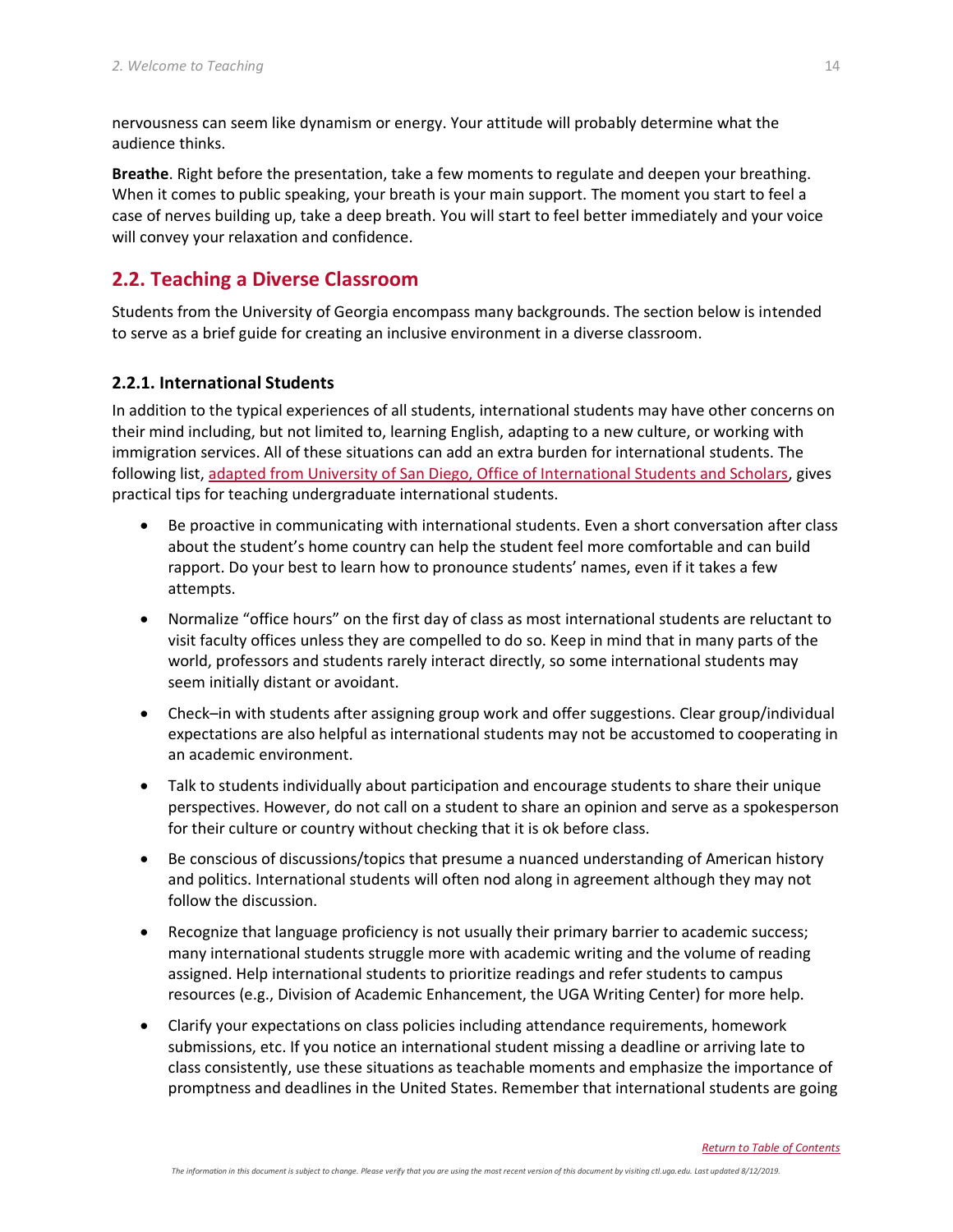through a process of cultural adjustment. Classroom culture is only one of the many ways they have to confront cultural differences every day.

- Provide examples of successful coursework. Often international students struggle to understand what qualifies as an "A" paper or presentation. Providing samples of "A" work can help international students to track their progress and to identify areas where they need improvement.
- Avoid idiomatic English and common phrases (e.g., "An arm and a leg"). Also, repetition can serve to aid in students' understanding.

Work on developing cultural competency, or the ability to interact with and teach students who may come from other backgrounds than one's own. Cultural competence on the part of the instructor is essential to ensuring that all students are valued in the classroom. [The National Education Association](http://www.nea.org/tools/30402.htm) and th[e University of Colorado at Boulder](https://cue.colorado.edu/sites/default/files/Cult%20Competence-the%20Next%20Step.pdf) offer interactional and teaching strategies dedicated to fostering cultural competence in the classroom.

There are two offices on campus that primarily support international students. The [Department of](http://isl.uga.edu/)  [International Student Life,](http://isl.uga.edu/) housed within the Division of Student Affairs, an[d Immigration Services,](http://international.uga.edu/issis/) housed within the Office of International Education, are helpful to be familiar with if you are teaching international students.

## <span id="page-19-0"></span>**2.2.2. First-Year Undergraduates**

If you are a TA for an introductory course it is likely that many of your students will be first-year undergraduates. Supporting first-year undergraduates in your classroom can not only enhance their learning in your course but can enhance learning throughout their college career. The following tips can help all of your students and especially your first-year students.

- Encourage your students to seek help from you and the university. Encourage them to seek help from you by being clear about office hours and being available through email. You can list university resources on your syllabus (e.g., [UGA Health Center,](http://uhs.uga.edu/) [Division of Academic](http://dae.uga.edu/)  [Enhancement\)](http://dae.uga.edu/) or bring them up as needed.
- Teach general learning strategies to students. In high school, students may have been required to use simple strategies such as rote memorization. However, teach your students more complex strategies for deeper learning such as creating concept maps or writing their own study questions for exams. Through such opportunities, students move away from just knowing the correct answer and more towards why an answer is correct. Ask students who are struggling how they are studying and work with students to come up with better strategies as needed.
- Provide feedback to your students as often as you can. If students are struggling to transition to college learning, they cannot work to improve without understanding what needs to change. Providing this feedback quickly while they still have the assignment fresh in their mind is much better than delaying a week or more to give feedback.

## <span id="page-19-1"></span>**2.2.3. First-Generation Students**

First-generation describes college students whose parents' highest level of schooling did not include college. As the first in their family to attend college, these students are more likely to struggle to succeed compared to students whose parents did attend college. In addition to the tips mentioned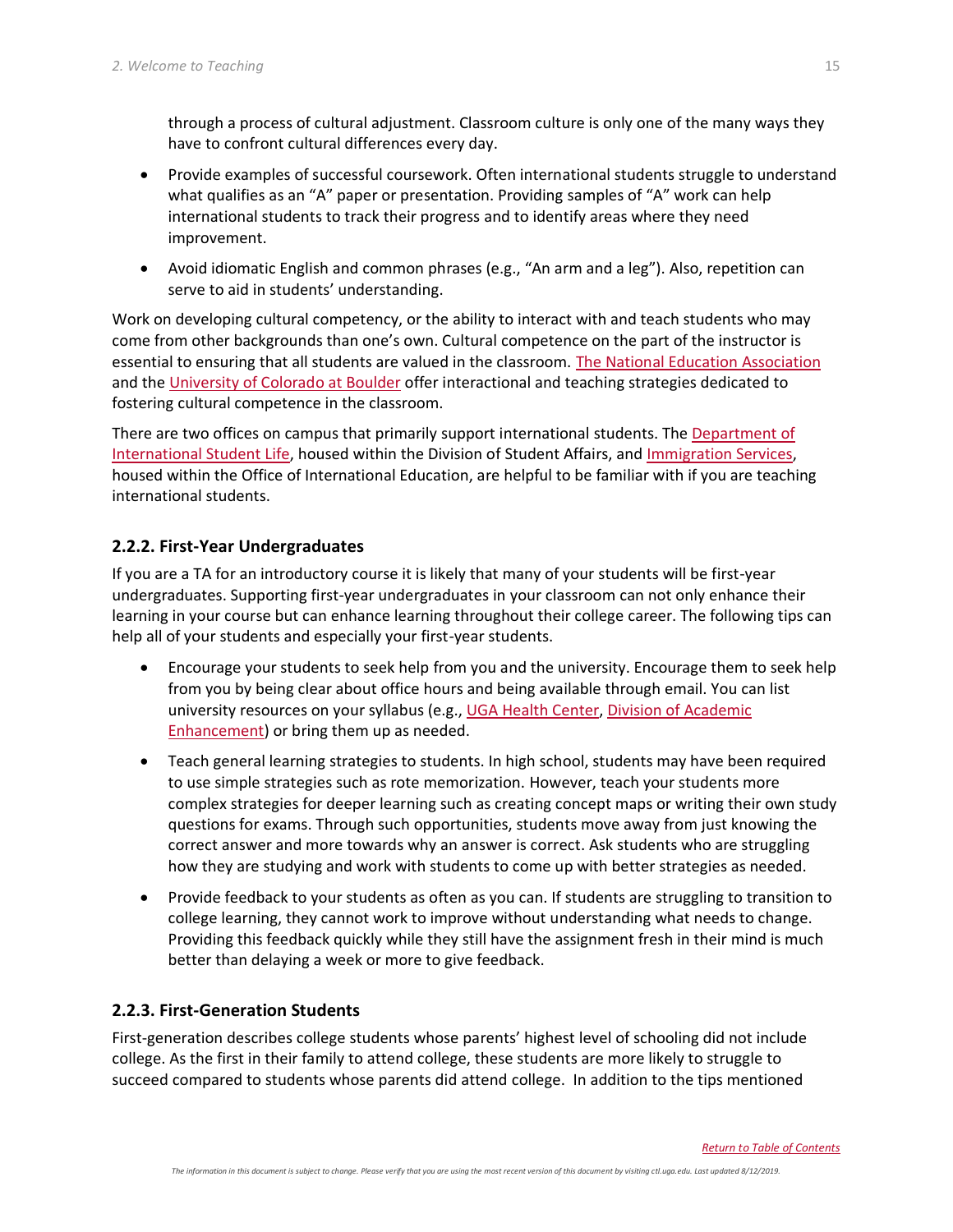above on teaching all new college students, there are two specific ways you can help first generation college students succeed.

- Be clear about classroom expectations and assignments. Be sure to state the task, purpose of the task, and criteria for how you will evaluate their work. This transparency can overcome the lack of implicit knowledge about how college courses work.
- Be approachable to your students. Be clear that you are available by email and when and where your office hours will be held. Let your students know how you prefer to be addressed (e.g., first name, last name, instructor, Mr., Ms.). This will make students more likely to reach out to you to clear up any confusion or concerns.

The [Coca-Cola First Generation Scholars Program](http://dae.uga.edu/initiatives-2/ccfg/) and [TRIO Student Support Services](http://dae.uga.edu/resources/trio-student-support-services/) are available through the [Division of Academic Enhancement.](http://dae.uga.edu/)

## <span id="page-20-0"></span>**2.2.4. Transfer Students**

When teaching transfer students, it is important to keep in mind many of your students may not have taken the same pre-requisites for your course. The best way to determine the background knowledge of all of your students is to ask. Starting the course with an ungraded pre-test on the concepts you expect them to know can help guide the first few weeks of class and the rest of the semester. Be sure to either spend time in class discussing concepts that not all of your students know or provide students with materials so they can review the content on their own. The tips above on first-generation students can also be applied to teaching your transfer students.

## <span id="page-20-1"></span>**2.2.5. Non-Traditional Students**

At UGA, a nontraditional applicant must meet all of the following criteria:

- Out of high school for at least five years (high school class graduated at least five years ago)
- High school diploma from an accredited high school or satisfactory completion of GED
- Fewer than 30 transferable hours of college credit
- Be a resident of the Athens-Clarke County Community

Keep in mind that not all students have recently graduated high school. They come with a variety of life experiences and different background knowledge. Be sure to use examples and language that all your students will understand. Avoid idiomatic English (e.g., "once in a blue moon") or short abbreviations unless you can be sure all students understand your references.

## <span id="page-20-2"></span>**2.2.6. Students in Distress**

When a student is in distress, there are several ways to reach out in a caring way. The only risk is in doing nothing at all. As a TA you may have more one-on-one interactions with your students than the professor, and they may feel open to confiding in you. The University Health Center offers a [guide for](https://www.uhs.uga.edu/caps/faculty_concern.html)  [Faculty and Staff Concerned About Students:](https://www.uhs.uga.edu/caps/faculty_concern.html) uhs.uga.edu/caps/faculty\_concern.html.

*Emergency Situations:* It is important to remember safety first, always call campus police at (706) 542- 2200 or 911 in an emergency situation. If you are unsure whether the situation requires immediate, rapid intervention, call Counseling And Psychiatric Services (CAPS) at (706) 542-2273 and ask to speak with the walk-in or on-call clinician. Be prepared to provide your name, position at UGA, and brief but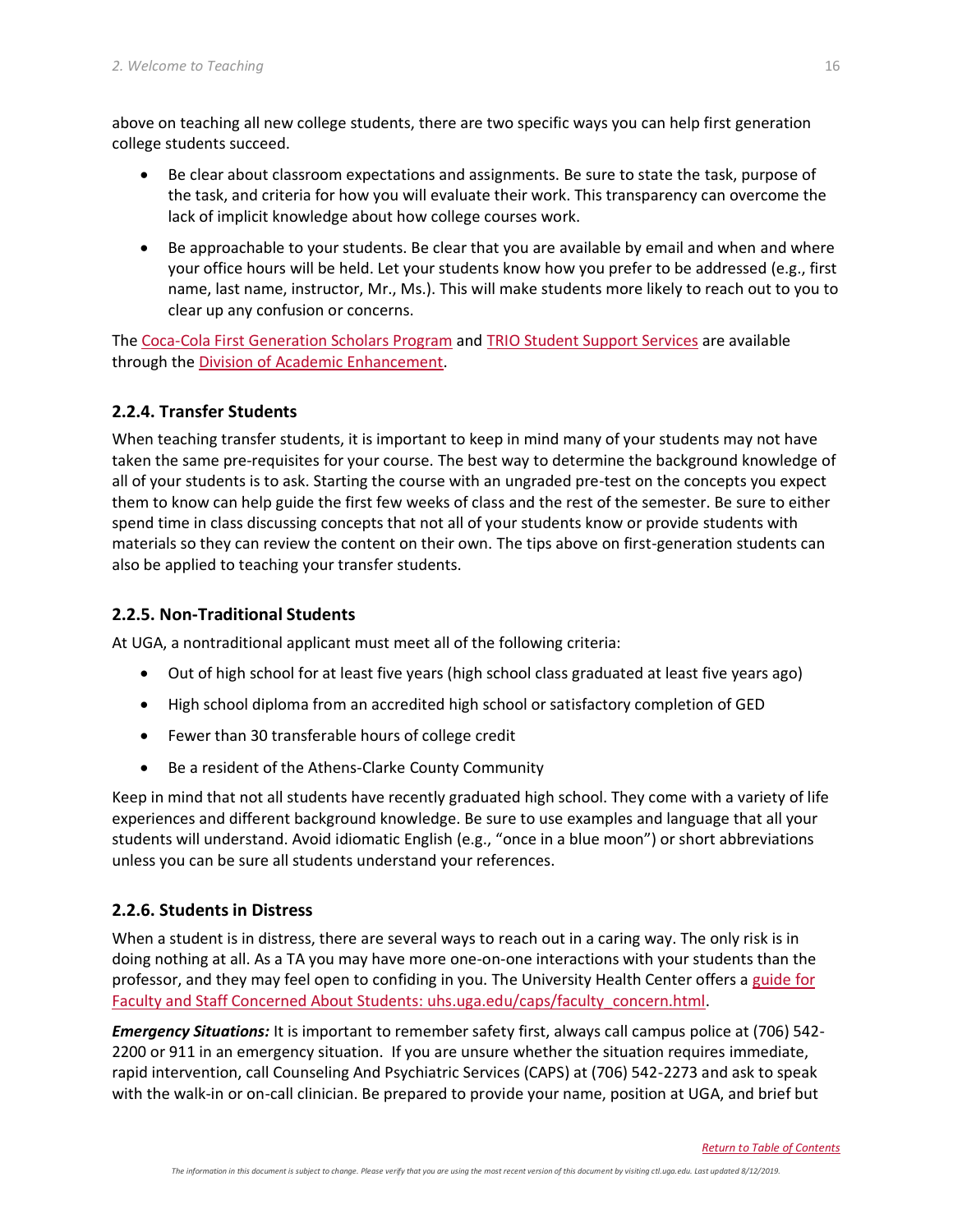specific information about the reason(s) you are contacting CAPS. You will also be asked to provide the student's name and other identifying information.

*Non-Emergency Situations:* If the situation does not require immediate intervention, the Office of Student Care and Outreach (SCO) is an excellent resource for both you and your student. SCO provides individualized assistance to students experiencing hardship circumstances, support to faculty and staff working with students in distress, and guidance to parents seeking help and information on behalf of their students. SCO can provide professional, holistic support to your students who are experiencing hardship circumstances that impact their ability attend, fully engage, and/or participate in class. SCO is a hub that will connect your students to all appropriate resources and offices. Use the "Report a Concern" [form](http://dos.uga.edu/sco/about/services) [\(dos.uga.edu/sco/about/services\)](http://dos.uga.edu/sco/about/services) to request that SCO contact your student.

For additional support resources, please refer to this [guide from the Office of the Dean of Students:](http://dos.uga.edu/uploads/docs/Responding_To_Student_Needs.pdf)  [Responding to Student Needs](http://dos.uga.edu/uploads/docs/Responding_To_Student_Needs.pdf) (dos.uga.edu/uploads/docs/Responding\_To\_Student\_Needs.pdf).

#### <span id="page-21-0"></span>**2.2.7. Student Veterans**

UGA's student veterans represent one of the most diverse and globally experienced populations on campus. As a small non-traditional population, student veterans are approximately 10 years older than their peers, more often than not work while attending school, support one or more family members, and do so while balancing a wide range of often competing priorities. To assist in their success, UGA brings together a variety of services and focuses them on the needs of our student veterans. Learn more about supporting Student Veterans from the [UGA Student Veterans Resource Center](http://www.svrc.uga.edu/) [\(svrc.uga.edu/\)](http://www.svrc.uga.edu/).

### <span id="page-21-1"></span>**2.2.8. LGBTQ+ Students**

LGBTQ+ refers to students who identify as lesbian, gay, bisexual, transgender, queer, and other identities. The University of Georgia is committed to maintaining a learning environment that is free of bias, prejudice, and harassment for all students, including LGBTQ+ students. The following are some ways to be an active participant in creating an inclusive environment for LGBTQ+ students.

- The pronouns and terms that people use to identify themselves vary from person to person. The easiest way to find out how your students identify is to ask students to email their name and pronouns before the first day of class.
- Eliminate unnecessary gendered language from your vocabulary. For example, instead of addressing the class as "ladies and gentleman," use a gender-neutral alternative like "folks" or "friends."
- Stay up to date on current LGBTQ+ issues and incorporate LGBTQ+ content and voices into your curriculum. Don't know where to start? Check out [Diverse: Issues in Higher Education](http://diverseeducation.com/article/category/lgbt/) (diverseeducation.com/article/category/lgbt/).
- Share [unisex restroom locations on campus](https://eoo.uga.edu/Unisex_Restroom_Locations) (eoo.uga.edu/Unisex\_Restroom\_Locations) with your students.
- Confront discriminatory remarks, including slights and slurs you overhear. Students may use terms like "fag", "dyke", and "that's so gay" without understanding why they are offensive and unacceptable in the classroom. Let them know why such speech is unacceptable not only in your classroom, but on the UGA campus.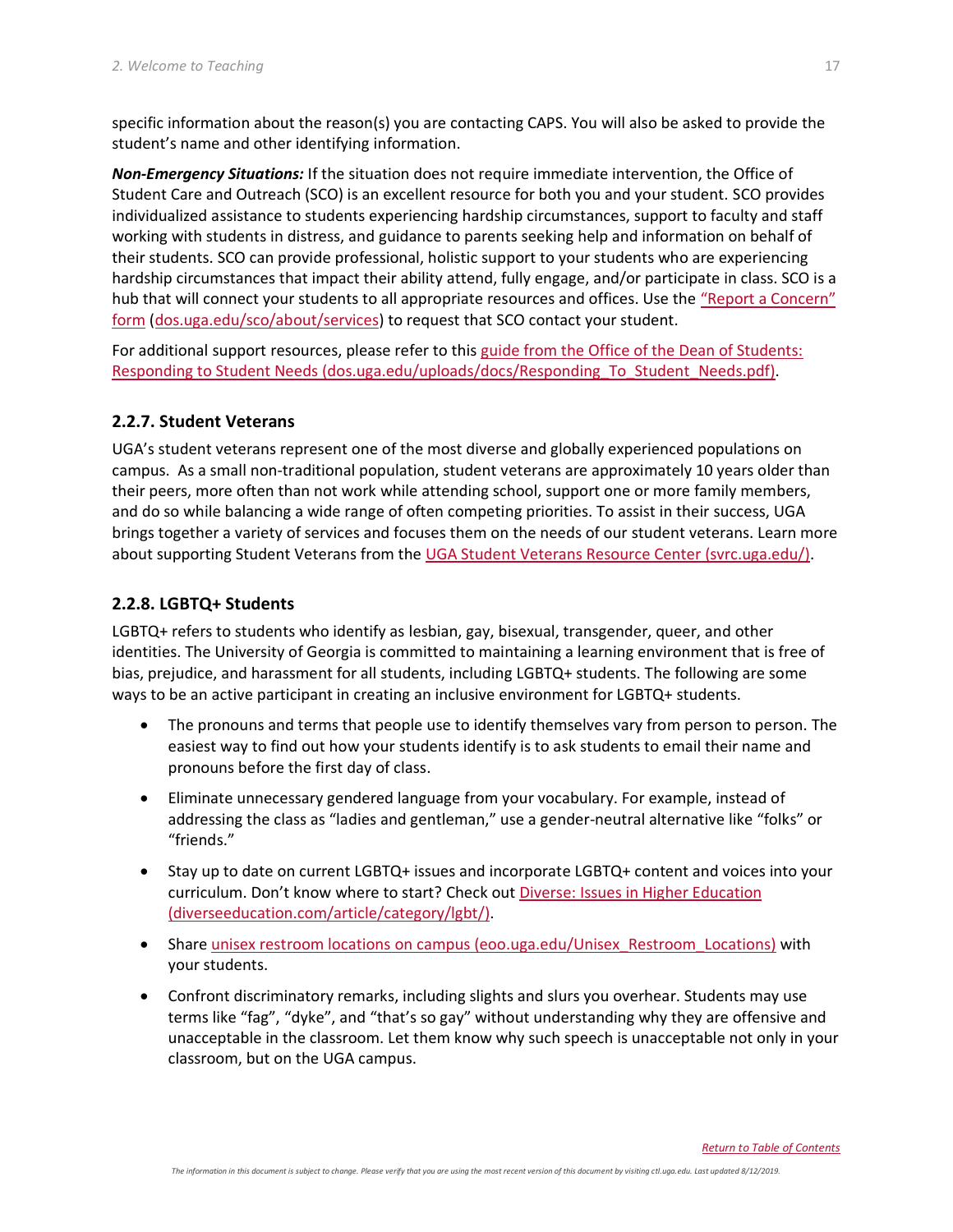• It is ok to make mistakes! Referring to a student with the wrong pronoun or not calling out an inappropriate comment can happen. Just remember to address the situation and then move on.

[Safe Space](https://lgbtcenter.uga.edu/content_page/safe-space) (Igbtcenter.uga.edu/content\_page/safe-space) is a training program at UGA for faculty, staff, and students who are interested in learning about gender and sexual identity, homophobia, heterosexism, and how they can provide support and work toward being an ally for the LGBT community.

Students and faculty looking for support, resources, or education can contact UGA's [LGBT Resource](https://lgbtcenter.uga.edu/)  [Center](https://lgbtcenter.uga.edu/) (lgbtcenter.uga.edu/).

### <span id="page-22-0"></span>**2.2.9. Students with Disabilities**

The University of Georgia seeks to provide students with disabilities the opportunity to fully participate in educational programs and services. In keeping with this philosophy, it is University policy that students with documented disabilities receive reasonable accommodations through access to classroom information. The [Disability Resource Center](http://drc.uga.edu/) (DRC), an affiliate of the University's Division of Student Affairs, provides services for students with disabilities. The following information is adapted from the DRC resource: [Teaching Students with Disabilities](https://drc.uga.edu/faculty/teaching-students-disabilities) (drc.uga.edu/faculty/teaching-students-disabilities).

Types of disabilities commonly found among university students are both visible and hidden. Disabilities can be physical, cognitive, or psychological. Examples include the following: Acquired brain injuries, attention deficit hyperactivity disorders, blind and low vision, chronic illnesses, deaf and hard of hearing, learning disabilities, mobility impairments, and psychological disorders.

The DRC provides instructors with recommendations regarding the appropriate provision of academic adjustments for students in the classroom. While instructors are expected to make reasonable accommodations, they are never asked to lower academic standards or provide adjustments that are excessive or contradictory to stated course objectives. If appropriate academic adjustments are not provided by instructors, many students with disabilities will be at an academic disadvantage.

Academic accommodations may entail assisting students in finding note takers or arranging testing accommodations. More sophisticated requests might involve converting a textbook into alternative media or installing assistive software at a computer lab. The accommodations recommended will vary according to the student's individual needs.

If instructors need assistance, want additional information on how to accommodate students with disabilities, or require consultation on teaching and testing techniques, please contact a disability coordinator at (706) 542-8719.

## <span id="page-22-1"></span>**2.3. Preparing an Effective Teaching Presentation**

#### <span id="page-22-2"></span>**2.3.1. Lesson Planning**

*This section is currently under revision; thank you for your patience.*

While there are many methods and models for lesson planning, at the UGA CTL we recommend the BOPPPS (**B**ridge In, **O**utcomes, **P**re-Assessment, **P**articipatory Learning, **P**ost-Assessment, **S**ummary) teaching model.

• Overview of BOPPPS: [queensu.ca/teachingandlearning/modules/active/18\\_boppps\\_model\\_for\\_lesson\\_planning.html](http://www.queensu.ca/teachingandlearning/modules/active/18_boppps_model_for_lesson_planning.html)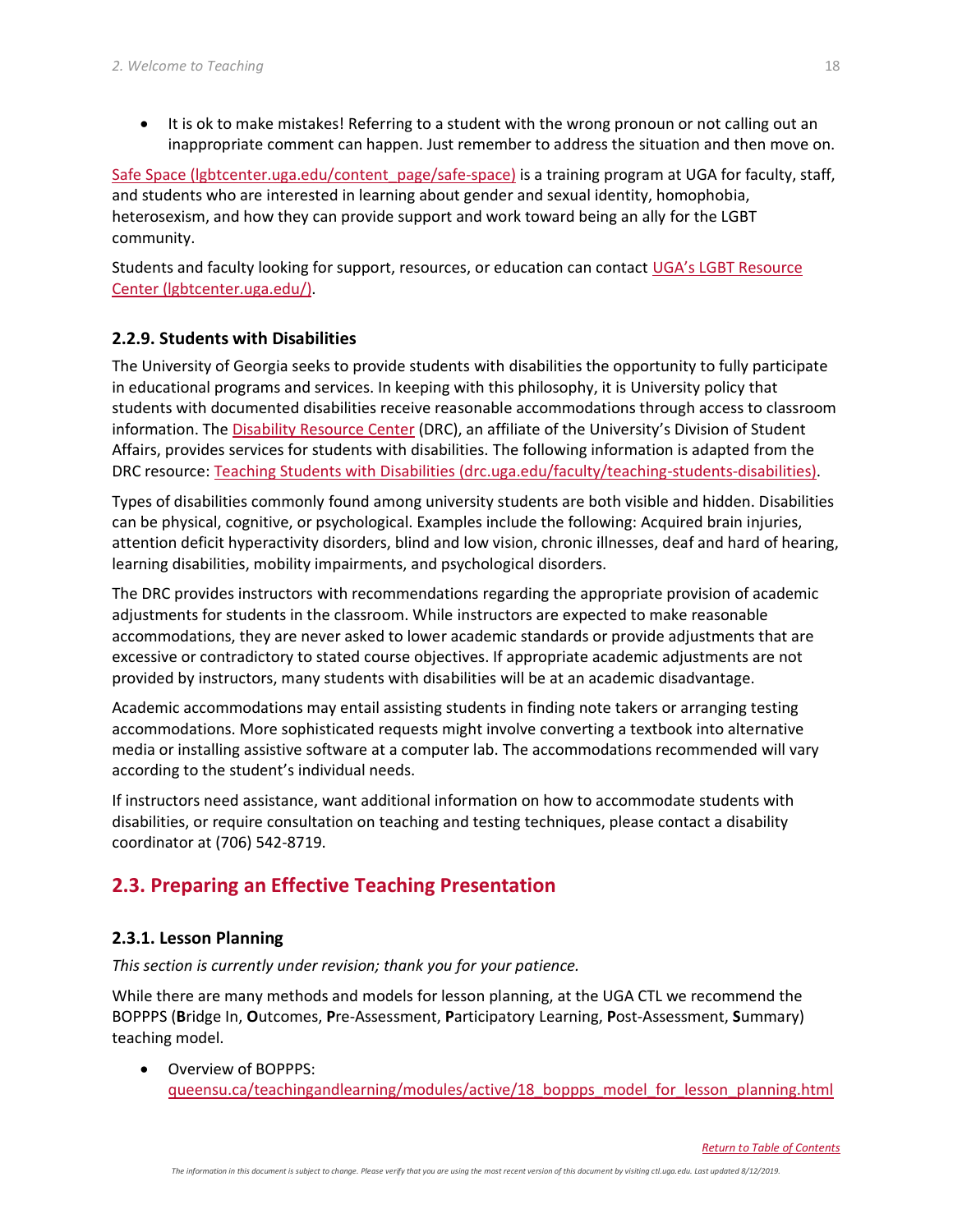- Summary of Lesson Plan Model (BOPPPS): [ctl.uga.edu/\\_resources/documents/BOPPPSlessonplansummary-2019-08-08.pdf](https://ctl.uga.edu/_resources/documents/BOPPPSlessonplansummary-2019-08-08.pdf)
- First Day Worksheet (BOPPPS): ctl.uga.edu/ resources/documents/BOPPPSfirstdaylessonplan-[2019-08-08.pdf](https://ctl.uga.edu/_resources/documents/BOPPPSfirstdaylessonplan-2019-08-08.pdf)
- Lesson Plan Worksheet (BOPPPS): [ctl.uga.edu/\\_resources/documents/BOPPPSlessonplanworksheet-2019-08-08.pdf](https://ctl.uga.edu/_resources/documents/BOPPPSlessonplanworksheet-2019-08-08.pdf)

## <span id="page-23-0"></span>**2.3.2. Effective Media Usage\***

*Coming soon!*

## <span id="page-23-1"></span>**2.3.3. Lecturing**

Lecturing used to be the undisputed mainstay of teaching at colleges and universities. When students did not have a high level of access to books and internet resources, lectures were often the best or only way for instructors to impart information. Lecturing can still be useful as a method providing structure and organization to large amounts of information, and it remains attractive to instructors because it is very easy to make minor changes to lecture notes from year-to-year. However, poorly-executed lectures can be deadly boring and therefore detrimental to student learning and engagement. Best practices suggest preparing a concise, student-centered lecture that provides many concrete examples to support each critical concept and that pauses regularly to assess student understanding of the material.

## *Preparation*

When preparing a lecture, be sure to make your ideas as forthright and digestible as possible. After thinking about a topic for weeks, months, or even years, it can be tempting to cram as much information as possible into a single presentation, but doing so will minimize the potential for students to interact with and absorb the content you are trying to impart.

Before beginning to plan your lecture, ask yourself the following questions:

- What is the essential learning objective of this lecture?
- How does this lecture connect to the class as a whole?
- How will you communicate the connection between this lecture and the last?
- What background information or vocabulary do your students need in order to understand this lecture?
- How will you assess student learning?
- How will you encourage and handle questions?

To keep a lecture focused and concise, many accomplished lecturers write a one-sentence statement that covers the heart of the entire lesson in thirty words or less. (The word limit is arbitrary, but this challenge has proven to be a very efficient way to focus on the essential content.) When you are satisfied that the sentence reveals the essence of the day's lecture, rewrite the sentence in the form of a general question.

Next, list the three or four key points or arguments that will best help you to answer the question. Again, limit each point to a single, brief sentence. Once this is done, you have produced a basic outline for the body of the lecture. Three or four points is plenty of content for a 50-minute lecture. Trying to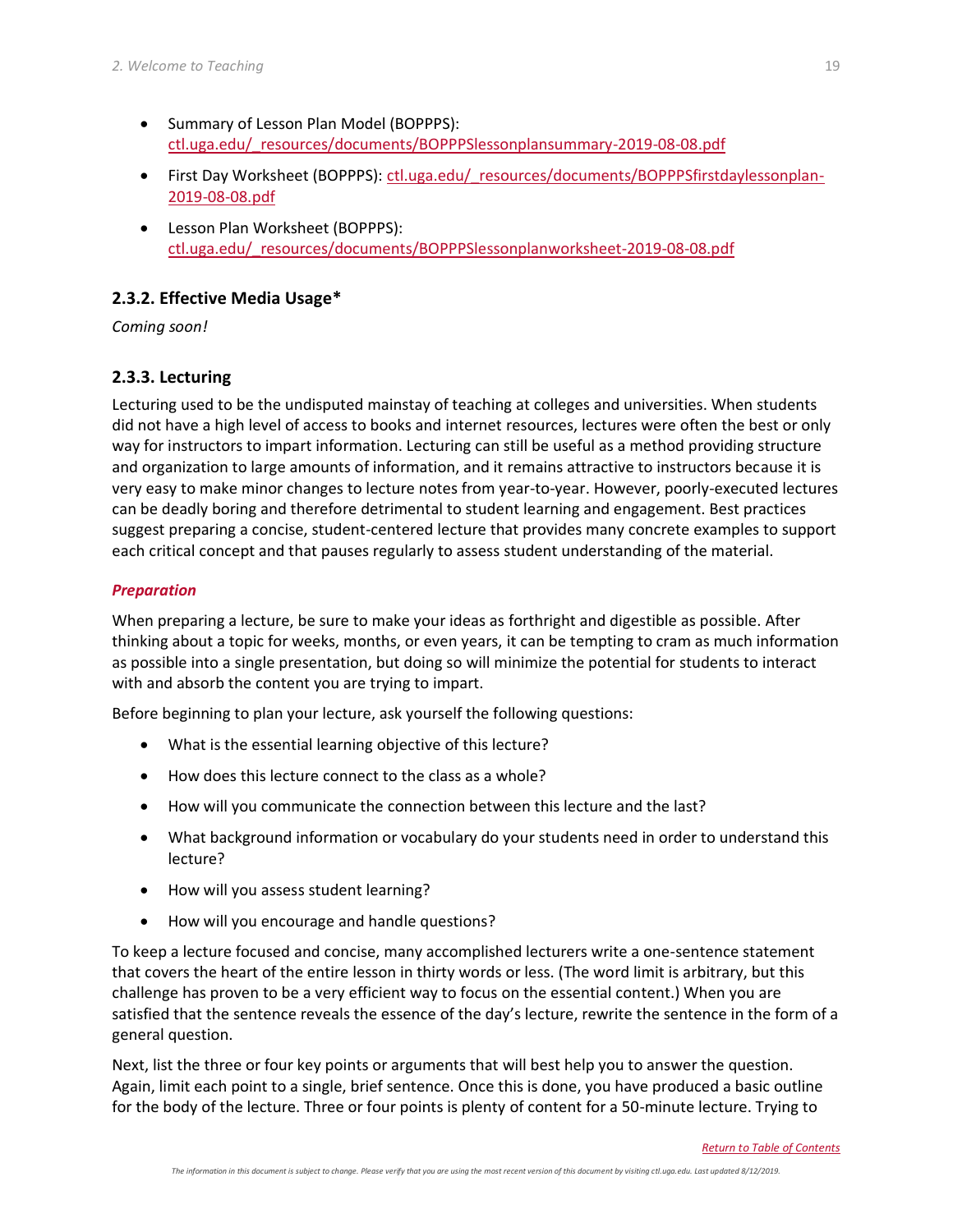cover much more than that runs the risk of overwhelming students or of covering discrete points inadequately.

#### *Organization*

How you organize a lecture can make all the difference in whether students retain the material or understand it in the first place. While you may be an expert in your subject matter, your students are often hearing the information for the first time in your class, and their attention is divided between listening to you and deciding what to write down. With this in mind, it is paramount that you do not try to fit too much information into a single lecture, and that you indicate--by emphasis, repetition, and summary--your major points and how they connect to each other.

A good lecturer devotes much of the class period providing examples, case studies, and reformulating the main points into questions. Listed below are some suggestions to develop a well-organized lecture.

- Your lesson plan should contain no more than three to four major points, as this is all that can be feasibly covered in a fifty-minute class. If you have more than five main points, you have more than one lecture.
- Once you have developed the body of a lecture, you will need an introduction and summary conclusion. A good general rule of thumb here is, "Tell them what you're going to tell them, tell them, and tell them what you've told them." Some lecturers begin the class with a review sentence from the previous class to refocus student attention as well as to create continuity. From there, they raise questions or outline the major points in their introduction, develop the points with examples, and recap their findings in their lecture conclusion.
- In lectures, unlike with the written word, repetition is crucial. Repeat your main points early and often.
- Good lecturers know that most students can concentrate for five to ten minutes at a time. Present your material in five to ten-minute blocks, and shift activities to retain student attention. You may want to do a short classroom assessment or simply solicit or answer student questions. Some lecturers integrate discussion into the lecture to maintain student attention.
- Follow each mini-summary with a clearly signaled transition to the next section. You can structure discussion, student questions, or even pauses around these major blocks. The pause signals to the class the end of a major point and encourages better student ingestion of material.
- Consider alternating lecture notes with student presentations, small group work, and/or multimedia clips to keep students engaged.
- Pay attention to your audience. Puzzled looks suggest you need to explain a concept more clearly, and frenzied note-taking is a good indicator that you need to slow down your lecture.

#### *Cohesiveness*

Remember that the key themes of the course are probably clearer to you than your students. To help students understand the larger underlying framework of the course, use the first few and last minutes of class to show the links between lectures. Here are some suggestions:

Begin class with a sentence connecting the events of the previous lecture to the current one. Your students need to be reminded where the last class stopped and where this one is going.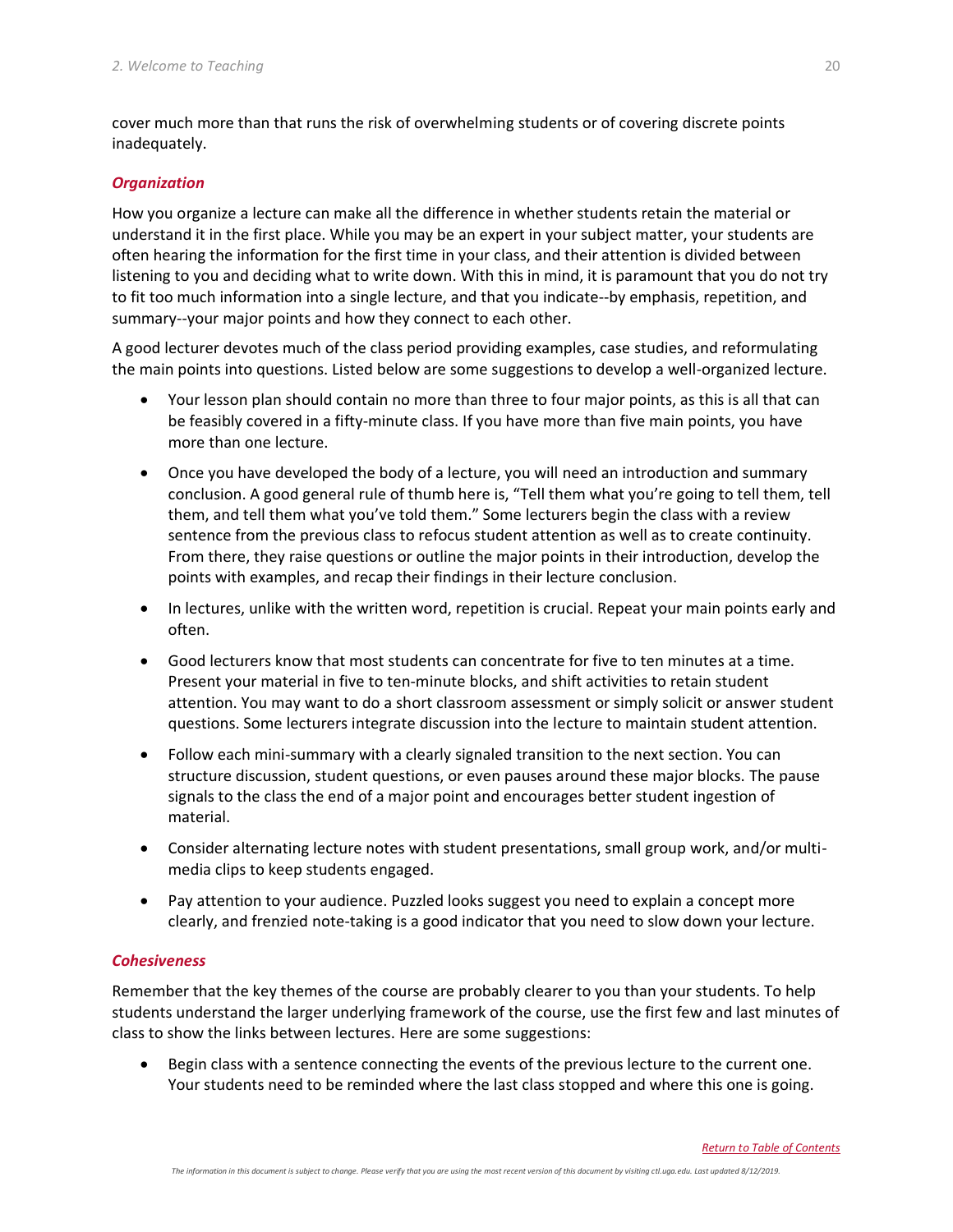- Where possible, link your lecture notes to what students have read in the textbook or document reader. Your lectures can put flesh on the otherwise dry concepts covered in the reading, and you can further engage students with more in-depth examples, or provide a contrasting perspective to the one offered in the books.
- Coordinate lectures with assignments. The homework should provide an opportunity for students to apply what they have just learned in class.
- Conclude a lecture by anticipating questions that students will have either on their homework assignment, or else questions that will be addressed in the following lecture. This can be your version of "scenes from tomorrow's episode" or a movie trailer of an upcoming class.

Cohesiveness within a lecture is as important as the links between them. As you are putting together your lecture, keep in mind the overarching theme of your lecture. Some professors like to think of each lecture as an essay: it should have a clear, concise thesis, and it should have an introduction, body, and conclusion. Once the main points are in place, be thinking about how each part links to the others, and consciously think about how you can write in transitions.

#### *Making Your Material Relevant*

This is advice that is particularly helpful for those serving in introductory survey classes. Students want to know that what they are learning in the classroom has relevance to the world outside. Students who have not decided on a major will be interested in how they can apply the ideas that they study in your class.

The following suggestions can help students connect course material to their lives:

- Demonstrate how your lesson helps to explain a phenomenon.
- Explain how your lecture topic has been used to solve an historic or modern problem.
- Discuss how your argument on a particular concept goes against the grain of conventional understanding.
- Relate how the concept or idea was created, discovered, or how it has changed over time.

#### *Mixing it Up*

While the lecture method has some distinct preparation advantages, it is an inherently teacher-centered mode. To promote active student learning, you may want to intersperse your lecture with activities that facilitate active student learning. For example:

- Create mini-problems for students to solve independently or in small groups.
- In between major lecture points, break for short discussion, and have a few leading questions to begin.
- To check for reading comprehension, have students collaborate in role plays or debates.
- Before unveiling findings from case studies, have students predict the outcomes.
- Employ any kind of multimedia clip to further illustrate a point made in lecture.

In addition to keeping students engaged in the lecture, these strategies give students a chance to apply what they have just learned and give the lecturer valuable feedback on what students think and understand.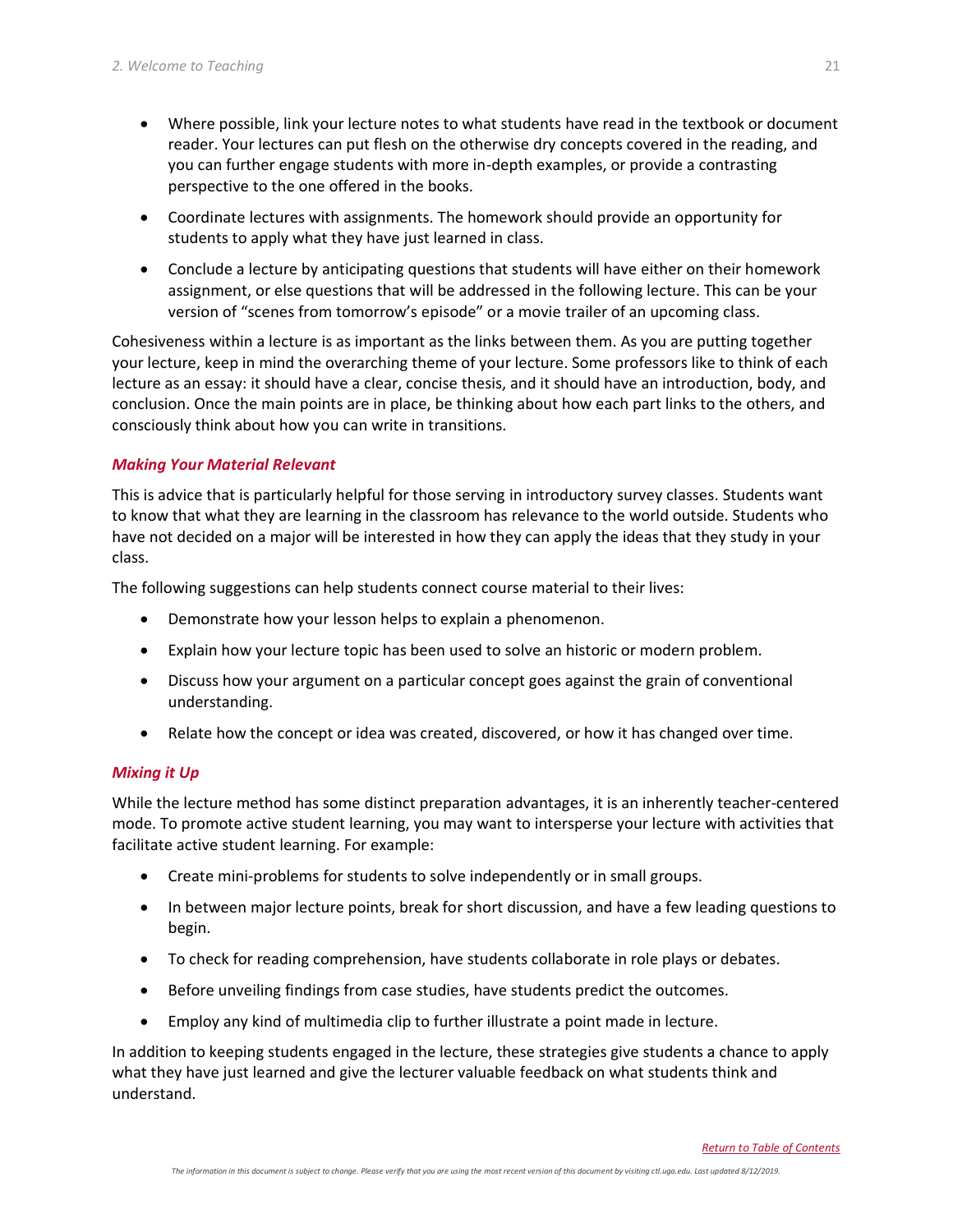#### *Handling Questions*

Another way in which lecturers can promote a more engaged classroom is by going out of your way to encourage questions. Ideally, a lecturer will make time throughout the lecture to solicit questions. Doing so helps to prevent students from getting lost or hopelessly confused as the lecture continues.

Here are a few pointers:

- It's not a good idea to throw out a generic "Any questions?" to your students at the end of a class period, as students will quickly learn that they will be dismissed earlier if they have nothing to say. Often, this does not sound like you are genuinely interested in clearing things up for your class. Instead, try asking them something more specific, such as "What points are still a little muddy to you?" or "What can I help clarify?" or even "Is there anything that inquiring minds want to know that I did not answer as yet today?" Furthermore, when you ask, make sure to make eye contact with your students. This is not the time to be erasing the board.
- Make sure that you understand what a student is asking. Paraphrase the question back to the student, and ask if you understand the question correctly, and if you are teaching a large class, repeat the question for the entire class to hear.
- Perhaps most importantly, know that it is OK not to know the answer to something. Your students are savvy enough to see through a bluff. Tell them that the particular question is outside of your primary field of study, or that to answer it fully will require some sleuthing. Your students will appreciate your honesty, as well as the extra effort you take to find the right answers.

#### *Quick Classroom Assessment Techniques (CATs)*

Despite a lecturer's best efforts and intentions, a persistent drawback of the lecture format is that students may often be reluctant to ask questions. In order to gauge student comprehension, you can utilize one of the assessment techniques below. These assessments are designed to be used at the end of a class, but can also be used throughout your lecture to measure student learning and to maintain student engagement.

These suggestions are drawn from Angelo and Cross' *Classroom Assessment Techniques* (Jossey-Bass, 1993).

- **Minute Paper**: Ask students to respond briefly to some variation on the following two questions: "What was the most important thing that you learned during this class?"AND "What important question remains unanswered?"
- **Focused List**: Direct the students' attention to a single important term, name, or concept from a particular lesson or class session, and ask them to list several ideas that are closely related to that "focus point."
- **Muddiest Point**: Ask students to jot down a quick response to one question. "What was the muddiest point in T<sup>"</sup>
- **Directed Paraphrasing**: Have students paraphrase information or concepts as a way to assess comprehension and to develop the ability to translate information into their own words.

For more Classroom Assessment Techniques (CATs), check out this resource from Vanderbilt University: [cft.vanderbilt.edu/guides-sub-pages/cats/](https://cft.vanderbilt.edu/guides-sub-pages/cats/)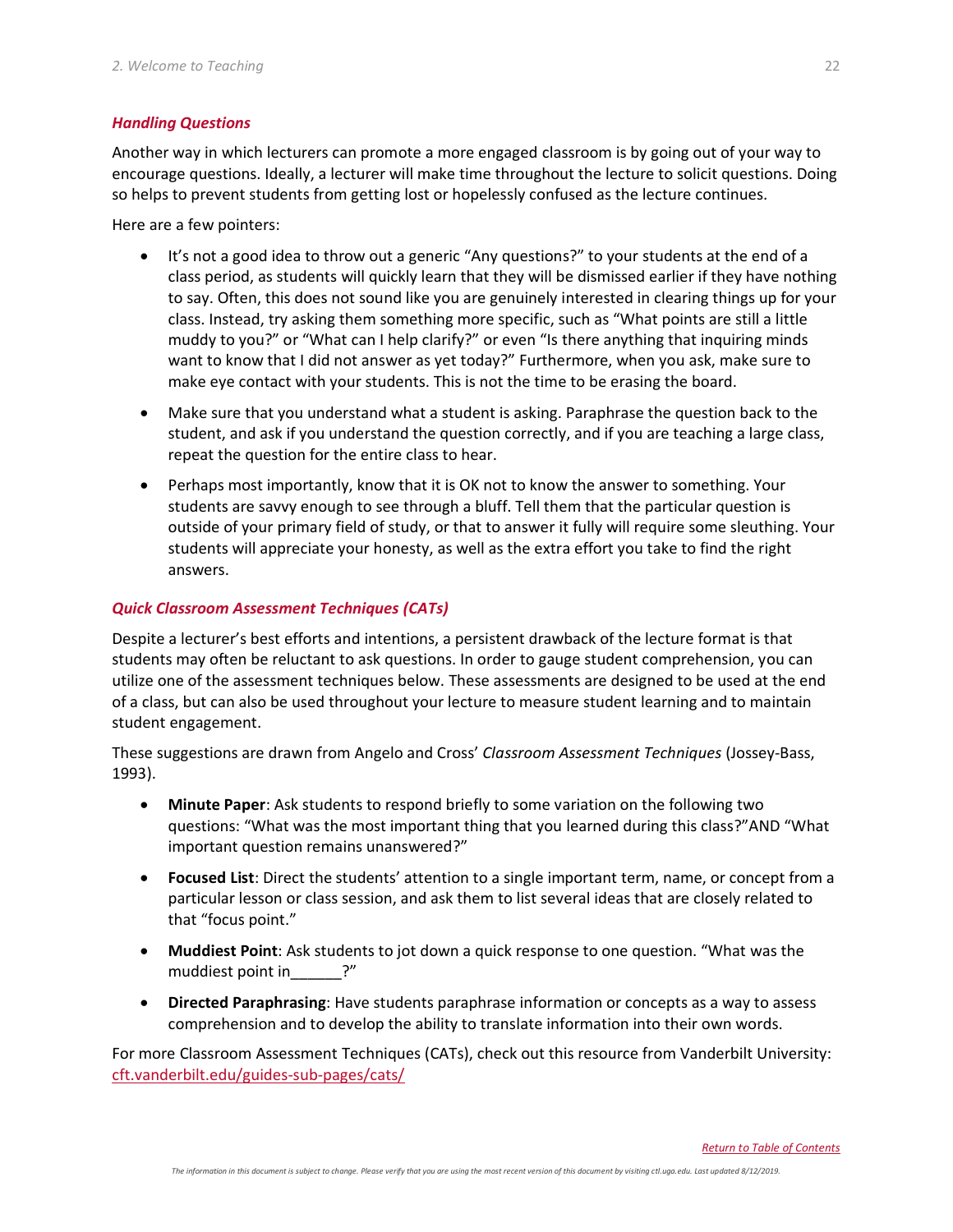#### *Presentation*

Delivering a lecture calls for honing basic presentation skills as well. Again, listed below are a few tried but true pointers from effective lecturers:

- If at all possible, avoid reading your lectures verbatim. It is a wise idea to run through your notes once or twice before class to gain familiarity with your points.
- Maintain good eye contact with your students. Their expressions will tell you when a point needs to be made more clearly, and when you need to pause for note-takers. Try to look at specific individuals as you make a point rather than just scanning the room.
- When you lecture, and especially if you are reciting a quote or identifying a main point, speak slowly and clearly. Make certain that your voice can be heard in the farthest rows of the classroom, and that your voice does not trail off at the end of a phrase or sentence.
- Whether using the chalkboard, overhead projector, or computer screen, remember to face the students as much as possible.
- If you lose your train of thought, pause to think rather than filling the air with "ums," "uhs," and aimless chatter. Your students will appreciate the few seconds to catch up on their notes.
- Move. Avoid getting stuck behind a lectern or a large computer console. Movement around the classroom is one way you can redirect or refocus student attention.
- If time permits, try preparing a mock lecture for your classroom before classes begin. Have fellow graduate students sit in the back rows. Can you be heard? Will you need a microphone? If so, contact the administrative assistant for the building.
- Finally, try video recording yourself. Camcorders are available to rent (no charge when used for UGA course purposes) from the CTL.

## <span id="page-27-0"></span>**2.4. Logistics**

## <span id="page-27-1"></span>**2.4.1. Communication**

Establishing and maintaining lines of communication with your students and your supervisor is essential to your success as a TA. The following guidelines are considered best practices for instruction related communication at UGA.

- Only use UGA or eLC email when communicating with your students or with your supervisor about course related issues. This will both ensure you are in compliance with FERPA and UGA's privacy policies (se[e section 9.2\)](#page-44-1) and protect you in the (unlikely, but possible) event you are required to provide communication records.
- Set and maintain expectations for replies. Suggestions include:
	- $\circ$  "Instructor will respond to all emails within 24 hours [or however long] during the week and 48 hours on the weekend."
	- $\circ$  "Instructor will only respond to emails between 8:00 a.m. and 5:00 p.m. [or whatever hours you set]."
- Set and maintain expectations for discussing grades. Suggestions include:
	- $\circ$  "Grades will only be discussed in person during office hours or by appointment."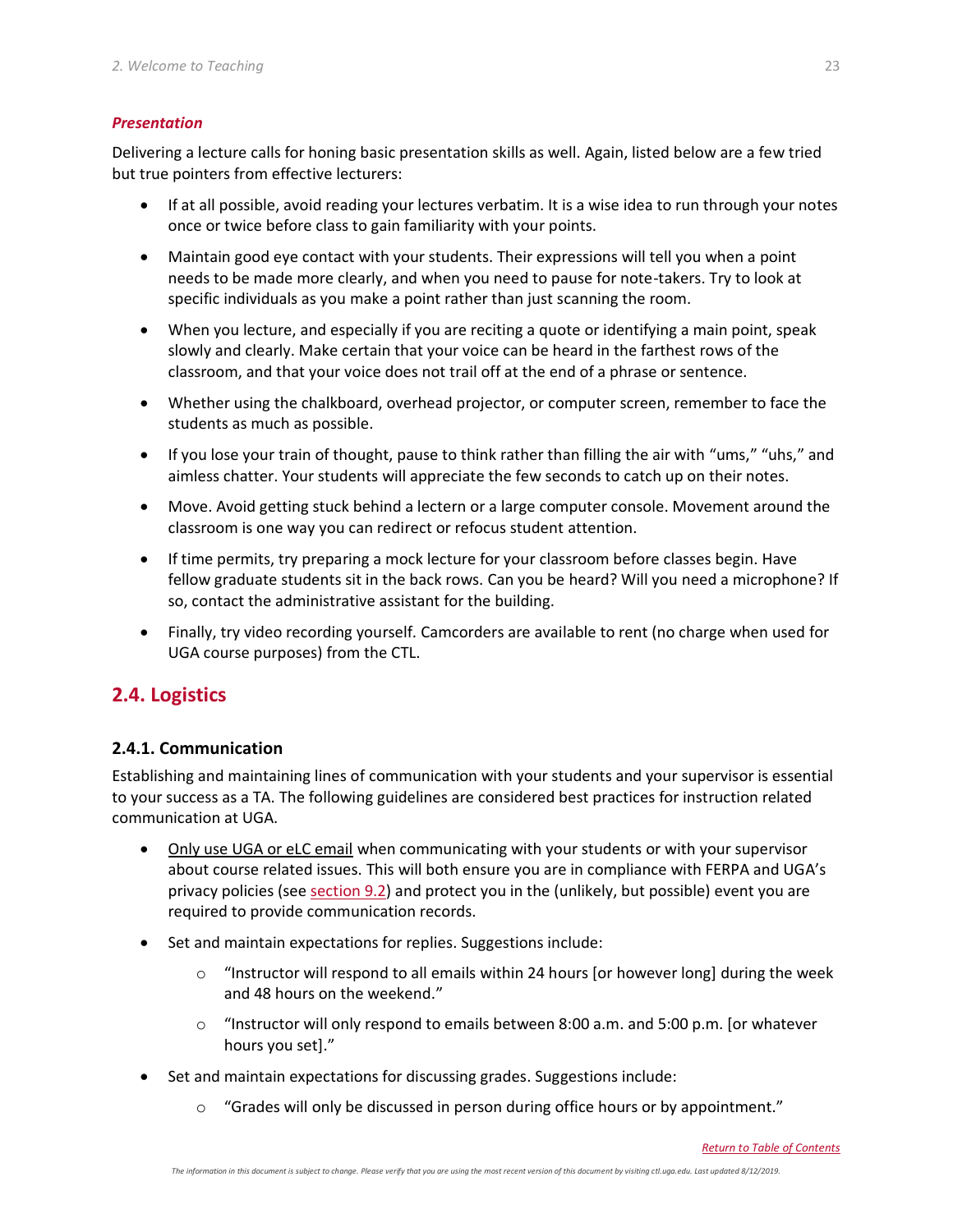- $\circ$  "Students must wait 24 hours after received a grade before discussing the grade with the instructor."
- Model and encourage your students to show respect in written communication. Suggestions include:
	- o Use preferred names and complete sentences.
	- $\circ$  Avoid slang and text abbreviations (shows respect and avoids miscommunications).
	- $\circ$  Include identifying information such as class name, section number, etc.
	- o Keep it brief (shows respect for everyone's time).

### <span id="page-28-0"></span>**2.4.2. Class Schedule and Location**

Your supervisor should provide this information. If they do not, you can look it up online using Athena. You can look up the location of any UGA building by visiting [uga.edu/a-z/locations.](http://www.uga.edu/a-z/locations)

Do not expect to be able to necessarily be able to park near your classroom. Parking permit information and bus schedules are available online (tps.uga.edu). You can also access a live bus tracker within the UGA app.

If you have another class the period immediately before or after, you might need to leave a class (either the one you are taking or the one you are assisting in) a bit early or arrive a bit late to make your schedule work; make sure your professors and your supervisor know and agree to your plan.

### <span id="page-28-1"></span>**2.4.3. Classrooms**

The teaching environment can exert a strong influence on both your teaching and student learning. Because the first day of class can be hectic, it is advisable that you begin room preparations well in advance of the beginning of the term. Here are a few things you may need to consider:

- Can you arrange seating to facilitate effective discussions?
- What kind of maps, charts, displays, posters, and supplies will you need?
- What are your technology needs e.g., laptop, projector, other audiovisual equipment?
- Have you received training on your learning management system or equipment you'll need for your course?
- How accessible is your classroom for students with disabilities or for yourself?
- Have you coordinated your needs with other teachers who will be using the classroom?

Creating a learning environment that is active and flexible can lead to better outcomes in your students' academic performance. If you can, try to make sure that the classroom is one where you are able to have different types of activities where students can engage you and each other. If you are not able to find a room that will best accommodate active learning, think of other ways that you can engage learners. See [section 3.2.](#page-30-2) for more tips on active learning strategies.

For information on trainings and equipment, check with your departmental staff on relevant policies or contact the CTL to check out additional instructional equipment.

For equipment needed for student or faculty accommodations, contact the Disability Resource Center online [\(drc.uga.edu/\)](mailto:drc.uga.edu/), by phone (706) 542-8719, or by email [drc@uga.edu.](mailto:drc@uga.edu)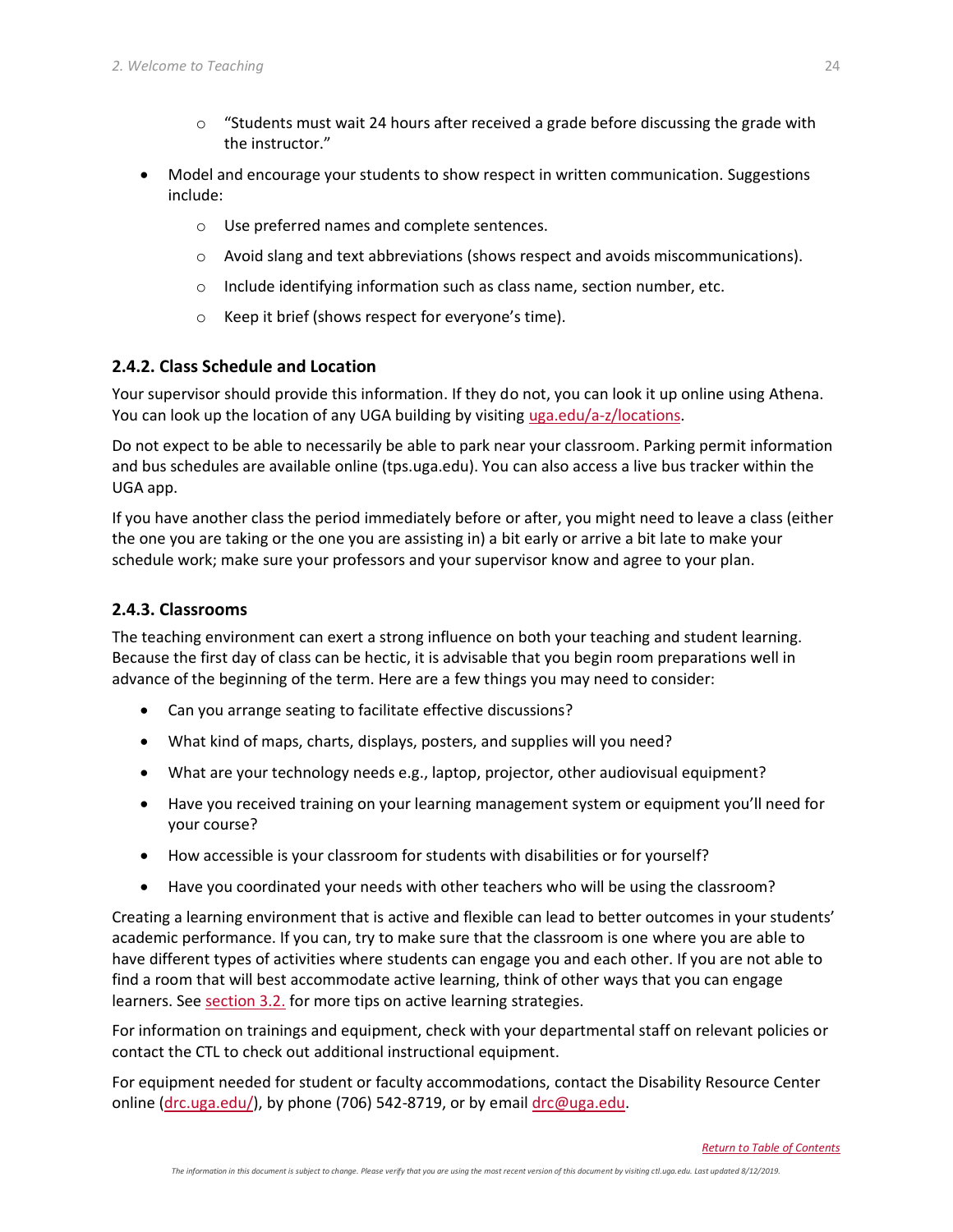## <span id="page-29-0"></span>**2.4.4. Introduction to eLC: UGA's Learning Management System\***

*This section is currently under revision; thank you for your patience.*

The learning management system at UGA is called eLearning Commons, or simply eLC, and is powered by Brightspace by D2L, version 10.6. eLC is jointly supported by the Center for Teaching and Learning (CTL) and Enterprise Information Technology Services (EITS).

For more support, please visit the eLC help page: [help.elc.uga.edu/](https://help.elc.uga.edu/)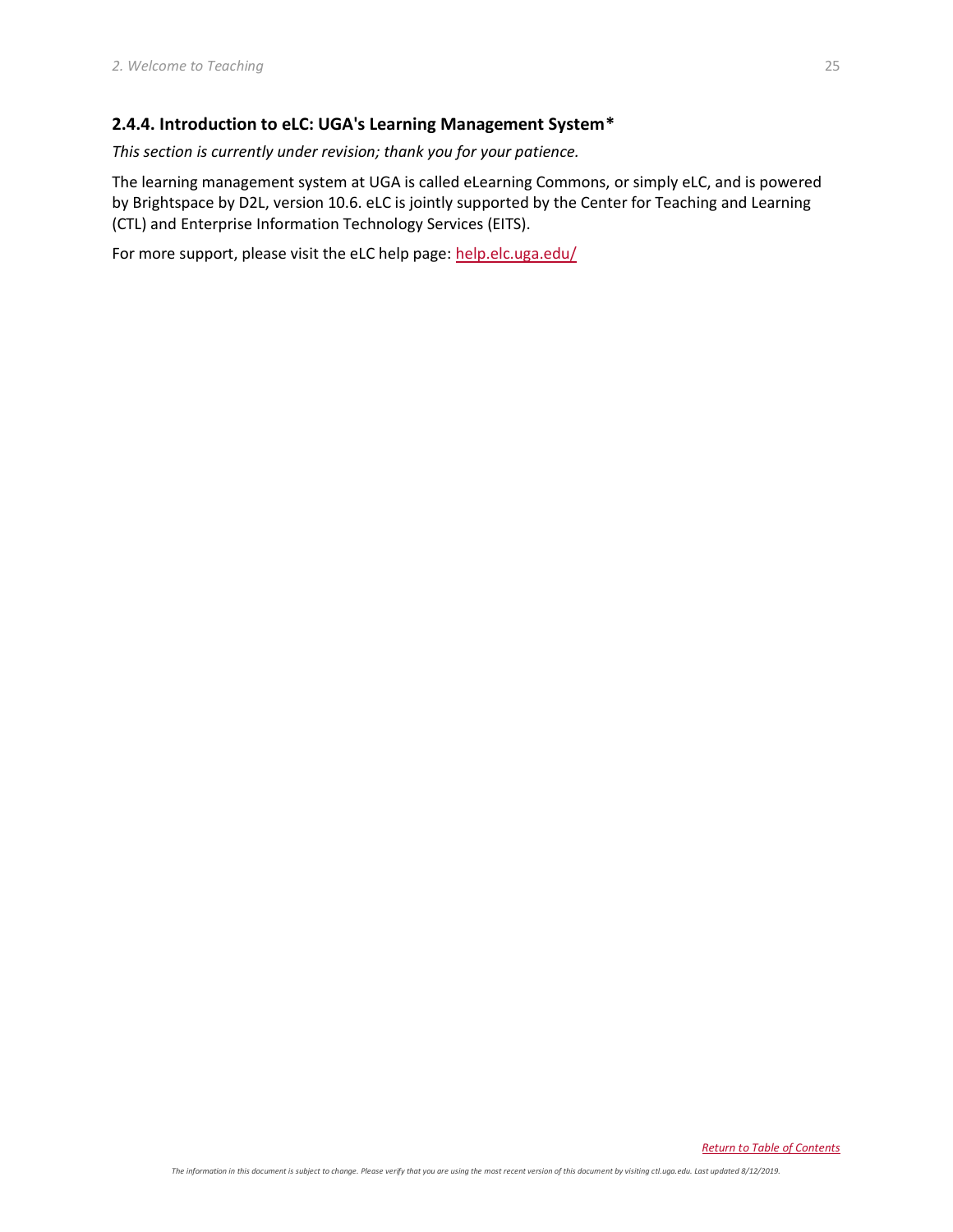## <span id="page-30-0"></span>**3. Engaging Your Students**

## <span id="page-30-1"></span>**3.1. Quick Tips for Inclusive Teaching**

- Be reflective as you teach. How might an assignment affect a student from another culture? Are you primarily using examples that only reflect the experience of some of your students?
- Critically examine your course from multiple points. Include materials that represent various perspectives accurately (consider gender, nationality, ethnicity, age, sexuality, political affiliation, socio-economic status, ability, linguistic background, etc.).
- Include issues of diversity as part of the learning goals of your course.
- Learn how to pronounce your students' names and use them. Here are some tips for learning names from the University of Nebraska-Lincoln[: unl.edu/gradstudies/current/teaching/names](https://www.unl.edu/gradstudies/current/teaching/names)
- Provide students with a variety of participation options [\(chronicle.com/blogs/profhacker/tips](http://www.chronicle.com/blogs/profhacker/tips-for-inclusive-teaching/62747)[for-inclusive-teaching/62747\)](http://www.chronicle.com/blogs/profhacker/tips-for-inclusive-teaching/62747) because speaking up in class can be uncomfortable for students with non-dominant identities and those with social anxiety.
- Be sure your class is accessible to all students, whether physically or electronically (e.g., closecaptioning on videos, readable fonts, etc.). The Disability Resource Center has resources to get you started: [drc.uga.edu/site/content\\_page/providing-closed-captioned-media-in-the](https://drc.uga.edu/site/content_page/providing-closed-captioned-media-in-the-classroom)[classroom.](https://drc.uga.edu/site/content_page/providing-closed-captioned-media-in-the-classroom)
- Use people-first language when discussing ability: [cdc.gov/ncbddd/disabilityandhealth/pdf/disabilityposter\\_photos.pdf.](https://www.cdc.gov/ncbddd/disabilityandhealth/pdf/disabilityposter_photos.pdf)
- Assess the classroom climate with a mid-semester formative evaluation [\(gca.coe.uga.edu/formative-assessment-how-it-can-be-more-effective-in-my-classroom-week-](http://gca.coe.uga.edu/formative-assessment-how-it-can-be-more-effective-in-my-classroom-week-1/)[1/\)](http://gca.coe.uga.edu/formative-assessment-how-it-can-be-more-effective-in-my-classroom-week-1/) from your students, so that you can make adjustments to improve the learning experience. The CTL at UGA offers anonymous and confidential Mid-Semester Formative Evaluations (MSFE) of the overall class and student learning[: ctl.uga.edu/pages/mid-semester-formative](http://www.ctl.uga.edu/pages/mid-semester-formative-evaluations1)[evaluations1.](http://www.ctl.uga.edu/pages/mid-semester-formative-evaluations1)
- Prepare for "hot moments," or those moments where tension or conflict develops in the classroom. The University of Michigan Center for Research on Learning and Teaching provides specific strategies for working through such moments when they arise: [docs.google.com/document/d/1tuMuMVnI7soHLcTNxzCTqcpkun0ASHW\\_WvNuxphyyxA/edit.](https://docs.google.com/document/d/1tuMuMVnI7soHLcTNxzCTqcpkun0ASHW_WvNuxphyyxA/edit)

## <span id="page-30-2"></span>**3.2. Active Learning**

The CTL supports UGA's campus-wide initiative to promote active learning in all UGA classrooms. Visit the CTL's website for an introduction to Active Learning, activity suggestions, and an overview of ongoing active learning implementations across UGA: [ctl.uga.edu/special-initiatives/active-learning/.](https://ctl.uga.edu/special-initiatives/active-learning/)

## <span id="page-30-3"></span>**3.3. Group Work**

Formally termed cooperative learning, small group work can serve as an effective cornerstone of any lesson plan for almost any course. The size of the small groups will depend largely on the format you choose to implement (see below), but in general, three or four students in each group works well.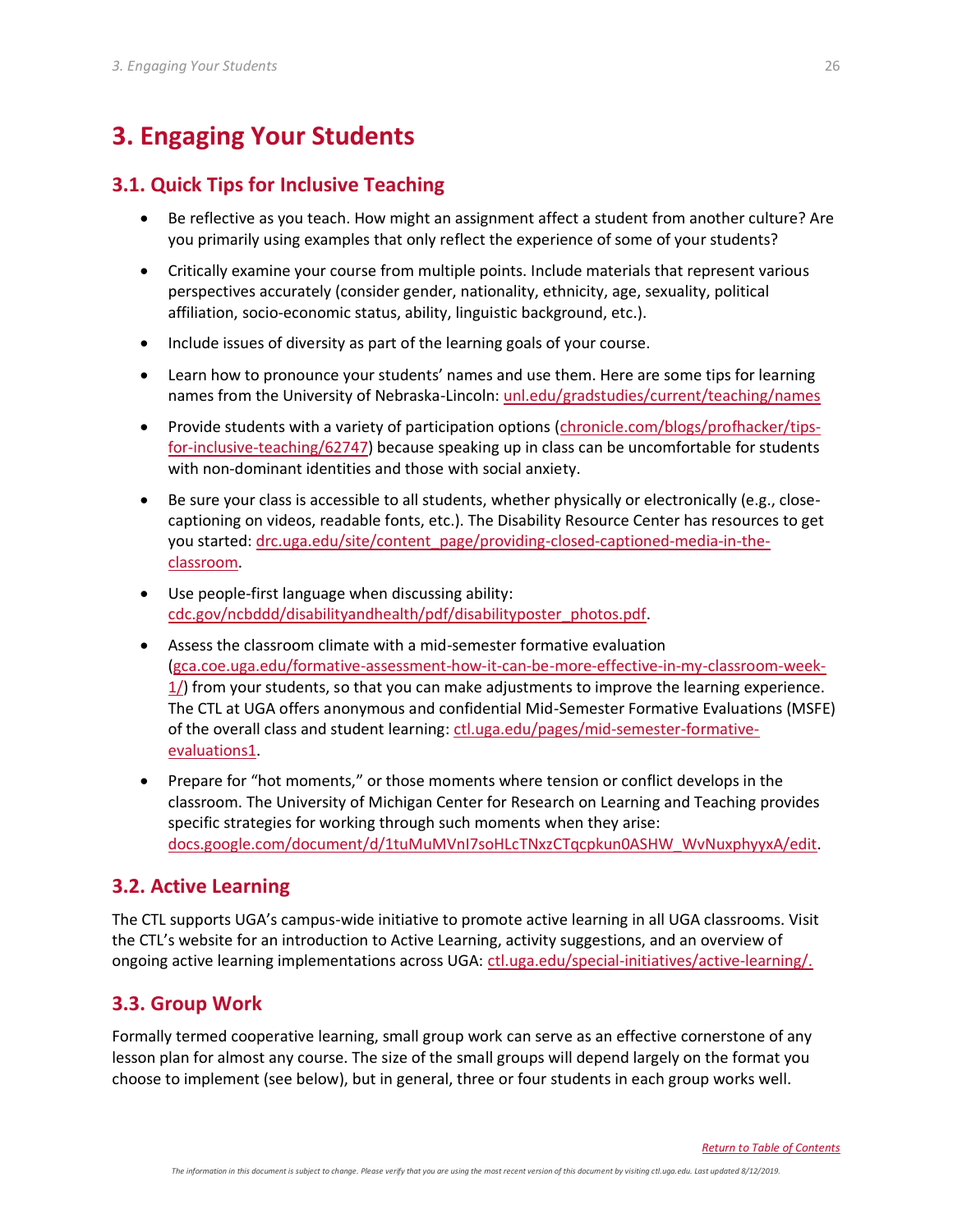Dividing the class into small groups has several advantages: it allows students who find participating in a large groups to feel more comfortable expressing their opinions, it provides an opportunity for students to actively engage with the material at hand, and it allows the instructor to assess understanding while circulating and listening in on student conversations. By asking students to work together on a specific task, an instructor can help students to hone their collaborative skills and their grasp of important concepts.

### <span id="page-31-0"></span>**3.3.1. Preparing for Group Work**

When planning small group work for your class or discussion section, the following questions can be helpful:

- What is the specific goal of this group work? How does it relate to the goal of the class session, unit, and course as a whole?
- Are your instructions clear, succinct, and easy to follow?
- What materials do you need to prepare for group work? Will you prepare a handout or worksheet?
- How will you split up your groups? While randomization has many benefits, you may choose to assign students to different groups to ensure a range of abilities and appropriate diversity within each group.
- Do you plan to assign specific roles to each member of the small group? This is not necessary for groups that work easily together. Sometimes, in order to avoid conflict or to assist students who are particularly inexperienced or unskilled at group work, instructors will assign specific roles to group members. Roles may include manager, skeptic, educator, conciliator, etc. Avoid roles like "secretary" that can introduce imbalance in workload.

#### <span id="page-31-1"></span>**3.3.2. Types of Group Work**

#### *Think-Pair-Share*

Pose a question or problem and either give students one minute to think about it or write an answer down. Next, instruct students to discuss their answer with a partner for 2-5 minutes. Finally, call on one or two students to share their answers with the class. This activity can be varied ad infinitum. For example, the initial writing prompt can be longer, and students can have a chance to revise their mini essay after conferring with a partner. Another possibility is to lengthen the "pair" portion so that students can do multiple problems, carry out a translation, or some other activity that requires more time. You can also reinforce the collaborative component by asking students to summarize what their partner told them.

#### *Three-Step Interview*

This technique is similar to the think-pair-share. Students work in pairs to discuss a question or issue. In the first step, one person in the pair answers/discusses the question first while the other takes notes or asks additional questions. In the second step, the students reverse roles. Last, two pairs join together to make a quartet. The groups describe their answers to each other and discuss.

*The information in this document is subject to change. Please verify that you are using the most recent version of this document by visiting ctl.uga.edu. Last updated 8/12/2019.*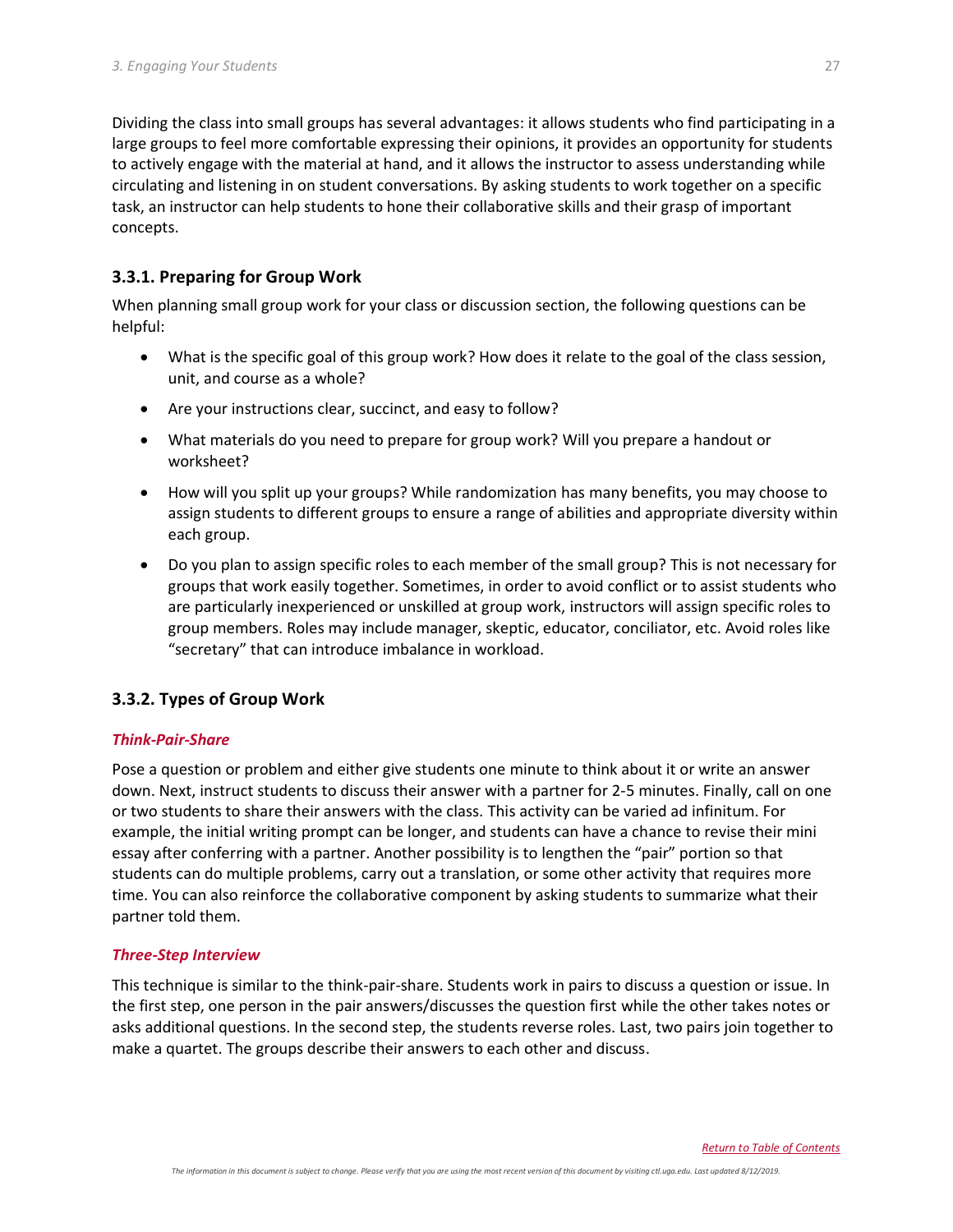#### *Student Subgroups*

This format is likely to work best in smaller classes. Give students a problem on a single sheet of paper to work on in groups of three or four. The single sheet of paper helps prevent students from working on the problem(s) individually. Once they have finished, either solicit responses from each group, if the class is small enough, or call on one or two groups to present their responses. Ask if the other groups agree.

#### *Problem-Based Learning*

This is a more formal type of small group work that has long been used for training medical and science students. However, it can also work well in other disciplines; for example, students could parse difficult sentences in a language course or carry out a close reading of a passage in a literature course. The defining characteristic of problem-based learning is that material is generally introduced through problems rather than lecture. Students work in small (3-4 people), permanent, cooperative groups to carry out problem-solving activities with limited help from the instructor. Problems are followed by whole-class discussion during which the instructor can correct misconceptions and make connections between the problems and the larger context of the class.

#### *Class Debates*

Discussion sections can be an excellent place to stage a debate. Assess student opinions by a show of hands (or previous discussions in class or on chalk), divide the class into groups accordingly, and have them draw up arguments supporting their stance (either their own or the opposite opinion). Give each group a limited amount of time to make their case, requiring as many as possible of them to speak, and give the other group the chance for a rebuttal. Afterwards, open the discussion to talk about the results.

#### *Speed Interviews*

The goal of this group activity is for the students to gather as many opinions as possible about an issue. First divide the class into pairs and distribute a series of questions for them to discuss (one to three questions are recommended). Have the students switch partners every 2 minutes or so and ask the same questions to their new partner. Switch groups as many times as appropriate and then have the entire class report back and discuss the results. This type of exercise is particularly useful for small classes, survey activities or icebreakers.

#### *The Inner Circle or Fishbowl*

A variation on whole-class discussion is the fishbowl. Divide the class into an inner group, which will be the discussion group, and an outer group, which will be the observers who take notes and give feedback on the quality of the discussion and the group dynamics. This leads to a discussion about discussion culture, increases student awareness of effective communication within a discussion, and enhances a sense of responsibility to contribute.

#### *Buzz Groups*

This technique works well in both small and large classes. Pick a challenging issue or problem, and then ask students to form small groups to discuss it. After approximately 5-10 minutes of discussion, call on a few of the groups to report their answers. Ask the other groups whether they agree with the reported answers by a show of hands.

Sources: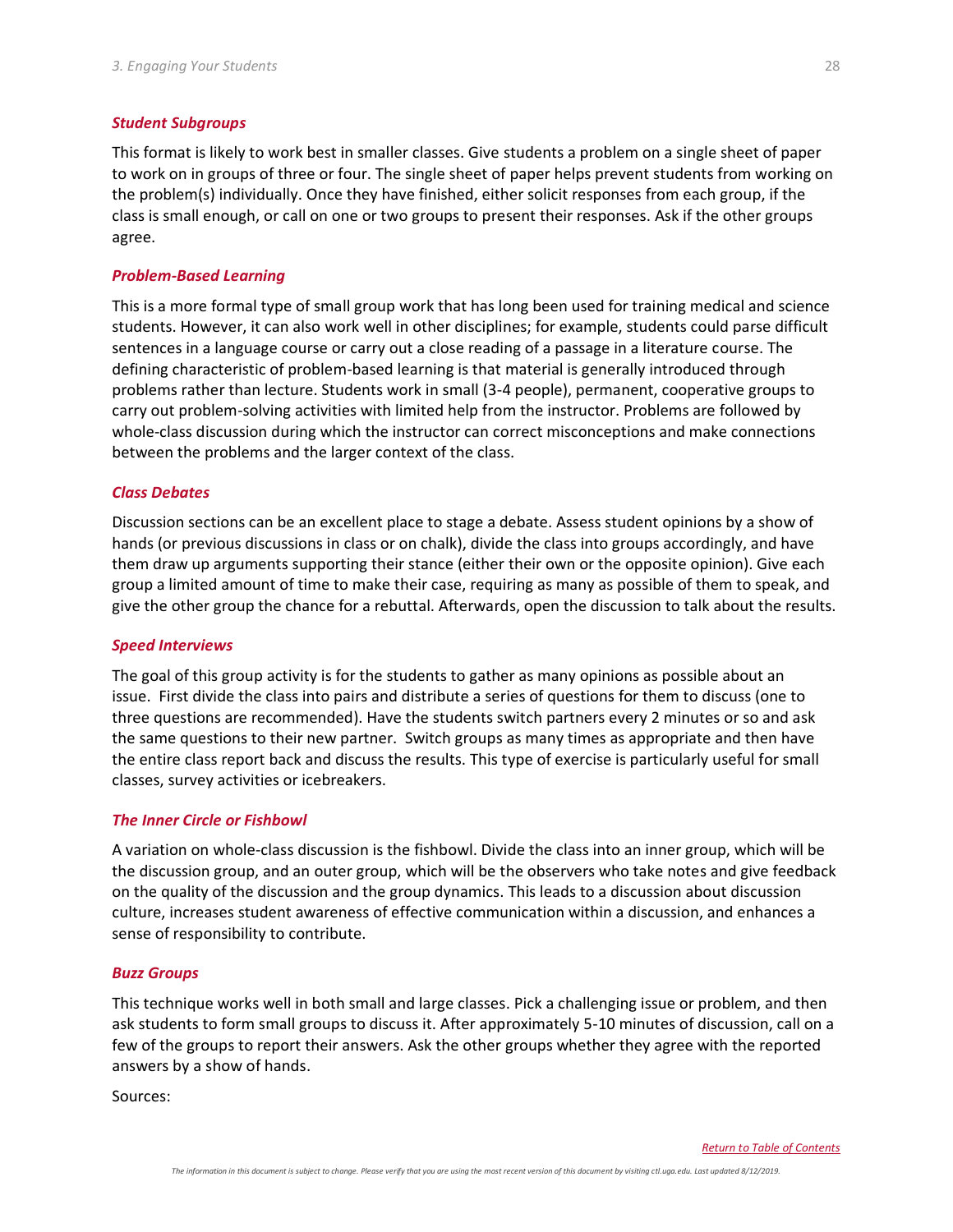Brame, C.J. and Biel, R. (2015). *Setting up and facilitating group work: Using cooperative learning groups effectively*. Retrieved August 16, 2018 from [http://cft.vanderbilt.edu/guides-sub-pages/setting-up-and-facilitating-group-work-using-cooperative](http://cft.vanderbilt.edu/guides-sub-pages/setting-up-and-facilitating-group-work-using-cooperative-learning-groups-effectively/)[learning-groups-effectively/.](http://cft.vanderbilt.edu/guides-sub-pages/setting-up-and-facilitating-group-work-using-cooperative-learning-groups-effectively/)

Tuttle, Nicole. *Suggestions for using Small Groups in the Classroom*. Retrieved August 16, 2018 from [https://teaching.uchicago.edu/resources/teaching-guides/small-group-work/.](https://teaching.uchicago.edu/resources/teaching-guides/small-group-work/)

## <span id="page-33-0"></span>**3.4. Classroom Management**

Despite our best efforts to be well-prepared, receptive to student needs and interests, and confident in the worth and relevance of the subject we teach, sometimes student inattentiveness or disruption arise in the classroom.

### <span id="page-33-1"></span>**3.4.1. Student Inattention**

In cases of student restlessness or inattentiveness, give students the benefit of the doubt and give yourself time to look for possible causes of the problem. Perhaps the material you were presenting was too basic or too advanced for the students, or maybe you needed to involve the students more, or perhaps the class could not see the relevance of the material to the rest of your course. Whatever the possible cause, it is important to assess the situation calmly, take whatever remedial action may be necessary, and try for a better class at the next session. Throughout the course, your conscientious attempt to involve your students and to make the material you present relevant and comprehensible will greatly increase the probability of a productive classroom atmosphere.

## <span id="page-33-2"></span>**3.4.2. Student Disruption**

In the unlikely event that a student should deliberately or inadvertently disrupt the class, it is especially important to deal with the matter in a calm, courteous manner. For more information about handling debates or discussions that may become heated, see "Managing Hot Moments" below. If you are unable to resolve the disruption satisfactorily during the class period, report the matter to your graduate coordinator and ask for guidance on any further action. In the case of persistent unruliness and most certainly in the case of actual or threatened violence, report the matter immediately to the University Police at (706) 542- 2200 or 911.

#### <span id="page-33-3"></span>**3.4.3. Managing Hot Moments**

Prepare for "hot moments," or those moments where tension or conflict develops in the classroom. You are the teacher in the classroom. Your role as instructor is to preserve the learning environment. In addition to protecting any classroom debate from becoming an attack on any particular individual, keeping a cool head in the classroom when challenged preserves your students' trust and respect in you as teacher. When possible, look for the teachable moment in an argument. For example, what is the value in hearing opposing viewpoints or challenging commonly held stereotypes? Is there a way to use the content of the argument to serve your teaching goals? Or is student learning best served by diffusing the tension and swiftly refocusing students?

When a discussion between students becomes more heated than you would like, you can use the following strategies to transform arguments into productive debate:

Take a deep breath and try to assess what is happening. Is a student voicing frustration? Is a student enthusiastically expressing an opinion? Are two students misunderstanding each other?

*[Return to Table of Contents](#page-0-0)*

29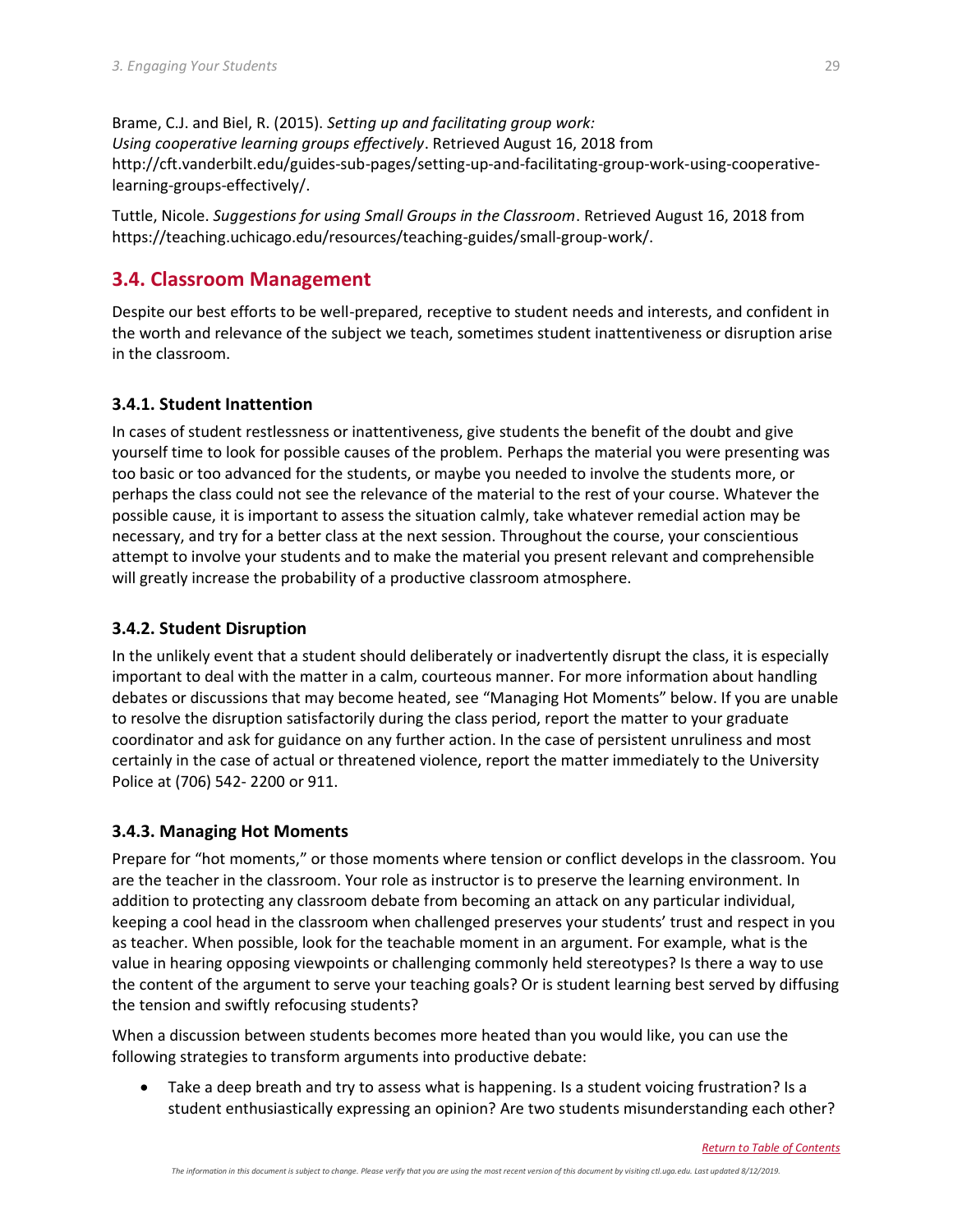- Whenever possible, encourage students to discuss ideas, not individuals in the classroom.
- If a student attacks another student's idea, ask that student to restate what he or she thinks the other student meant. Make sure that the interpretation is accurate and allow both students to clarify their statements.
- Ask the students to generate all possible evidence for both sides of a debate as a way of suspending judgment and encouraging reflection. Ask students to find counter examples as well as examples.
- Offer to continue a discussion after class or ask interested students to email you or post their thoughts to eLC if the topic of the argument is not central to the goals of the class session.

When a student challenges or criticizes you, take the following steps to stay calm and find some value in the exchange:

- Again, take a deep breath, and try to understand the content of the student's complaint or challenge. Ignore, for a moment, any rudeness; if you respond to the content, the student's attitude and approach may soften.
- Remain calm and nonjudgmental, no matter how agitated the student becomes. Your emotional response will only become further fuel for the student's anger. This is especially true if the student makes a personal attack.
- Don't use your authority as a teacher to simply claim superior knowledge or logic; while in some cases it may be true, it will almost never convince your students, and it discourages their active engagement with ideas.
- Use evidence when disagreeing with a student and ask students to provide evidence for their positions. You may ask other students to evaluate the evidence that you, or the student provide, if the argument is related to course content.
- Never get into a power struggle with a student. As the teacher, you already have the power; any retaliation to a student's provocation is likely to be viewed as an abuse of power.
- If a student is agitated to the point of being unreasonable, ask him or her to carry the grievance to a higher authority. Do not continue trying to reason with a student who is highly agitated.

In general, make your response as calm as possible and avoid making an issue out of a small incident. Try to use any conflict in the classroom as an opportunity to further your teaching goals: it may be possible to use an argument to clarify material, model critical thinking, skills, foster open-mindedness, and enhance students' trust in you.

The University of Michigan Center for Research on Learning and Teaching (CRLT) provides additional specific strategies for working through such moments when they arise: [docs.google.com/document/d/1tuMuMVnI7soHLcTNxzCTqcpkun0ASHW\\_WvNuxphyyxA/edit](https://docs.google.com/document/d/1tuMuMVnI7soHLcTNxzCTqcpkun0ASHW_WvNuxphyyxA/edit)

## <span id="page-34-0"></span>**3.5. TAing with Technology\***

*This section is currently under revision. Thank you for your patience.*

Technology in the classroom is most effective when used to support and achieve learning outcomes. Check out this resource from the University of Michigan to learn more about getting started with technology: [crlt.umich.edu/teaching-technology/getting-started](http://www.crlt.umich.edu/teaching-technology/getting-started)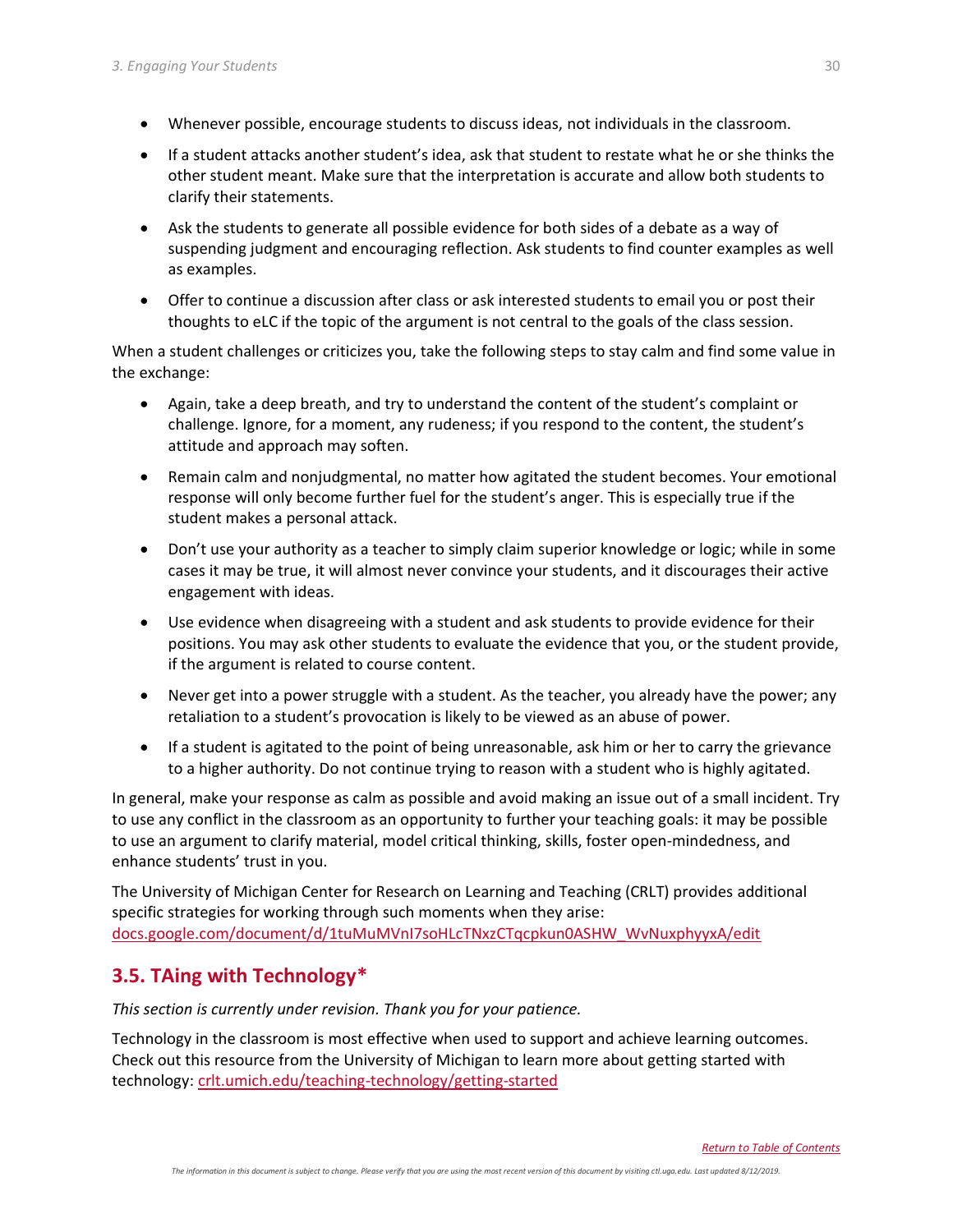#### *Student Response Systems (Clickers)*

UGA provides support for two student response systems: Top Hat and Turning Point. Visit our website for more information about these systems: [https://www.ctl.uga.edu/learning-technologies/student](https://www.ctl.uga.edu/learning-technologies/student-response-systems/)[response-systems/](https://www.ctl.uga.edu/learning-technologies/student-response-systems/)

For more information about other kinds of student response systems (including free and low-tech ones), check out this resource from Vanderbilt University: [https://cft.vanderbilt.edu//cft/guides-sub](https://cft.vanderbilt.edu/cft/guides-sub-pages/clickers/)[pages/clickers/](https://cft.vanderbilt.edu/cft/guides-sub-pages/clickers/)

## <span id="page-35-0"></span>**4. Leading Lab Sections\***

*This section is currently under revision. Thank you for your patience.*

## <span id="page-35-1"></span>**5. Leading Discussion Sections\***

<span id="page-35-3"></span>*This section is currently under revision. Thank you for your patience.*

## <span id="page-35-2"></span>**6. Testing and Grading\***

*This section is currently under revision. Thank you for your patience.*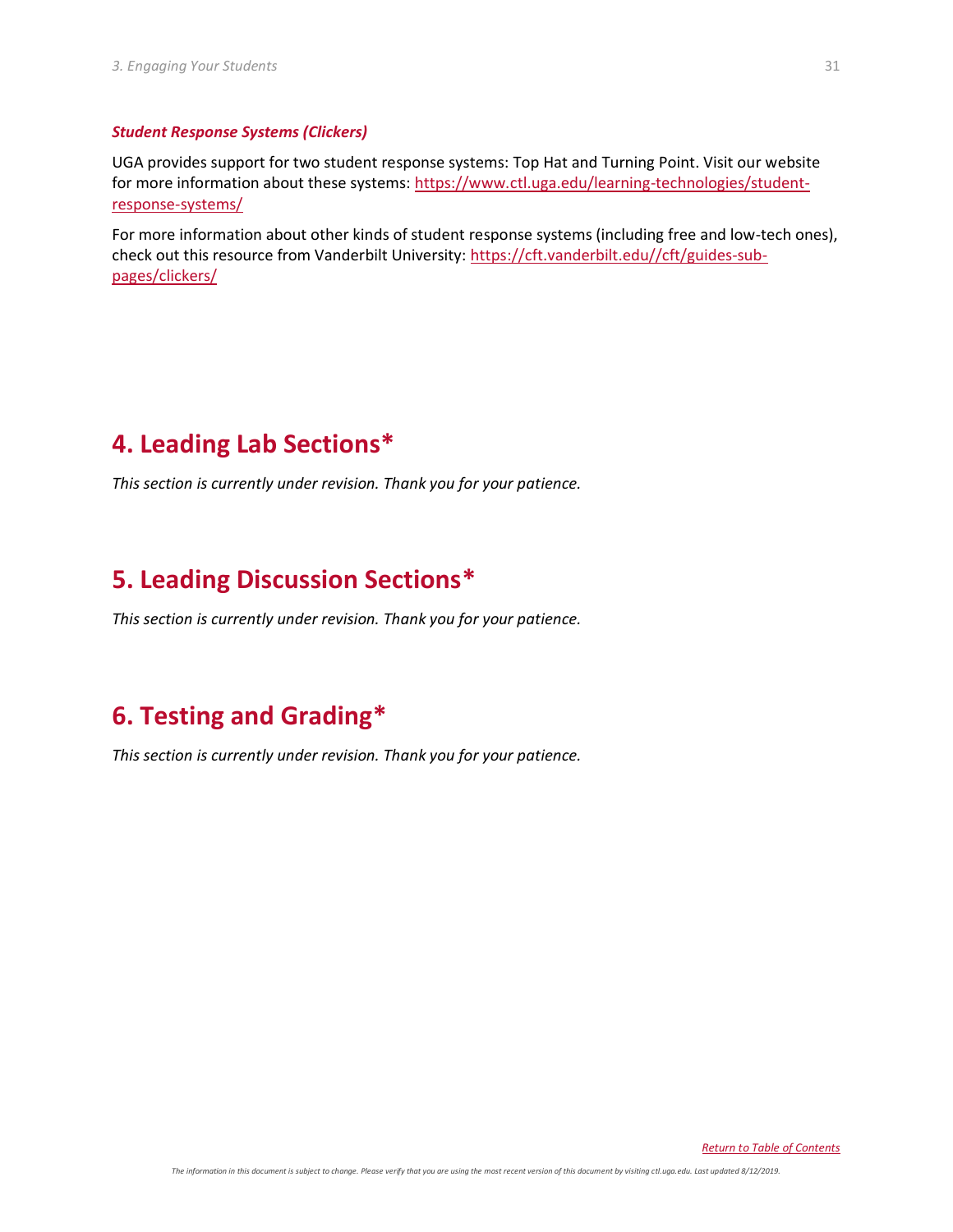## <span id="page-36-0"></span>**7. Course Design**

*This section is currently under revision. Thank you for your patience.*

## <span id="page-36-1"></span>**7.1. Backwards Design Principles\***

*Coming soon!*

## <span id="page-36-2"></span>**7.2. Universal Design for Learning\***

*Coming soon!*

## <span id="page-36-3"></span>**7.3. The Syllabus**

Once your course outline has been finished, your readings selected, and your class activities scheduled, you can prepare a written version of your plans for your students.

The syllabus usually provides the first impression that students will have both of you and your course. Moreover, it serves as a legal contract between you and your students while communicating the structure of the course and its operating procedures. A carefully constructed syllabus creates fewer opportunities for miscommunication and charges of capricious grading. Additionally, a well-prepared syllabus indicates that you take teaching seriously and presents a positive image to your students, your department, and your supervisor.

To view and access syllabi from all departments across the University of Georgia, please visit the UGA [Bulletin.](http://www.bulletin.uga.edu/CoursesHome.aspx)

Both required and recommended components are listed below. For a printable checklist, visit: [ctl.uga.edu/\\_resources/documents/CTLSyllabusChecklist-2019-08-08.pdf](https://ctl.uga.edu/_resources/documents/CTLSyllabusChecklist-2019-08-08.pdf)

## <span id="page-36-4"></span>**7.3.1. Required Components**

The following components are required under the [official University policy regarding syllabi.](https://curriculumsystems.uga.edu/curriculum/courses/syllabus)

- Course title and number
- Building name and room number of the class
- Instructor name
- Instructor accessibility (office hours, office location, email address, and/or telephone number)
- Course description
- Any prerequisites, co-requisites, and cross-listings
- Course objectives or learning outcomes
- Topical outline
- Principal course assignments
- Specific course requirements for grading purposes
- Grading policy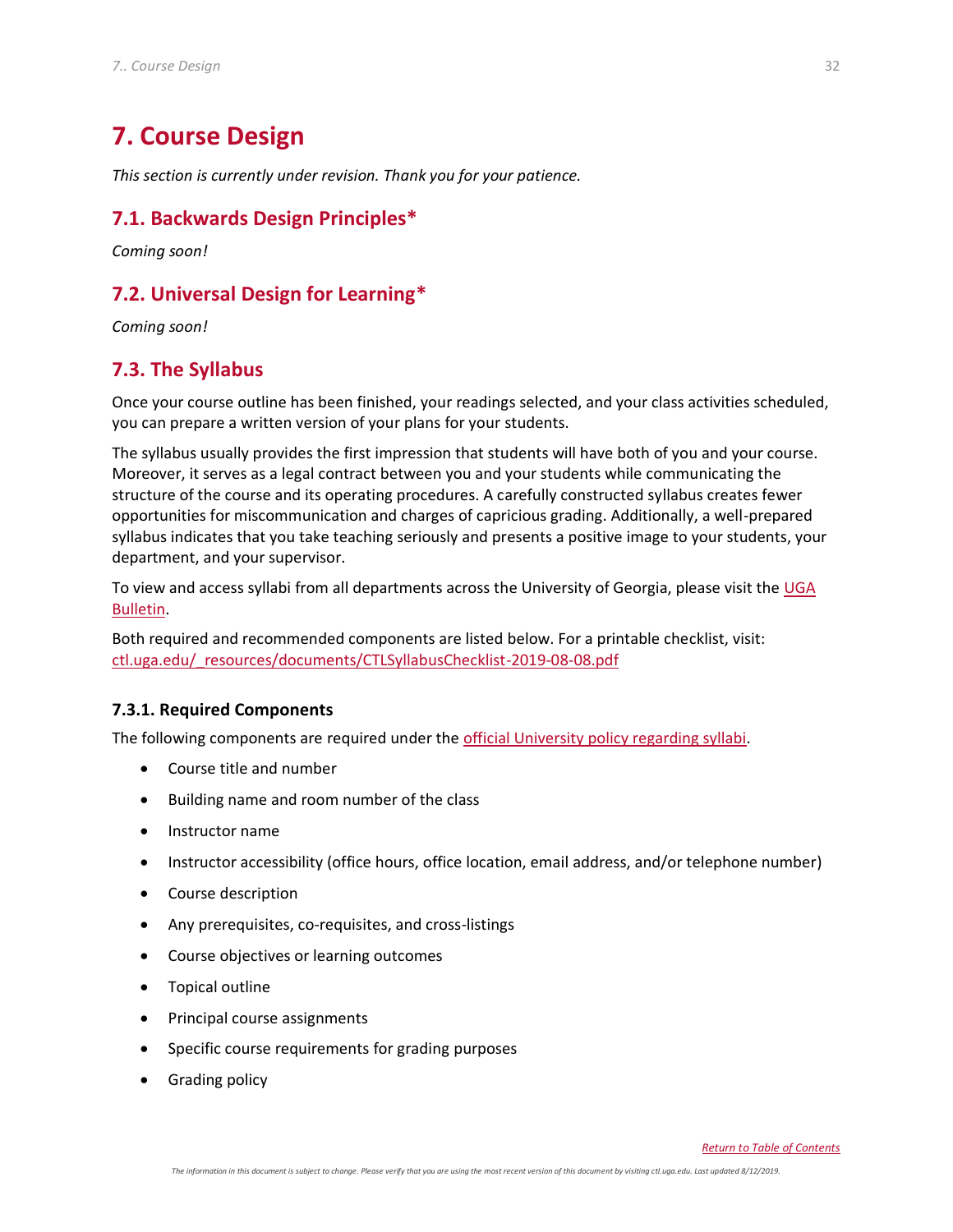- Attendance policy
- Required course texts and materials. Also, include where the materials can be accessed (bookstore, eLC, other online resource, etc.)
- Policy for make-up of examinations
- Reference to the University Honor Code and Academic Honesty Policy and a statement as to what behavior unique to the course could be academically dishonest. The syllabus must include this statement:
	- o *As a University of Georgia student, you have agreed to abide by the University's academic honesty policy, "A Culture of Honesty," and the Student Honor Code. All academic work must meet the standards described in "A Culture of Honesty" found at:* [honesty.uga.edu/Academic-Honesty-Policy/](https://honesty.uga.edu/Academic-Honesty-Policy/)*. Lack of knowledge of the academic honesty policy is not a reasonable explanation for a violation. Questions related to course assignments and the academic honesty policy should be directed to the instructor.*
- The syllabus must include this statement:
	- o *The course syllabus is a general plan for the course; deviations announced to the class by the instructor may be necessary.*

## <span id="page-37-0"></span>**7.3.2. Recommended Components**

The following components are highly recommended but may be tailored to your specific situation.

- Procedure for submitting assignments
- Policy on classroom management
- A disability and health-related statement: "Students with a disability or health-related issue who need a class accommodation should make an appointment to speak with the instructor as soon as possible." Visit the DRC's website for more sample access statements: [drc.uga.edu/content\\_page/sample-access-statements](https://drc.uga.edu/content_page/sample-access-statements)
- Consider including a statement on your syllabus that acknowledges how you will create and sustain an inclusive classroom that is welcoming towards all students. For some examples of diversity and inclusion syllabus statements, please visit the following webpage of Brown University's Harriet W. Sheridan Center for Teaching and Learning: [brown.edu/sheridan/teaching-learning-resources/inclusive-teaching](https://www.brown.edu/sheridan/teaching-learning-resources/inclusive-teaching)

## <span id="page-37-1"></span>**7.3.3. How to Write a Syllabus**

#### *During the Writing Process*

When preparing to write a syllabus, there are some important considerations. The following list, adapted from Florida State University's "Tips for Writing a Syllabus" [\(distance.fsu.edu/docs/instruction\\_at\\_fsu/Chptr3.pdf\)](https://distance.fsu.edu/docs/instruction_at_fsu/Chptr3.pdf), offers some important suggestions:

- Keep it brief and avoid long sections of prose.
- Organize information using outlines, lists, and bulleted points.

33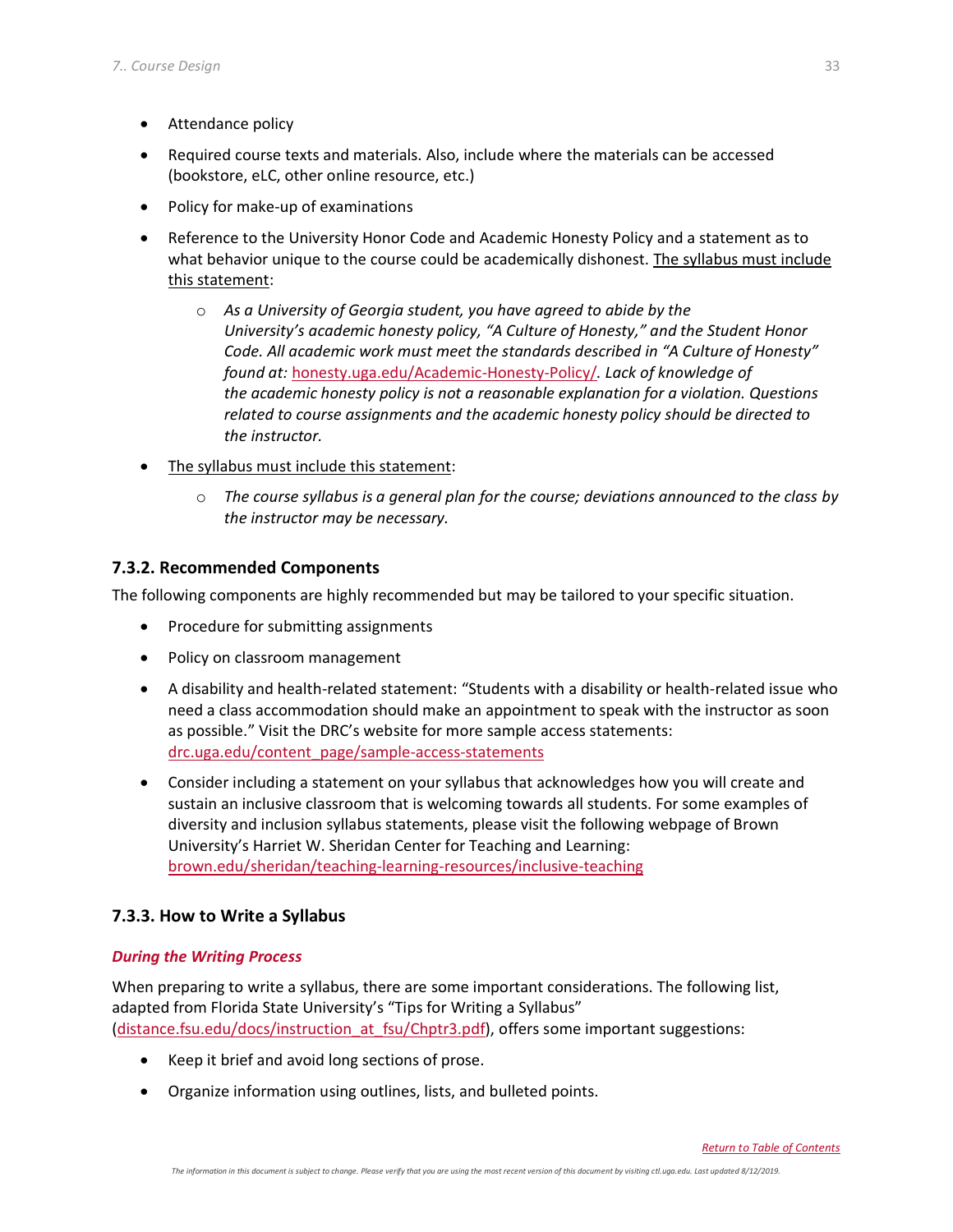- Establish a cooperative learning environment by using pronouns such as "we" rather than "you."
- Be attentive to the visual organization of the syllabus.
- Use headings to draw students' attention.
- Highlight important information through using capital letters, bolding information, highlighting, and underlining.

## *After Writing*

After you have completed a draft of your syllabus, you should review it with your supervisor and/or faculty advisor. Is your course consistent with departmental needs? Do you have enough material to challenge students and sustain their interest? Is your syllabus flexible—if it is necessary to make changes in the middle of the term, do you have room to make those changes? Are the major themes of the course easily identifiable? Ask colleagues to provide suggestions on how you can improve your syllabus.

## <span id="page-38-0"></span>**7.3.4. Posting to Bulletin**

Once you have your syllabus completed and reviewed by your fellow colleagues and supervisors, make sure to upload it to the following system, as required by the University of Georgia: https://syllabus.uga.edu/

## <span id="page-38-1"></span>**7.3.5. Sample Syllabi and Templates\***

*Coming soon!*

## <span id="page-38-2"></span>**8. Becoming a Better Instructor\***

*This section is currently under revision. Thank you for your patience.*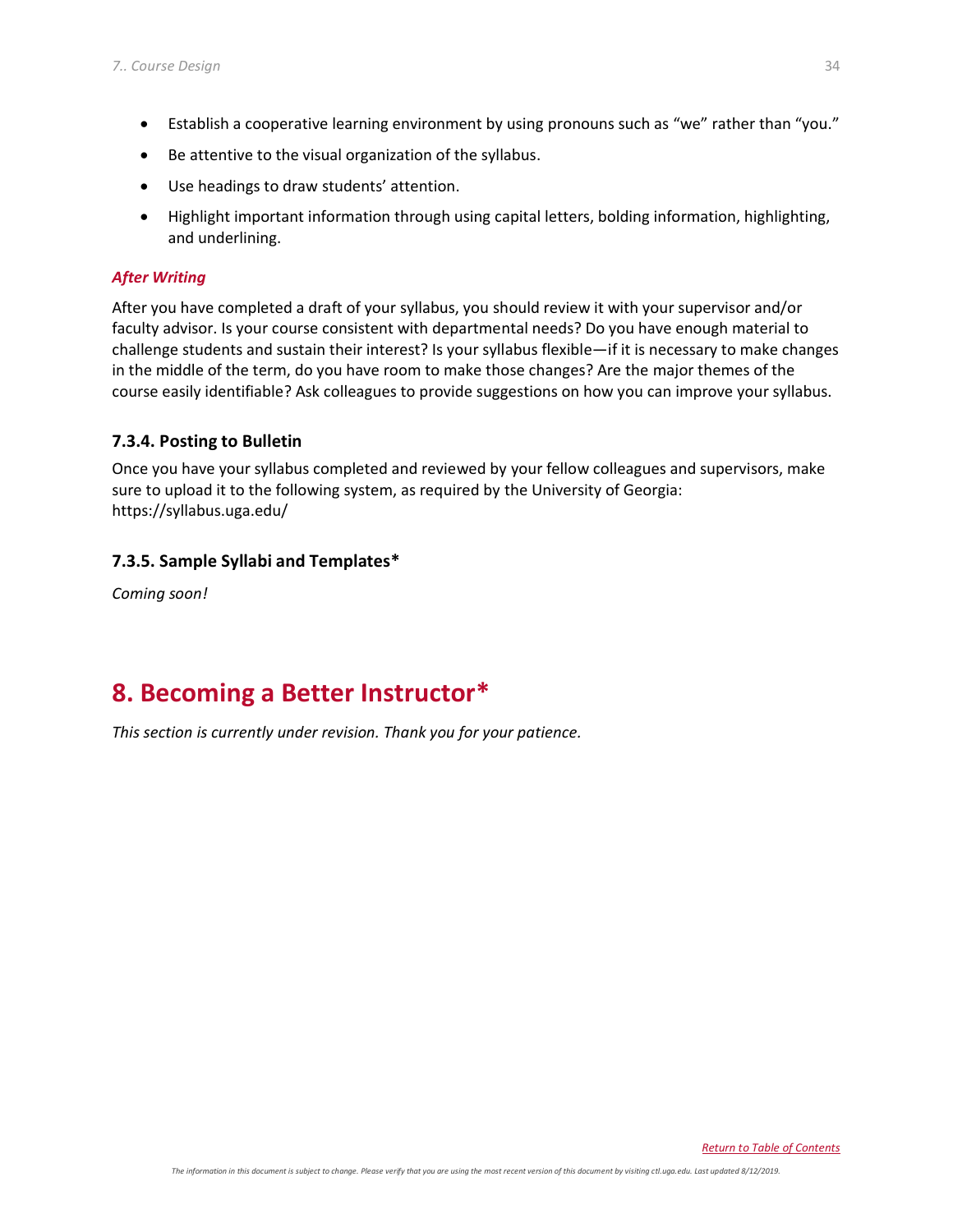## <span id="page-39-0"></span>**9. Policies and Resource Directory**

## <span id="page-39-1"></span>**9.1. University Policies Pertinent to TAs**

#### <span id="page-39-2"></span>**9.1.1.TA Policy**

University of Georgia TA Policy states that TAs must be adequately prepared to teach in the college classroom. [University and Regents' policies](https://provost.uga.edu/policies/academic-affairs-policy-manual/4-07-miscellaneous-course-policies/#p-4-07-13) require that all new graduate teaching and laboratory assistants receive support for their instructional roles. The following TA Policy applies to all graduate students with instructional duties regardless of a student's specific instructional responsibilities in an academic course. Departments should develop discipline-specific support for the pedagogical development of graduate assistants in preparation for their instructional responsibilities at UGA and for their future careers.

#### *The policy states that all TAs must:*

- 1. Attend TA Orientation
- 2. Complete GRSC 7770 or departmental equivalent, and
- 3. For international students, demonstrate proficiency with the English language.

For current descriptions of each element of this policy, please visit the CTL website: [ctl.uga.edu/grad](https://www.ctl.uga.edu/grad-student/ta-policy/)[student/ta-policy/](https://www.ctl.uga.edu/grad-student/ta-policy/)

#### <span id="page-39-3"></span>**9.1.2. FERPA**

#### *Policy*

The Family Educational Rights and Privacy Act of 1974 as amended (FERPA) is a U. S. federal law that governs the privacy of student education records, governs access to those records as well as disclosure of information from them. Because UGA receives funding from the US Department of Education, failure to comply with FERPA could result in the loss or suspension of federal funding (including student financial aid to the institution).

#### *Your Responsibility*

All work that both identifies a student's name and an educational record (including grades, class enrollment or schedule, other feedback) needs to be shared securely to prevent a FERPA violation. Communication via UGA email or eLC email is considered secure. As a TA, it is your responsibility to protect and limit access to student information.

To be safe, do not post grades publicly, even by a numerical identification system. One of the many advantages of using eLC is a built-in grade reporting feature that allows students to follow their own progression through your course. Otherwise, encourage students to keep up with their own grades. If you find that handing back physical copies of students' work is time-consuming, have students to pick up their work during your office hours or leave time at the end of class to give work back. However, eLC should generally be the primary method students use to keep up with their grades.

For a full list of "dos" and "don'ts", check out this resource from the Office of the Registrar: [reg.uga.edu/general-information/ferpa/](https://reg.uga.edu/general-information/ferpa/)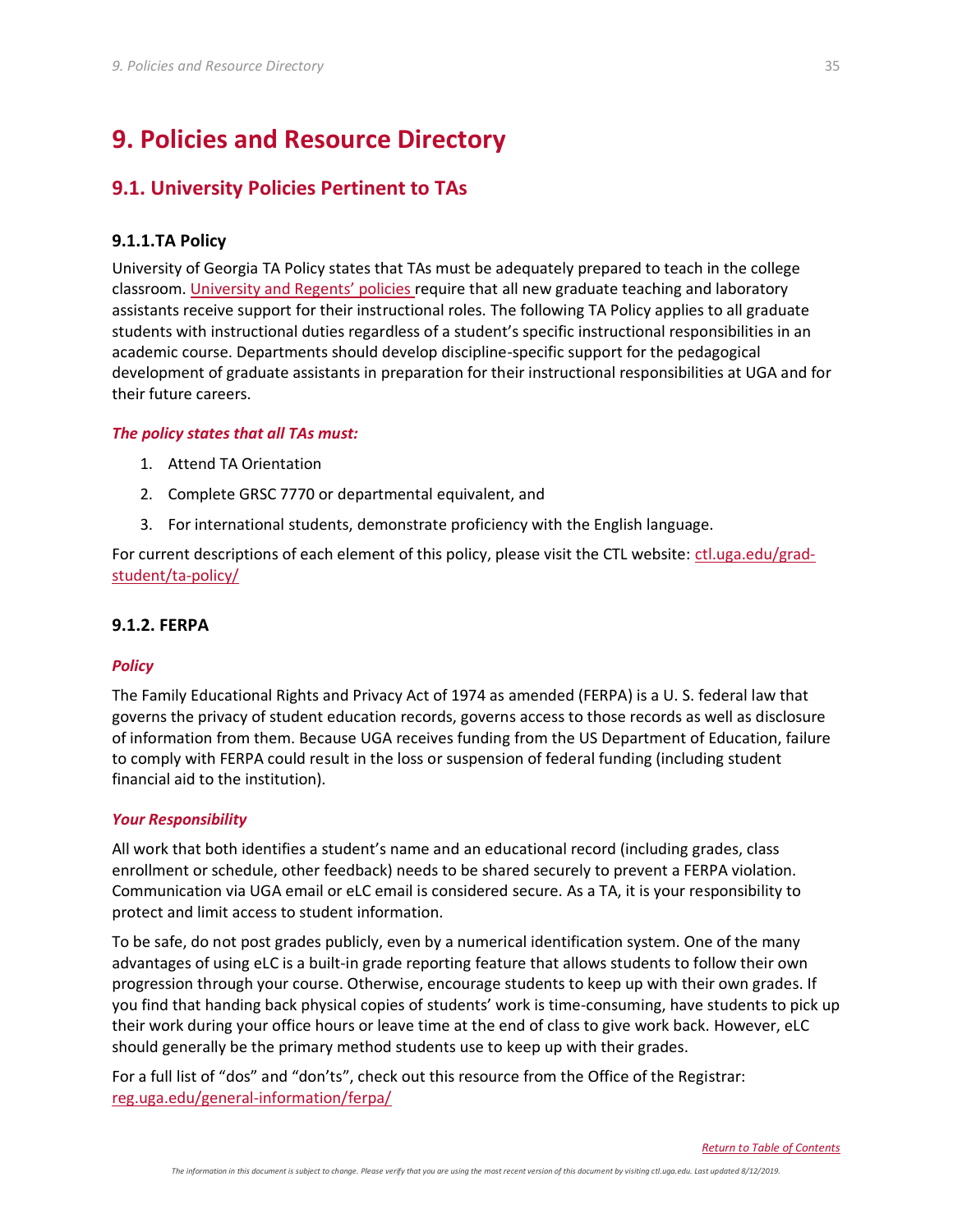#### *Office of the Registrar*

The Office of the Registrar represents the academic hub of the UGA campus community. In addition to providing transcripts, enrollment verifications, graduation clearance, course offerings and scheduling, it creates awareness for Federal Educational Rights and Privacy Act (FERPA). For more information about this unit, visit their website[: reg.uga.edu](http://reg.uga.edu/)

#### <span id="page-40-0"></span>**9.1.3. Academic Honesty**

#### *Policy*

The University of Georgia seeks to promote and ensure academic honesty and personal integrity among students and other members of the university community. Academic honesty is defined broadly and simply—the performance of all academic work without cheating, lying, stealing, or receiving assistance from any other person or using any source of information not appropriately authorized or attributed.

The goals of this academic honesty policy are to:

- Foster a culture of academic honesty in the university community.
- Maintain the integrity and academic reputation of the university.
- Process fairly and consistently matters related to academic dishonesty.

Visit honesty.uga.edu to review the full policy. It is the responsibility of all members of the university community to be informed concerning this policy. Where suspected violations of the academic honesty policy occur, appropriate procedures are designed to protect the academic process and integrity while ensuring due process. **The academic honesty system is an academic process founded on educational opportunities, not a judicial process focused on adjudications**.

#### *Your Responsibility*

All suspicions of academic dishonesty must be reported. The University of Georgia's Facilitated Discussion Model provides an educational opportunity to address allegations of possible academic dishonesty and is the exclusive approved method for dealing with possible academic dishonesty. If you even suspect that academic dishonesty has occurred in your class, address it immediately by thoroughly documenting the situation and reporting the possible violation to the Office of the Vice President for Instruction. If you are assisting another instructor, consult with them first to determine who should fill out the report (the TA or the supervising instructor).

For more information and an overview of the reporting and Facilitated Discussion process, visit: [honesty.uga.edu/Resources/For-Faculty/](https://honesty.uga.edu/Resources/For-Faculty/)

#### *Office of Student Academic Services*

The Office of Student Academic Services in the Office of the VP for Instruction is responsible for the university's academic honesty policy. For more information about this unit, visit their website: [honesty.uga.edu](http://honesty.uga.edu/)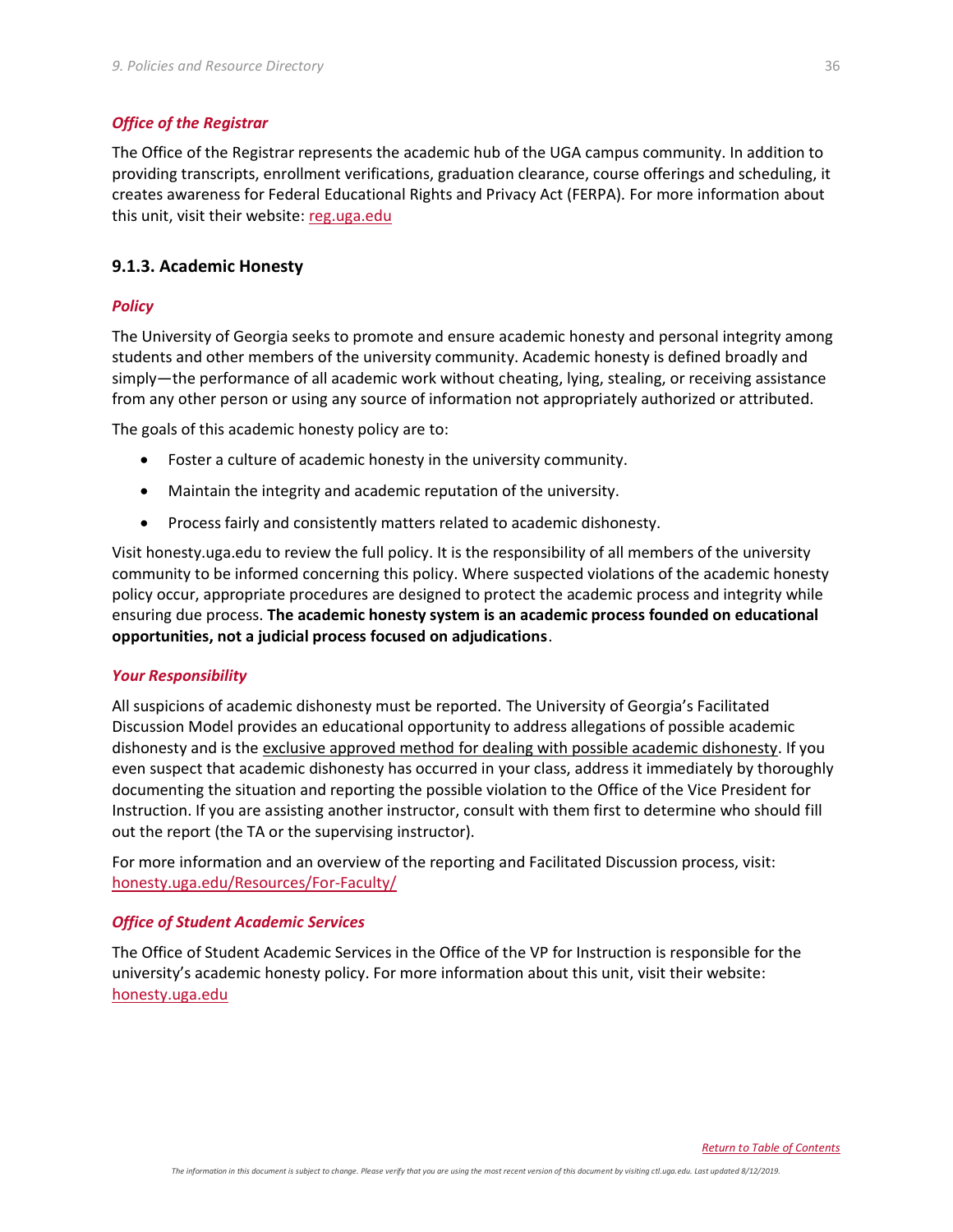#### <span id="page-41-0"></span>**9.1.4. Accessibility**

#### *Policy*

The University of Georgia seeks to provide students with disabilities the opportunity to fully participate in educational programs and services. In keeping with this philosophy, it is University policy that students with documented disabilities receive reasonable accommodations through access to classroom information.

#### *Your Responsibility*

All students registered with the Disability Resource Center (DRC) are to receive whatever accommodations authorized by the DRC. The DRC will support instructors in providing any accommodations. TAs need to be on the same page as their supervisors about how accommodations will be implemented. Information about a student's specific disability is PRIVATE and disclosing that information (even to the instructor) is at the student's discretion.

Visit the DRC's website for resources on teaching students with disabilities [\(drc.uga.edu/content\\_page/teaching-students-with-disabilities\)](https://drc.uga.edu/content_page/teaching-students-with-disabilities) and a course accessibility check list [\(drc.uga.edu/content\\_page/accessibility-checklist1\)](https://drc.uga.edu/content_page/accessibility-checklist1).

#### *Disability Resource Center*

The Disability Resource Center assists the University in fulfilling its commitment to educate and serve students with disabilities who qualify for admission. The Office promotes equal educational opportunities and a welcoming academic, physical, and social environment for students with disabilities at the University of Georgia. For more information about this unit, visit their website: [drc.uga.edu](http://drc.uga.edu/)

#### <span id="page-41-1"></span>**9.1.5. Retention of Student Work and Grades**

#### *Policy*

Term papers and final examinations are important educational tools which can provide feedback to students about their academic work. If instructors do not return such papers to their students at the conclusion of the course, they are asked to retain them for a minimum of one semester in order to provide an opportunity for review and discussion. Read full policy: [provost.uga.edu/policies/academic](https://provost.uga.edu/policies/academic-affairs-policy-manual/4-07-miscellaneous-course-policies/)[affairs-policy-manual/4-07-miscellaneous-course-policies/.](https://provost.uga.edu/policies/academic-affairs-policy-manual/4-07-miscellaneous-course-policies/)

University of Georgia students have the right to appeal academic decisions. All grade appeals must be initiated within one calendar year from the end of the term in which the grade was recorded. Read full policy[: bulletin.uga.edu/bulletin/ind/appeals.html.](http://bulletin.uga.edu/bulletin/ind/appeals.html)

#### *Your Responsibility*

As students retain the right to appeal grades for a full calendar year after the end of the course, all instructors (including TAs) should retain all records (physical or digital) and supporting evidence of student grades for 12 months after the end of a term, including, but not limited to:

- Grade book
- Unreturned exams, papers, or projects
- Evidence of graded class participation (discussion posts, in-class quizzes, etc.)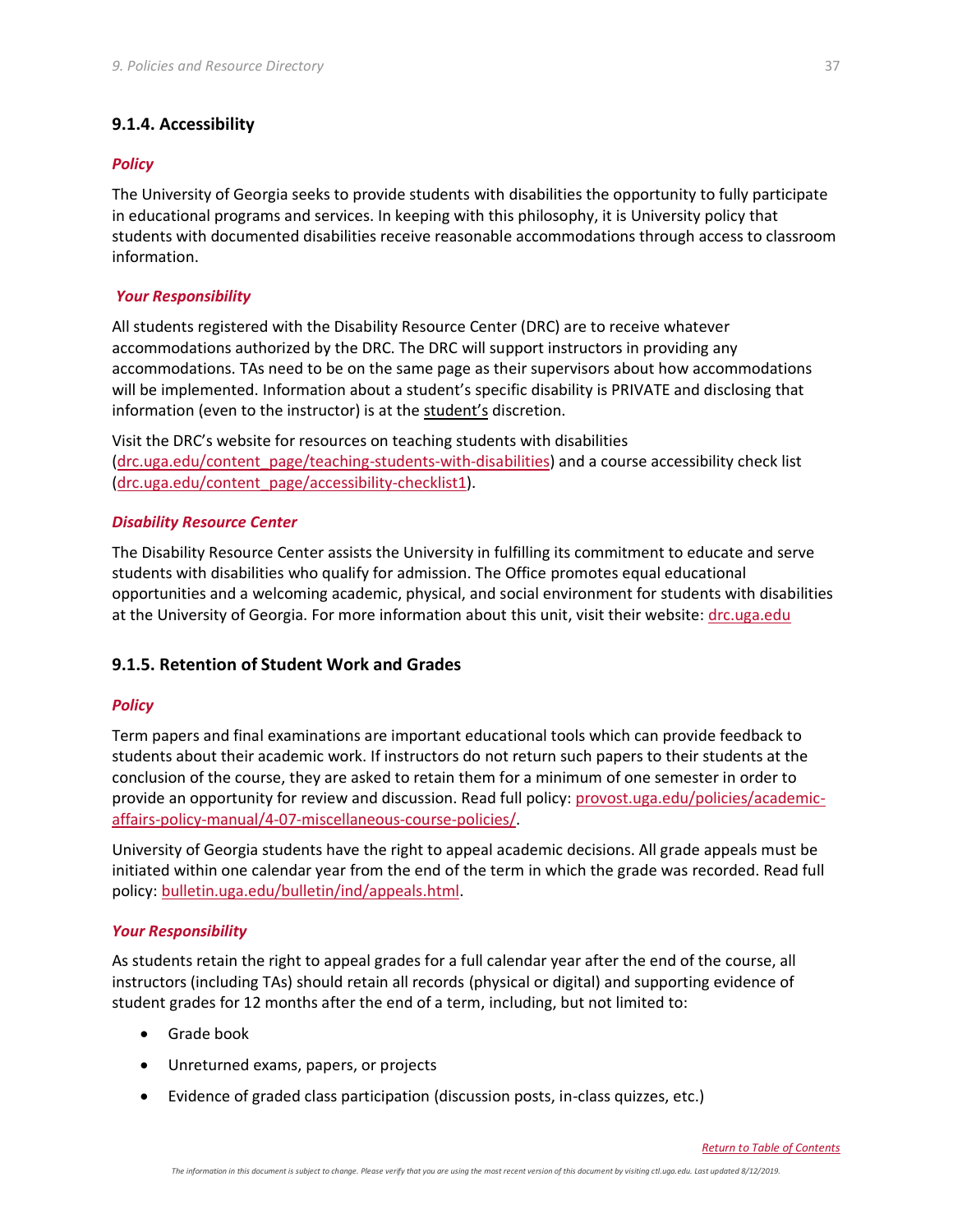You may also retain student work for your own purposes indefinitely. If you would like to share your students' work with others (i.e. teaching portfolio or job application), you must request the student's permission.

Instructors must also keep student privacy and FERPA compliance in mind when retaining records. Educational records (student work, grades, other feedback; both physical and digital) should not be accessible to anyone other than the instructor. Keep this in mind when sharing office space and/or computers.

When you do dispose of education records, make sure to shred them.

#### *Office*

The Office of the Senior Vice President for Academic Affairs and Provost maintain the Academic Affairs and Policy Manual which outlines the University's academic policies. To review the full manual, visit: [provost.uga.edu/policies/academic-affairs-policy-manual/.](https://provost.uga.edu/policies/academic-affairs-policy-manual/)

#### <span id="page-42-0"></span>**9.1.6. Non-Discrimination Anti-Harassment (NDAH) Policy**

#### *Policy*

*The following excerpts from the NDAH policy identify TAs as mandatory reporters:*

"The University prohibits harassment of or discrimination against any person because of race, color, sex (including sexual harassment and pregnancy), sexual orientation, gender identity, ethnicity or national origin, religion, age, genetic information, disability, or veteran status by any member of the University Community on campus, in connection with a University program or activity, or in a manner that creates a hostile environment for any member of the University Community."

"Any administrator, supervisor, faculty member, responsible employee or other person in a position of authority who knows of, or receives a complaint of, potential discrimination or harassment or potential violation of the Prohibited Consensual Relationship provision **must** fully report the information or complaint to the EOO promptly. Student employees who serve in a supervisory, advisory, or managerial role are Responsible Employees and in positions of authority for purposes of this Policy (e.g., teaching assistants, residential assistants, student managers, orientation leaders, etc.) and must also promptly report discrimination or harassment to the EOO. A complaint or report of discrimination or harassment made to any administrator, supervisor, faculty member or other Responsible Employee or person in a position of authority generally obligates the University to investigate the incident and take appropriate steps to address the situation. The responsibility to investigate rests with the EOO and not with the Responsible Employee who receives the complaint or report. Failure to promptly report may constitute a separate violation of the NDAH Policy and may provide a basis for discipline under this Policy."

Review the full policy on the EOO's website: [eoo.uga.edu/policies/non-discrimination-anti-harassment](https://eoo.uga.edu/policies/non-discrimination-anti-harassment-policy)[policy](https://eoo.uga.edu/policies/non-discrimination-anti-harassment-policy)

#### *Your Responsibility*

All university employees, including TAs, are mandatory reporters. If you see (or hear) something, you are *legally obligated* to say something.

1. You witnessed or are told about something that might\* be a violation of the NDAH policy.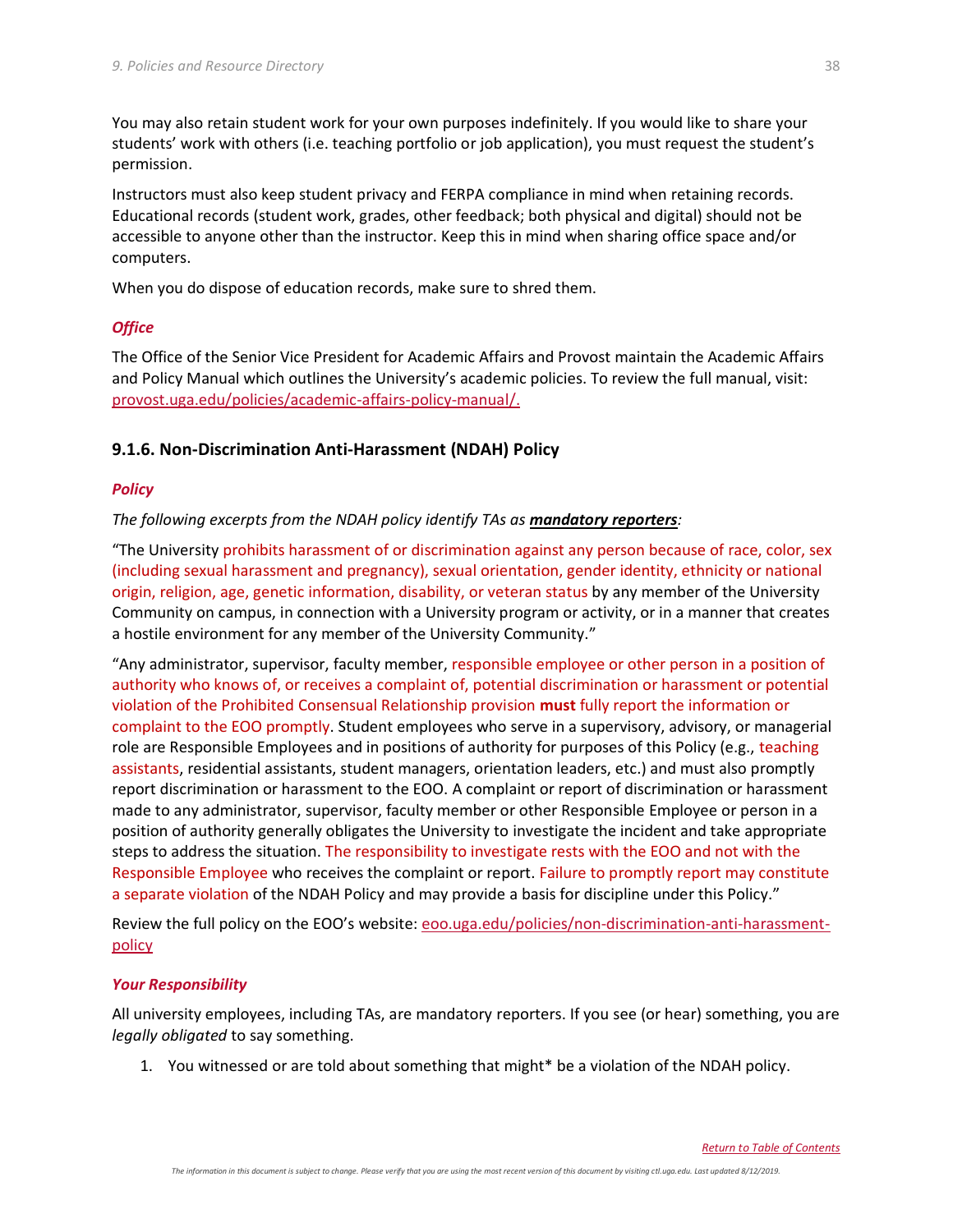- a. \*It is not up to you to investigate or make a determination about whether a violation actually occurred. You are simply obligated to report.
- 2. First, if possible, inform the concerned parties that you are a mandatory reporter and that whatever they are telling you or that you are seeing is not confidential.
- 3. Second, if possible, direct the possible victim to relevant resources (a listing is available on the EOO's website: [eoo.uga.edu/policies/non-discrimination-anti-harassment-policy\)](https://eoo.uga.edu/policies/non-discrimination-anti-harassment-policy).
- 4. Finally, quickly report what you saw or heard directly to the UGA Equal Opportunity Office via phone (706.542.7912, email [\(ugaeoo@uga.edu\)](mailto:ugaeoo@uga.edu), or the online form [\(eoo.uga.edu/NDAH\\_Complaint\\_Form\)](https://eoo.uga.edu/NDAH_Complaint_Form).

#### **Failure to report a possible violation of the NDAH Policy is a separate violation of the policy.**

#### *Equal Opportunity Office*

The EOO is responsible for ensuring that UGA complies with all applicable laws and policies regarding discrimination or harassment on the basis of race, sex (including sexual harassment and pregnancy), gender identity, sexual orientation, ethnicity or national origin, religion, age, genetic information, disability or veteran status. For more information about this unit, visit their website: [eoo.uga.edu](http://eoo.uga.edu/)

#### <span id="page-43-0"></span>**9.1.7. Title IX Compliance**

#### *Policy*

The University of Georgia does not discriminate on the basis of sex in its education programs and activities. Prohibited sex discrimination covers sexual harassment, including sexual violence.

#### *Your Responsibility*

In the advent of the disclosure of sexual assault, please follow UGA Sexual Assault Response (SAR) Protocol:

- 1. Affirm the disclosure of sexual assault/sexual violence
- 2. Explain no confidentiality
- 3. Ask about safety and medical concerns
- 4. Provide options for reporting to Police and/or the EOO/Title IX Coordinator
- 5. Offer a bridge to support resources
- 6. Fulfill your reporting obligations by contacting the EOO/Title IX Coordinator

For detailed descriptions of each step of the SAR protocol, visit the EOO's website: [eoo.uga.edu/Sexual\\_Assault\\_Response\\_Protocol.](https://eoo.uga.edu/Sexual_Assault_Response_Protocol)

#### *Equal Opportunity Office*

The EOO is responsible for ensuring that UGA complies with all applicable laws and policies regarding discrimination or harassment on the basis of race, sex (including sexual harassment and pregnancy), gender identity, sexual orientation, ethnicity or national origin, religion, age, genetic information, disability or veteran status. For more information about this unit, visit their website: [eoo.uga.edu](http://eoo.uga.edu/)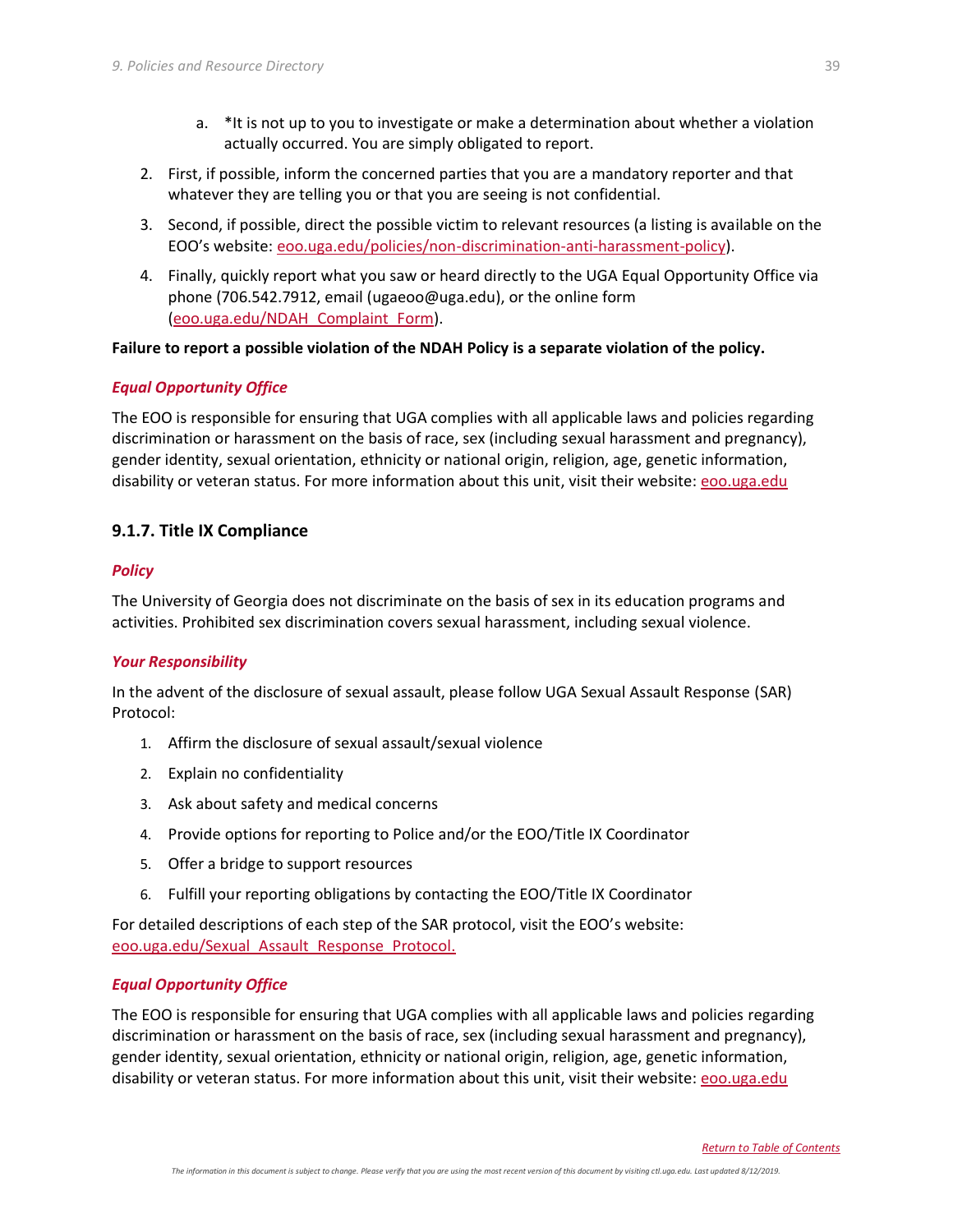#### <span id="page-44-0"></span>**9.1.8. Amorous Relations**

#### *Policy*

*"*A University employee, including a graduate teaching assistant, is prohibited from pursuing or having a romantic or sexual relationship with any student or University System of Georgia (USG) employee who the individual supervises, teaches, or evaluates in any way. Additionally, a University employee is prohibited from pursuing or having a romantic or sexual relationship with any student or USG employee whose terms or conditions of education or employment the individual could directly affect."

Review the full policy on the EOO's website: [eoo.uga.edu/policies/non-discrimination-anti-harassment](https://eoo.uga.edu/policies/non-discrimination-anti-harassment-policy)[policy.](https://eoo.uga.edu/policies/non-discrimination-anti-harassment-policy)

#### *Your Responsibility*

Having relationships with your students is prohibited. Having relationships with undergraduate students, especially in the department in which you teach, is ill-advised, because while the undergraduate may not currently be your student, they could be in the future and would create a conflict of interest situation which could complicate your ability to fulfill the duties of your assistantship.

#### *Equal Opportunity Office*

The EOO is responsible for ensuring that UGA complies with all applicable laws and policies regarding discrimination or harassment on the basis of race, sex (including sexual harassment and pregnancy), gender identity, sexual orientation, ethnicity or national origin, religion, age, genetic information, disability or veteran status. For more information about this unit, visit their website: [eoo.uga.edu](http://eoo.uga.edu/)

### <span id="page-44-1"></span>**9.2. Instructional Support Resources**

#### <span id="page-44-2"></span>**9.2.1. Center for Teaching and Learning (CTL)**

The central mission of CTL is to provide campus-wide leadership on matters relating to instruction. Since its inception, CTL has sought to promote vitality among faculty and administration and to foster an institutional climate that reinforces excellence in teaching and learning in the service of student success.

#### *TA Development and Recognition*

The TA Development team at CTL provides a range of support to meet your needs – from campus-wide teaching symposiums to group workshops to one-on-one consultations.

#### *Classroom Support*

Environment can have a tremendous impact on learning. CTL offers resources and support for you to get the most out of your physical classrooms – from consulting on space configuration and technology to technical support.

#### *Learning Technologies*

Successful implementation of learning technologies, whether that be a quiz in eLC or flipping your entire course, can make or break a class. CTL offers support for eLC and other enterprise-wide learning technologies and consultations to help you find the technology that will work best for course and its learning outcomes.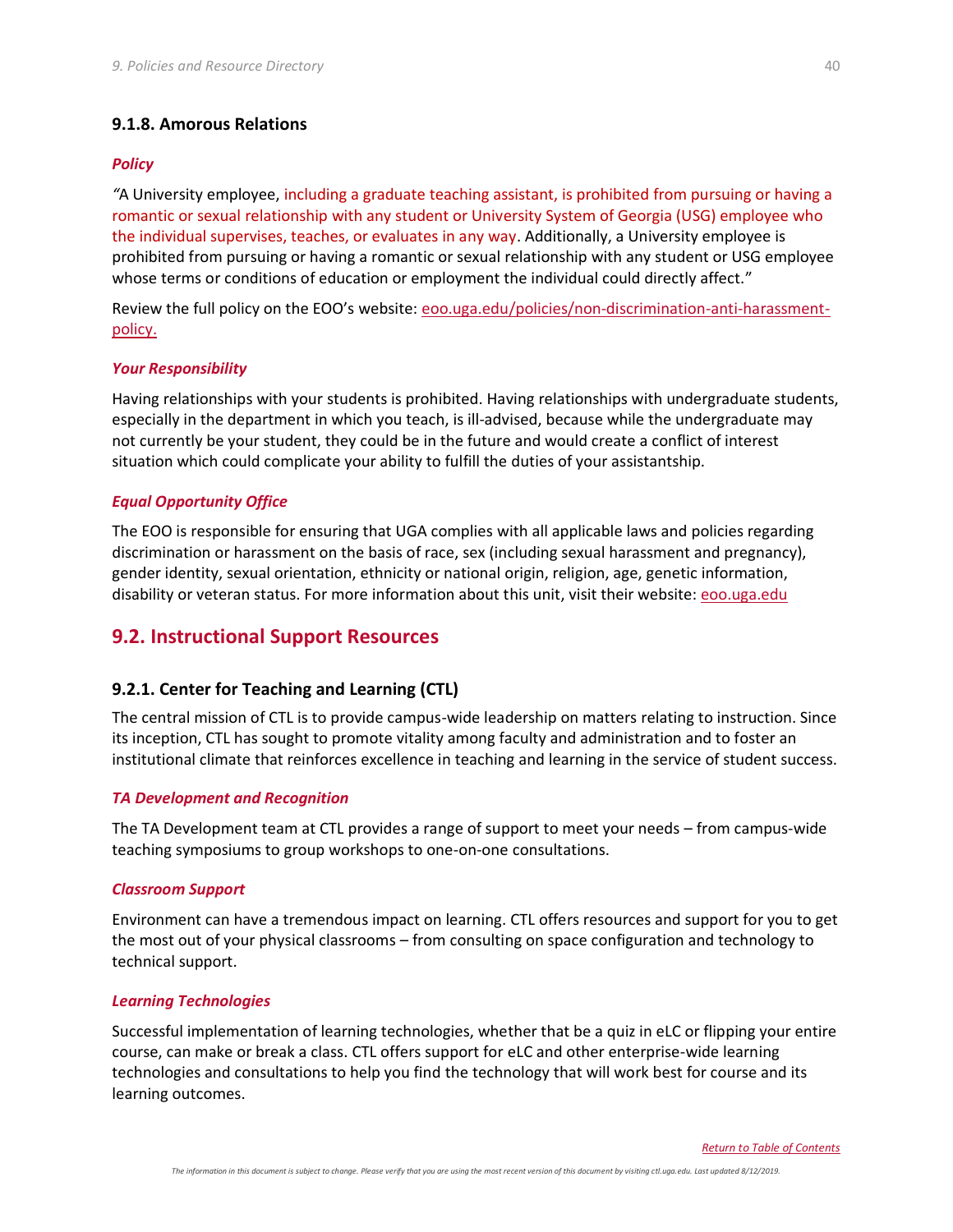For more information about this unit, visit their website[: ctl.uga.edu](http://www.ctl.uga.edu/)

### <span id="page-45-0"></span>**9.2.2. Division of Academic Enhancement (DAE)**

DAE provides a wide range of services to support your students' academic efforts, including tutoring, coaching, and classes on academic success.

• You can request that DAE contact your academically struggling students through the Early Alert program.

For more information about this unit, visit their website[: dae.uga.edu](http://www.dae.uga.edu/)

### <span id="page-45-1"></span>**9.2.3. Writing Center**

The Writing Center consultants seek to assist students in understanding the writing process, elaborating on their ideas and theories, and evaluating and editing their own work. Consultants are also available to visit classes or special events to familiarize students with Writing Center services or to present a lesson on a specific aspect of writing.

• You can recommend that your students make an appointment with a Writing Center consultant to get help understanding the writing process, elaborating on their ideas and theories, and evaluating and editing their own work (skills that may be required for success but are not taught in your course).

For more information, visit their website[: english.uga.edu/writing-center](http://www.english.uga.edu/writing-center)

## <span id="page-45-2"></span>**9.3. Other Support Resources**

## <span id="page-45-3"></span>**9.3.1. Office of Student Care and Outreach (SCO)**

SCO provides individualized assistance to students experiencing hardship circumstances, support to faculty and staff working with students in distress, and guidance to parents seeking help and information on behalf of their students. SCO is a hub that will connect students with appropriate resources and can help students with a holistic plan to address their needs, whether academic or personal.

• SCO can contact students directly when referred by an instructor. Use the "Report a Concern" form on their website to request that SCO contact your student.

For more information about this unit, visit their website[: sco.uga.edu](http://www.sco.uga.edu/)

## <span id="page-45-4"></span>**9.3.2. Counseling And Psychiatric Services (CAPS)**

CAPS is dedicated to student mental health and wellbeing and supports students in achieving both academic and personal life goals. CAPS offers short-term individual, group, and couples therapy, psychiatric evaluation and medication monitoring, psychological assessment, and makes referrals when appropriate. Initial visit IS FREE and further sessions are offered at a reduced cost to fees-paid students.

- Unlike SCO or DAE, student must initiate contact with this unit.
- If the situation feels like an emergency (the student is at risk of harm to self or others), call 911!